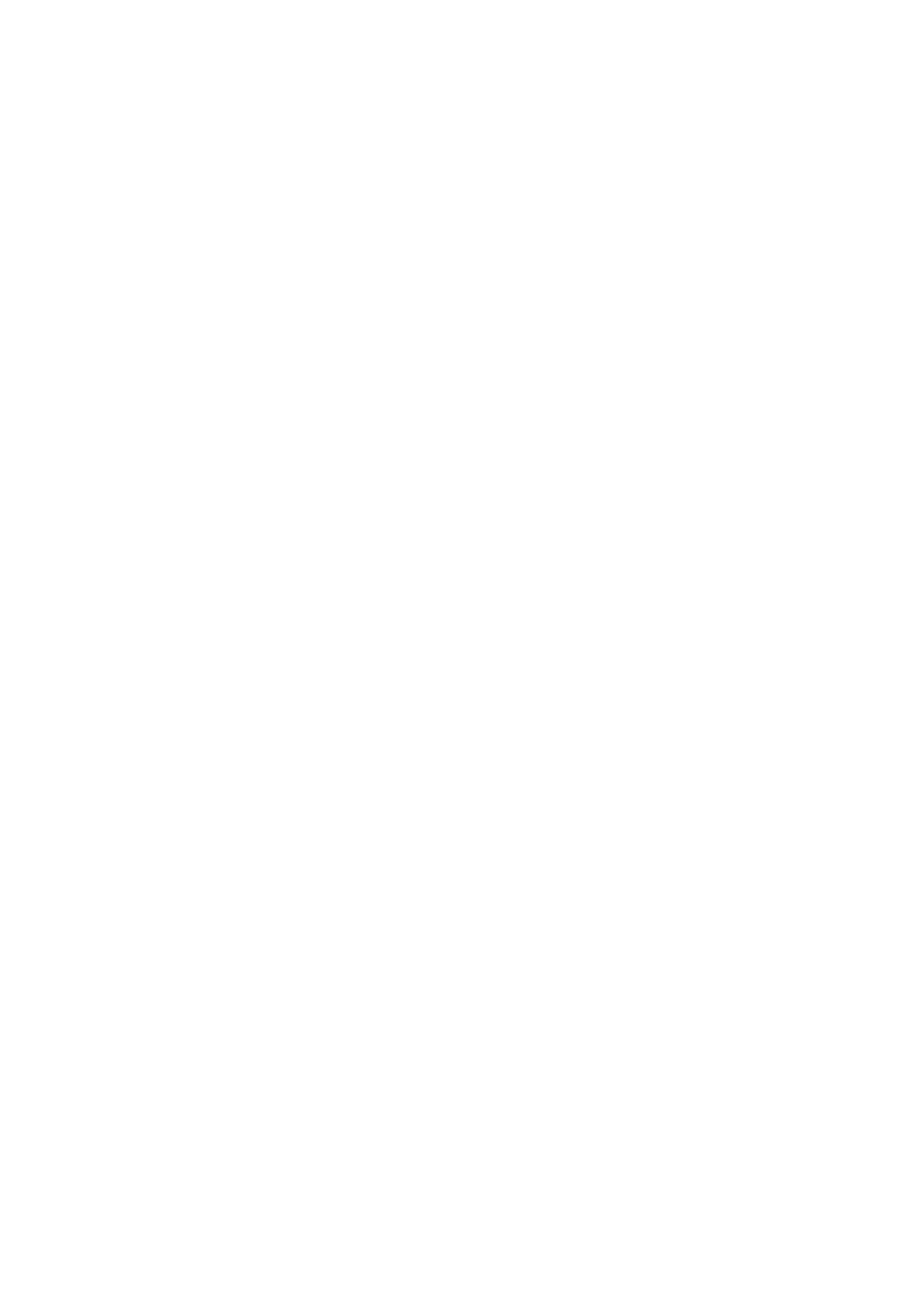# **INDEX**

# **CONTENT PAGE**

| $\mathbf{1}$   | APPLICATION                                                      | $\mathbf{1}$ |
|----------------|------------------------------------------------------------------|--------------|
| 2              | DEFINITIONS AND INTERPRETATION                                   | $\mathbf{1}$ |
| 3              | CONSTITUTIONAL STRUCTURE                                         | 5            |
| 4              | THE INVESTIGATIONS UNIT AND INVESTIGATIONS COMMITTEE             | 9            |
| 5              | THE JOINT DISCIPLINARY SCHEME AND STATUTORY DISCIPLINARY SCHEMES | 22           |
| 6              | REVIEWER OF COMPLAINTS                                           | 23           |
| $\overline{7}$ | DISCIPLINARY COMMITTEE                                           | 24           |
| 8              | <b>APPEAL COMMITTEE</b>                                          | 29           |
| 9              | MEMBERS' DUTY TO CO-OPERATE WITH INVESTIGATIONS                  | 32           |
| 10             | PROCEDURE PRIOR TO HEARINGS BY A DISCIPLINARY COMMITTEE OR AN    |              |
|                | APPEAL COMMITTEE                                                 | 33           |
| 11             | PROCEDURE AT HEARINGS OF A DISCIPLINARY COMMITTEE OR AN APPEAL   |              |
|                | <b>COMMITTEE</b>                                                 | 35           |
| 12             | <b>FVIDENTIAL ISSUES</b>                                         | 37           |
| 13             | LEGAL ADVICE AND ASSISTANCE                                      | 38           |
| 14             | APPOINTMENT OF REVIEWER OF COMPLAINTS                            | 39           |
| 15             | APPOINTMENT OF INVESTIGATIONS COMMITTEE AND REGULATORY PANEL     |              |
|                | <b>MEMBERS</b>                                                   | 40           |
| 16             | COMPOSITION OF THE INVESTIGATIONS COMMTTEE AND THE REGULATORY    |              |
|                | PANEL                                                            | 41           |
| 17             | <b>EXPULSION</b>                                                 | 44           |
| 18             | WITHDRAWAL OF PRACTISING CERTIFICATE                             | 45           |
| 19             | <b>EFFECTIVE DATES</b>                                           | 46           |
| 20             | <b>PAYMENT</b>                                                   | 47           |
| 21             | <b>NOTICES</b>                                                   | 47           |
| 22             | <b>TRANSITIONAL PROVISIONS</b>                                   | 47           |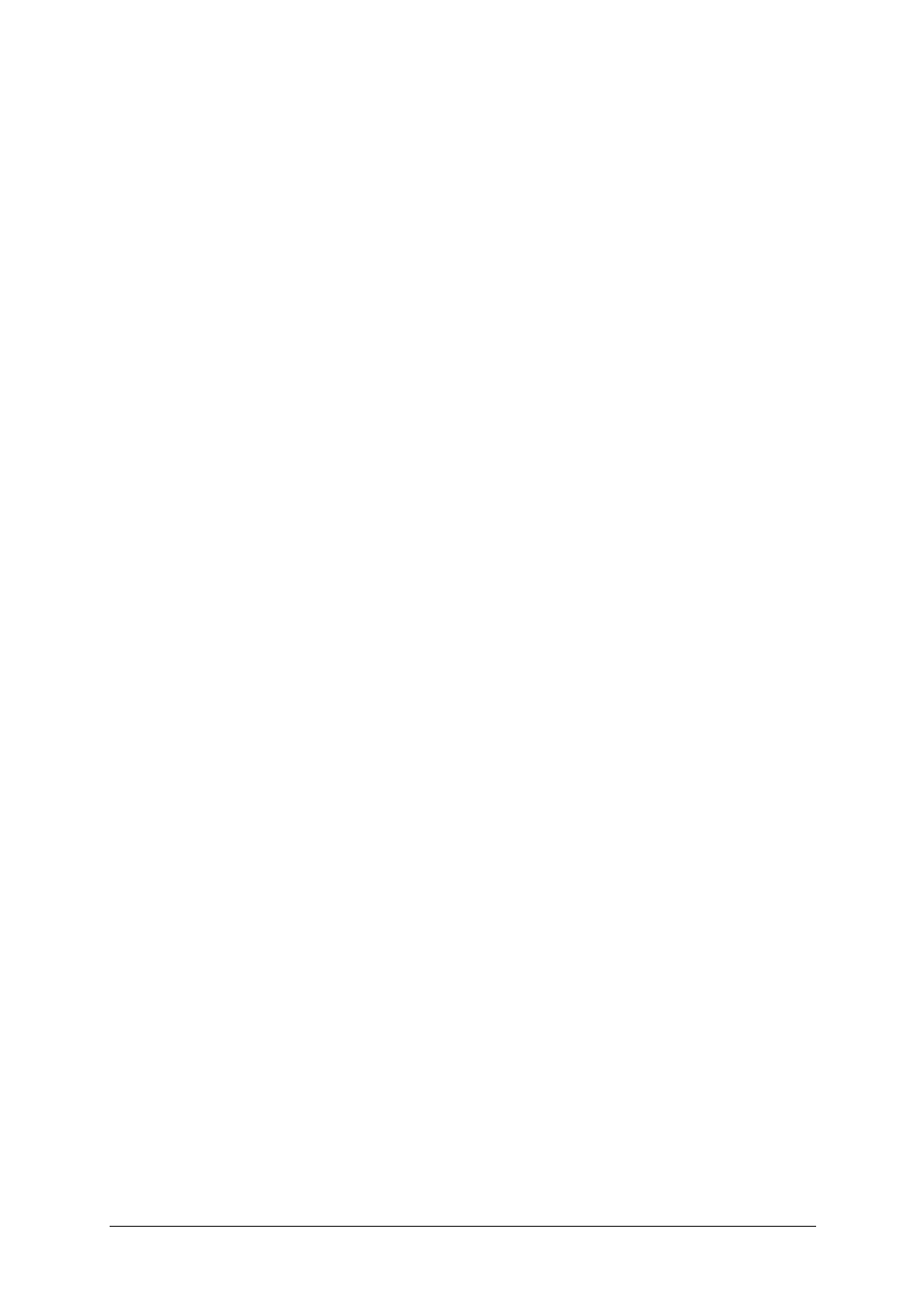### <span id="page-4-0"></span>**1 APPLICATION**

1.1 These Regulations shall apply where, in respect of any Member, former Member, Student or former Student it comes to the notice of the Institute that one or more of the events described in Bye-Law 23 (a) to (e) have or might have occurred, or where, representations, complaints and information which come to the attention of the Institute may or might found a basis for proceedings under a Joint Disciplinary Scheme or statutory disciplinary scheme in which the Institute participates.

# <span id="page-4-1"></span>**2 DEFINITIONS AND INTERPRETATION**

- 2.1 In these Regulations, unless the context otherwise requires, the following expressions shall have the following meanings:
	- (a) "Appeal Committee" means a committee established in accordance with Regulation 16.2 and 16.4 for the purposes set out in Regulation [8;](#page-32-0)
	- (b) "breach(es) of Bye-Law 23" means an occurrence of any one or more of the events described in Bye-Law 23 (a) through (e) or, in relation to any matters which took place prior to 9 October 2013, an occurrence of any one or more of the events described in Bye-Law 23 or 25 or 28(B)(a) as in force at the time of the occurrence;
	- (c) "Bye-Laws" means the Bye-Laws of the Institute as amended from time to time;
	- (d) "Chair of the Investigations Committee" means the individual appointed in accordance with Regulation 15.1 who shall undertake the role detailed in Regulations 4.1, 4.2 and 16.1(d) and, when acting pursuant to Regulations 4.1 and 4.2, shall be sitting as the quorum of the Investigations Committee;
	- (e) "Charter" means the Supplemental Charter of the Institute as amended from time to time;
	- (f) "CIPFA Member" means a member of the Investigations Committee, a Disciplinary Committee or an Appeal Committee appointed in accordance with Regulation [15.8;](#page-44-1)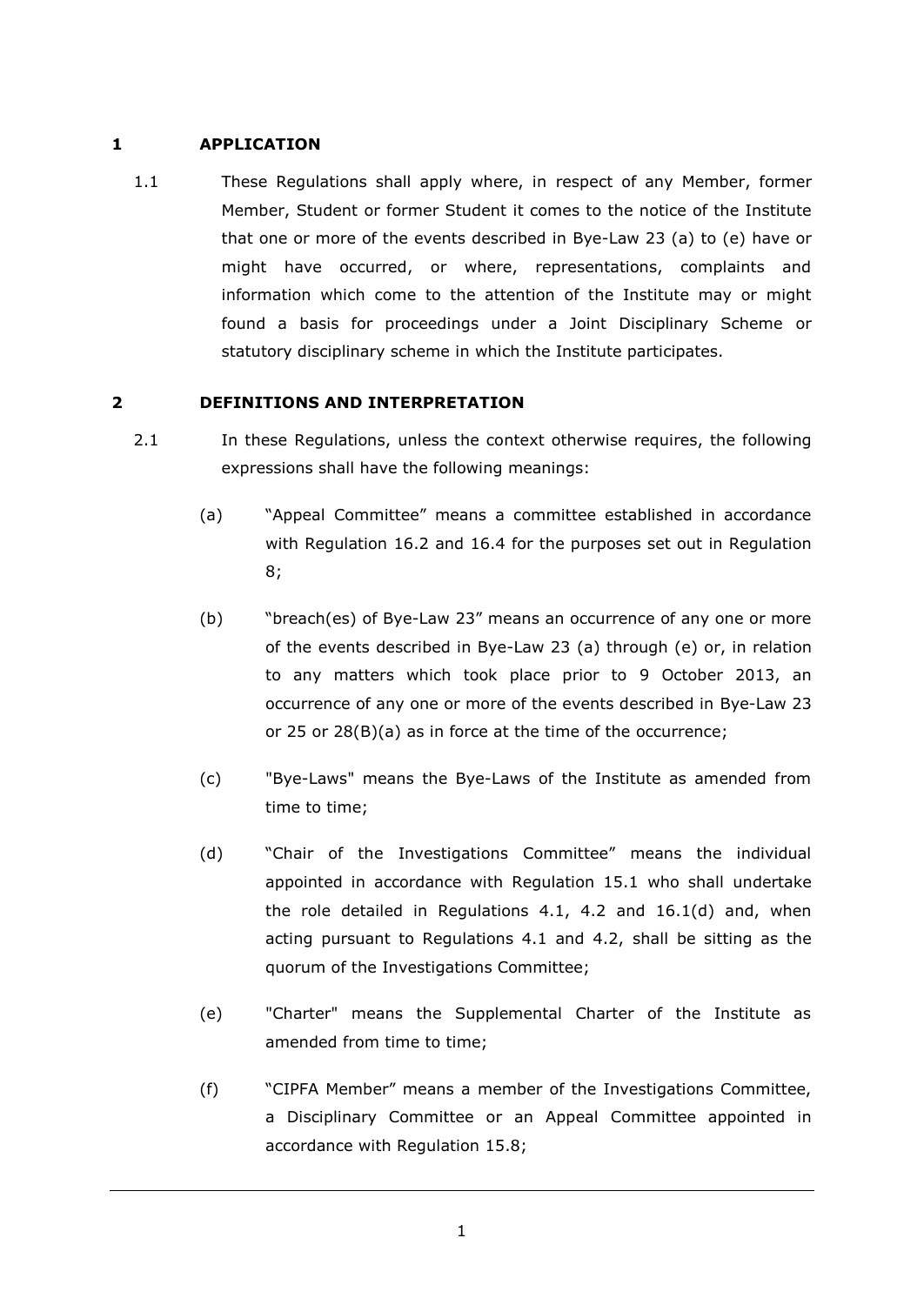- (g) "Committee" means any one or more of the Investigations Committee, a Disciplinary Committee and an Appeal Committee as is appropriate in the context;
- (h) "Compensatory Award" means an award as to compensation made on behalf of the Institute:
	- (i) by the Investigations Committee, to a complainant to compensate him or her in whole or in part for the reasonable costs of bringing an issue to the Institute's attention (subject to a maximum of £1000 (one thousand pounds sterling) or such other maximum as the Council may from time to time determine); or
	- (ii) by a Disciplinary Committee, or, on appeal, an Appeal Committee to a Complainant and/or third party to reimburse in whole or in part fees paid by the complainant and/or third party to the Respondent in relation to work done by or on behalf of the Respondent, where such work has been considered by that Disciplinary Committee or Appeal Committee at a hearing. The combined value of any such award(s) made by a Disciplinary Committee or an Appeal Committee in any case shall not exceed the value of £5000 (five thousand pounds sterling) or such other maximum as the Council may from time to time determine;
- (i) "Complainant" means any person who has formally brought to the attention of or reported to the Institute any facts, circumstances or matters considered under these Regulations;
- (j) "Conviction Matter" means any matter wholly or substantially arising from a conviction in any proceedings for an offence in relation to which a sentence of imprisonment may be imposed;
- (k) "Cost Order" means an award as to costs to be paid by either the Respondent or the Institute so as wholly or partially to reimburse the Institute or the Respondent such reasonable costs and expenses as that party has incurred in connection with the investigation and determination of the disciplinary action including any appeal;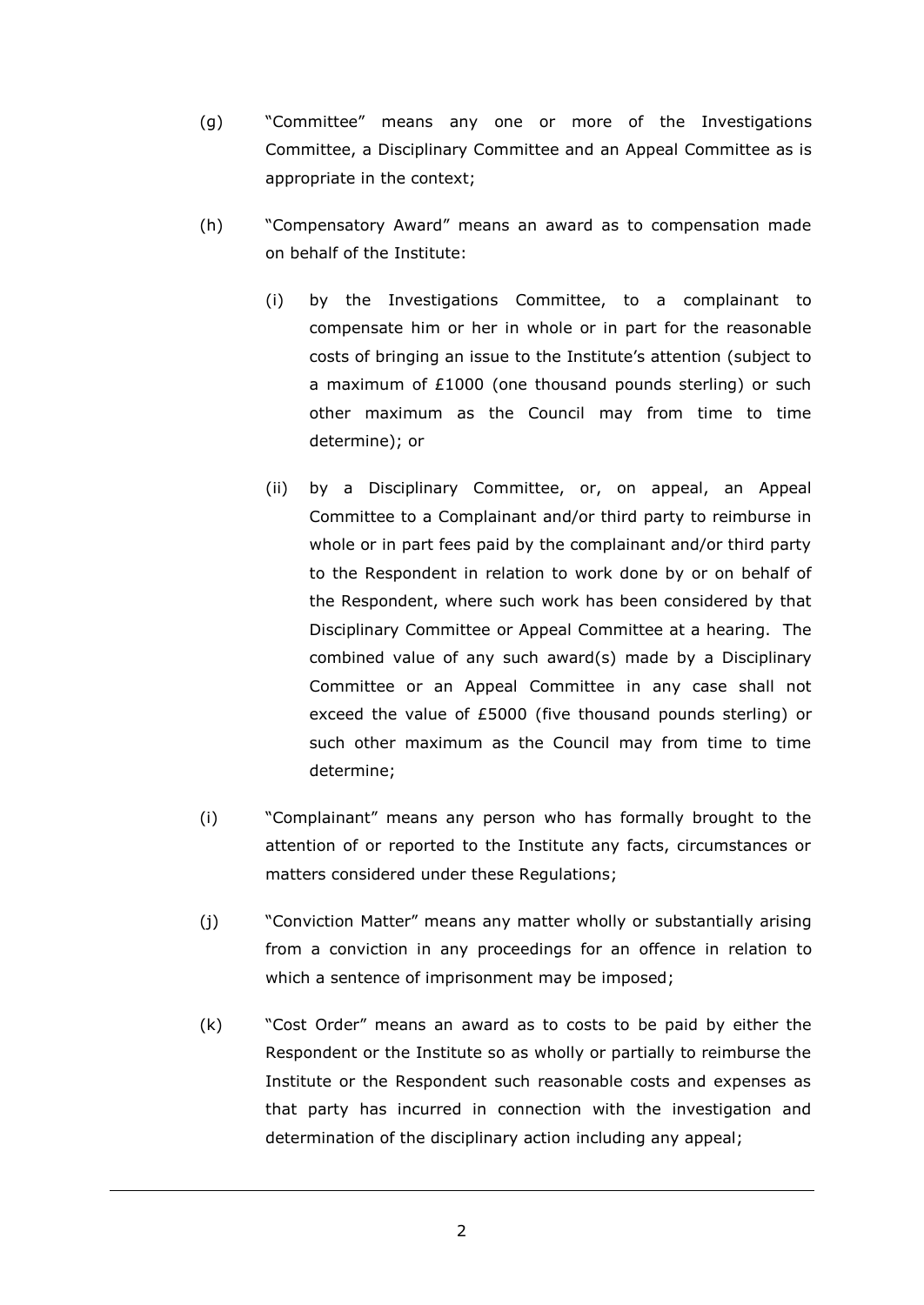- (l) "Disciplinary Committee" means a committee established in accordance with Regulation 16.2 and 16.3 for the purposes set out in Regulation [7;](#page-27-0)
- (m) "Entry on Record" means an entry placed on the membership record of a Respondent for a period not exceeding two years that no further action will be taken under the disciplinary scheme in respect of a matter, unless further complaints or allegations regarding the Respondent are received within the specified period, in which case the original matter may be reconsidered alongside any new matter and taken into account by a Committee in deciding what if any sanction to impose on the Respondent;
- (n) "Expulsion" means, in relation to a Member or Student expulsion from membership or studentship of the Institute indefinitely, and, in relation to a former Member or former Student means an order that if the former Member or former Student at any time applies to be readmitted to membership or studentship of the Institute the application shall be treated in accordance with Regulation [17;](#page-47-0)
- (o) "former Member" means any person who has been a Member;
- (p) "former Student" means any person who has been a Student;
- (q) "Independent Member" means a member of the Investigations Committee, a Disciplinary Committee or an Appeal Committee appointed in accordance with Regulation [15.7;](#page-44-2)
- (r) "Interested Person" means an individual or body with a proper interest in the outcome of any proceedings under these Disciplinary Regulations and may include the Respondent's employer and any other professional regulatory bodies of which, to the Institute's knowledge, the Respondent is a member;
- (s) "Investigations Committee" means the committee established in accordance with Regulation [16.1](#page-44-3) (except where the Chair of the Investigations Committee is acting alone as the quorum of the Investigations Committee, in which case the term "Chair of the Investigations Committee" shall be used);

3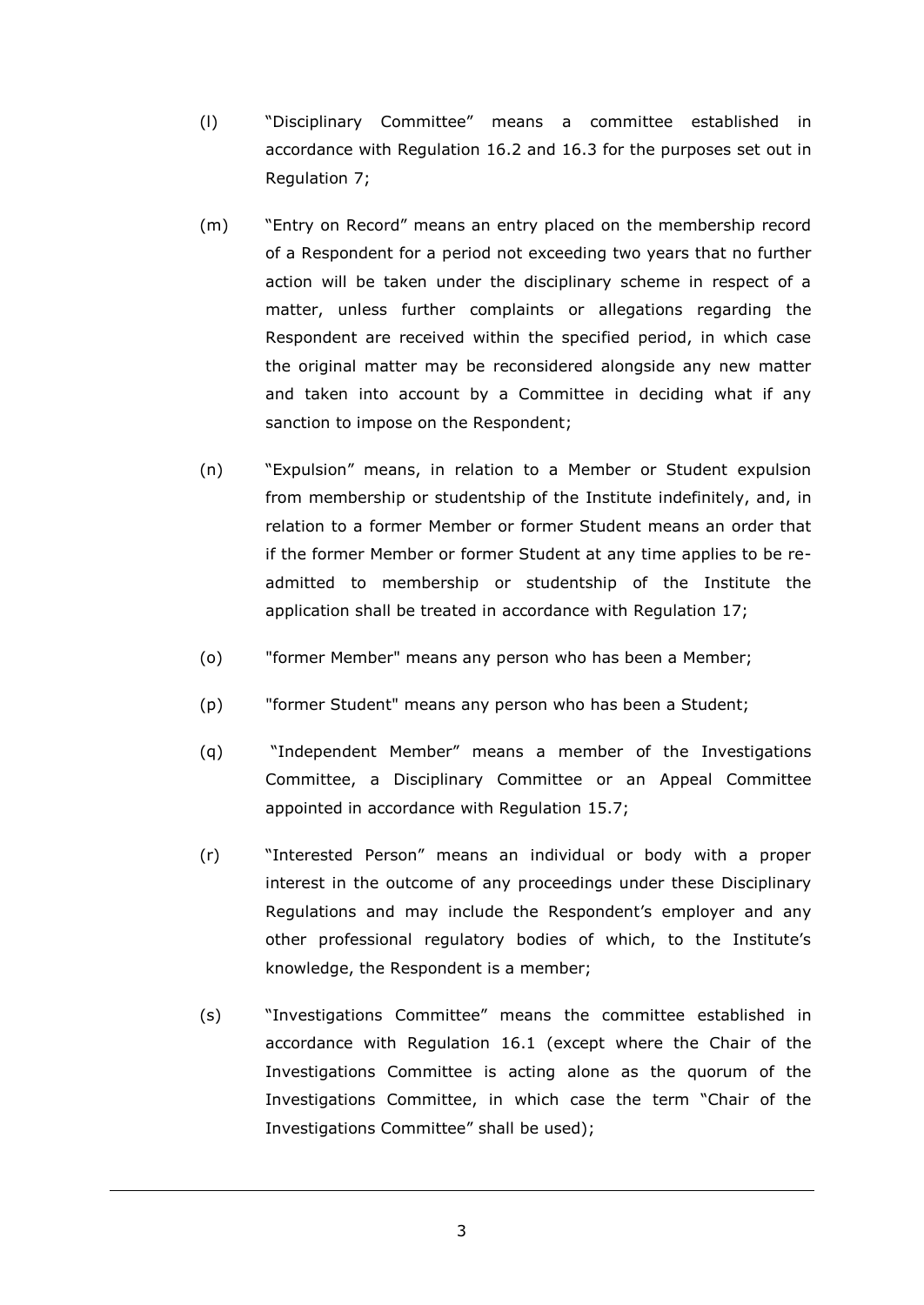- (t) "Investigations Unit" means the division of the Institute or such external contractors, agents or representatives as the Institute may appoint to carry out the functions of the Investigations Unit whose task is to investigate disciplinary matters, refer matters to the Investigations Committee in accordance with these Regulations and to present cases before Disciplinary and Appeal Committees and which shall be independent from any Committee;
- (u) "Joint Disciplinary Scheme" means a scheme in which the Institute participates in accordance with Bye-Law 25(B);
- (v) "Legal Assessor" means a person appointed to provide legal advice to the Investigations Committee, a Disciplinary Committee or an Appeal Committee and who shall be independent from those Committees and from the Investigations Unit;
- (w) "Member" means, for the purposes of these Regulations only, a person elected or registered (as appropriate) in accordance with Bye-Laws 4, 5, 18 or 19;
- (x) "Practising Certificate" means any certificate issued to a Member under any Practice Regulations of the Institute in force from time to time authorising him or her to engage in specific areas of work which are defined as "public practice";
- (y) "Presenting Officer" means a representative of the Investigations Unit or a person appointed to represent the Investigations Unit at any hearing held in accordance with these Regulations;
- (z) "Regulatory Panel" means the panel established in accordance with Regulation 16.2 from which members are appointed to sit as members of a Disciplinary or Appeal Committee;
- (aa) "Reimbursement Order" means an order for payment to be made by the Respondent to the Institute to reimburse the Institute in whole or in part for monies paid out by the Institute in respect of a Compensatory Award;
- (bb) "Respondent" means a Member or former Member, Student or former Student who is subject to preliminary enquiries or disciplinary proceedings under these Regulations as is appropriate in the context;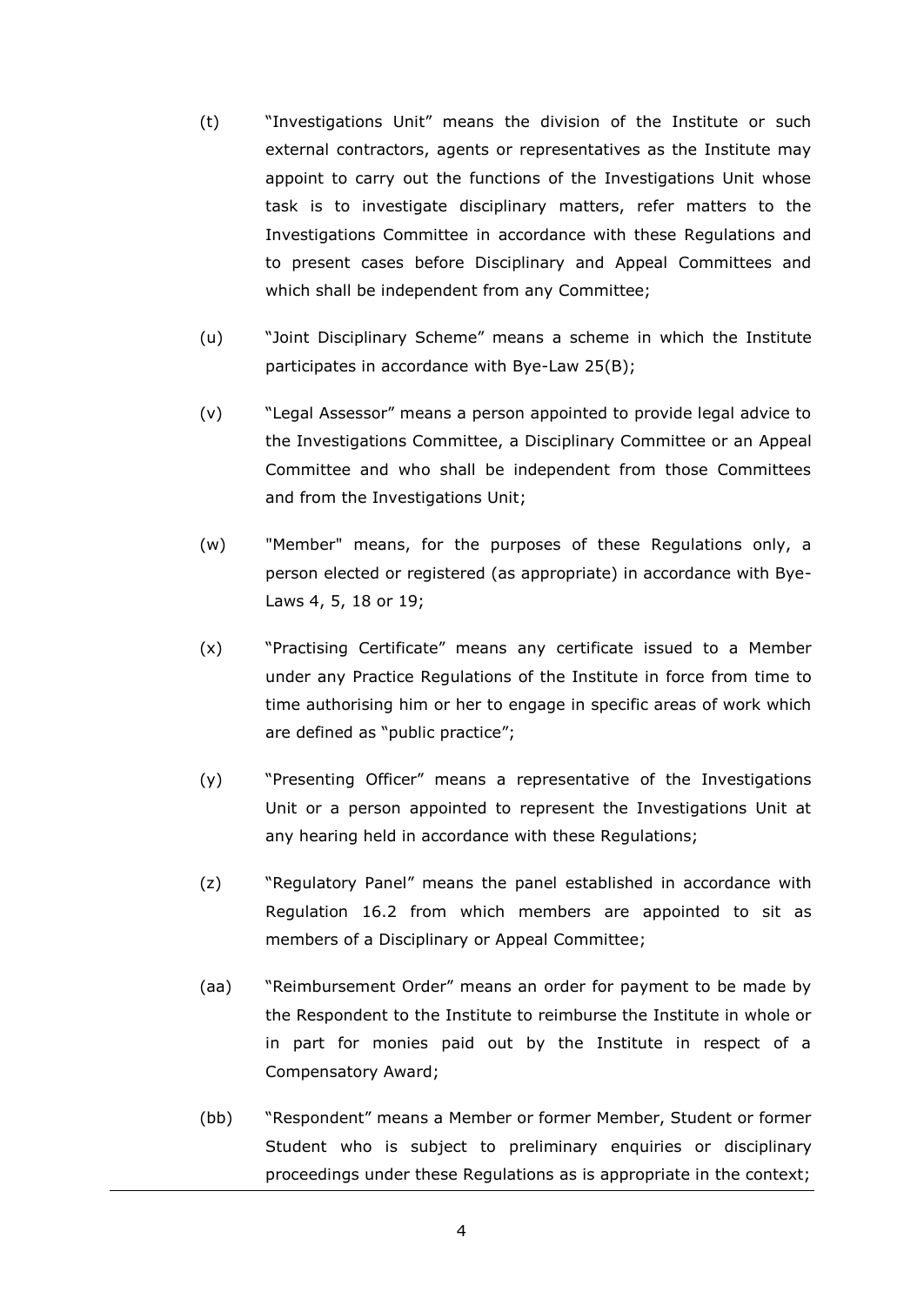- (cc) "Reviewer of Complaints" means a person appointed in accordance with Regulation [14](#page-42-0) to review certain decisions of the Chair of the Investigations Committee and the Investigations Committee in accordance with Regulation [6;](#page-26-0)
- (dd) "Student" means a student registered by the Institute in accordance with Bye-Laws 20 and 21 and the Student Regulations of the Institute as in force from time to time;
- (ee) "Suspension" means, in relation to a Member or Student, suspension of membership or studentship of the Institute for a definite period of time, and in relation to a former Member or former Student means an order that any application received from that former Member or former Student for re-admittance to membership or studentship during the definite period specified shall be rejected.
- 2.2 Unless the context otherwise so requires, other words and expressions shall have the meanings assigned to them by the Charter and the Bye-Laws. Words importing the masculine gender shall include the feminine and words in the singular shall import the plural; and vice versa.

#### <span id="page-8-0"></span>**3 CONSTITUTIONAL STRUCTURE**

- 3.1 In those circumstances where it shall come to the notice of the Institute that there has been or may have been a breach of Bye-Law 23 or there may be a basis for proceedings under a Joint Disciplinary Scheme:
	- (a) The Investigations Unit shall carry out such preliminary enquiries as it deems are required to determine whether the matter in whole or in part may properly form the basis for proceedings under Bye-Law 23 or under a Joint Disciplinary Scheme and shall pass the results of those preliminary enquiries to the Chair of the Investigations Committee or to the Investigations Committee.
	- (b) If the preliminary enquiries relate to a Conviction Matter the Investigations Unit shall pass the results of its preliminary enquiries to the Chair of the Investigations Committee. The Chair of the Investigations Committee, subject to his/her obligation under these Regulations to consider whether a matter should be referred to a Joint Disciplinary Scheme, shall;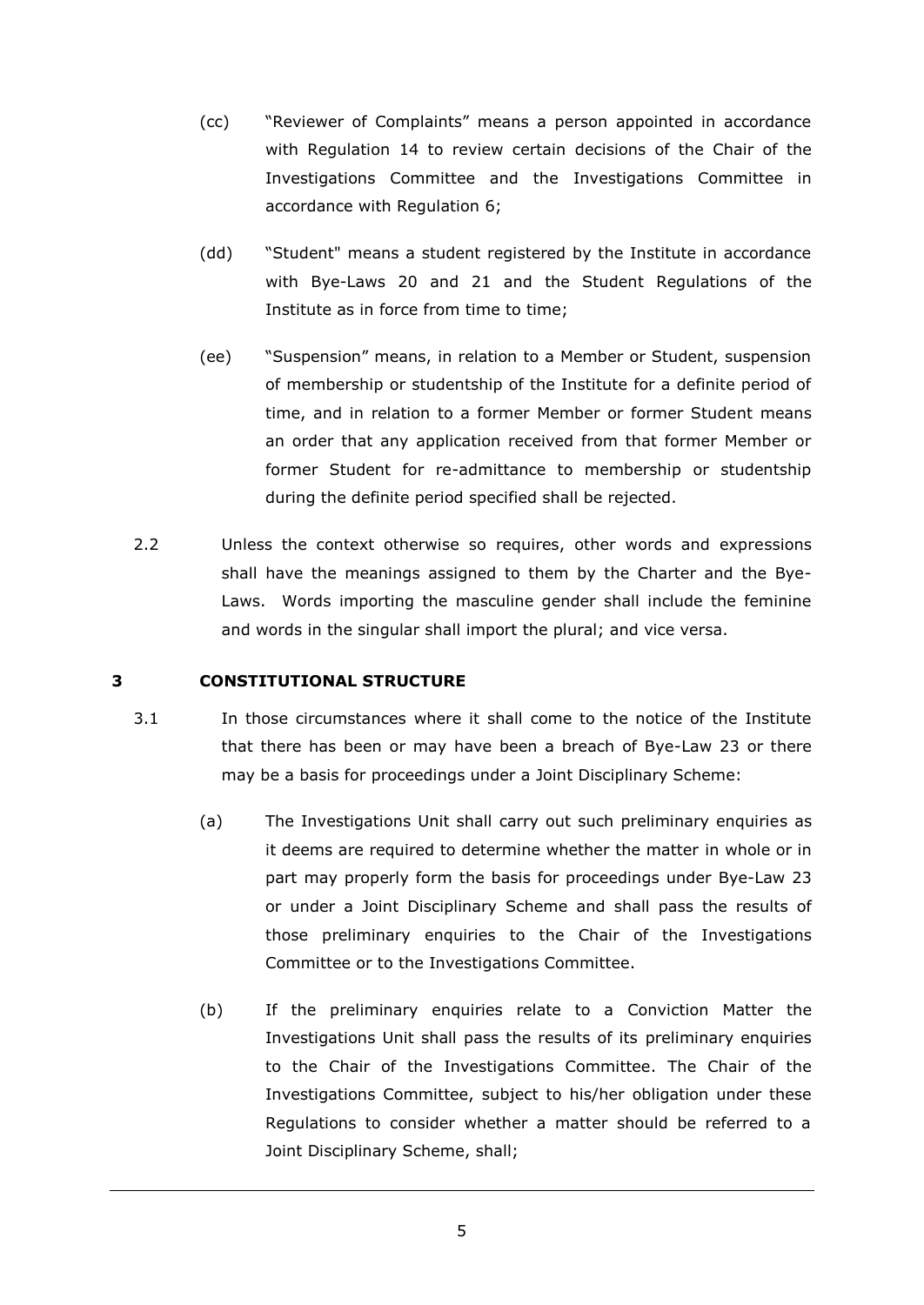- (i) refer the matter, in whole or in part, to the Investigations Unit for further investigation if he or she considers that further investigation is required; or
- (ii) refer the matter, in whole or in part, to the Investigations Committee for determination if in his or her opinion the matter does not warrant a more severe penalty than the Investigations Committee is empowered to impose; or
- (iii) refer the matter, in whole or in part, to the Disciplinary Committee for determination if in his or her opinion the matter may warrant a more severe penalty than the Investigations Committee is empowered to impose; or
- (iv) close the matter, if in his or her opinion the matter may not properly form the basis of proceedings or the matter should otherwise be closed in accordance with these Regulations.
- (c) If, having conducted preliminary enquiries, the Investigations Unit is of the opinion that the matter the subject of the preliminary enquiries may not properly form the basis of proceedings the Investigations Unit will pass the results of its preliminary enquiries to the Chair of the Investigations Committee. The Chair of the Investigations Committee, subject to his/her obligation under these Regulations to consider whether a matter should be referred to a Joint Disciplinary Scheme, shall:
	- (i) refer the matter, in whole or in part, to the Investigations Unit for formal investigation in accordance with his or her directions, if in his opinion the matter may properly form the basis of proceedings under Bye-Law 23, with the outcome of that investigation to be considered by the Investigations Committee, or
	- (ii) close the matter if in his opinion the matter may not properly form the basis of proceedings or the matter should otherwise be closed in accordance with these Regulations.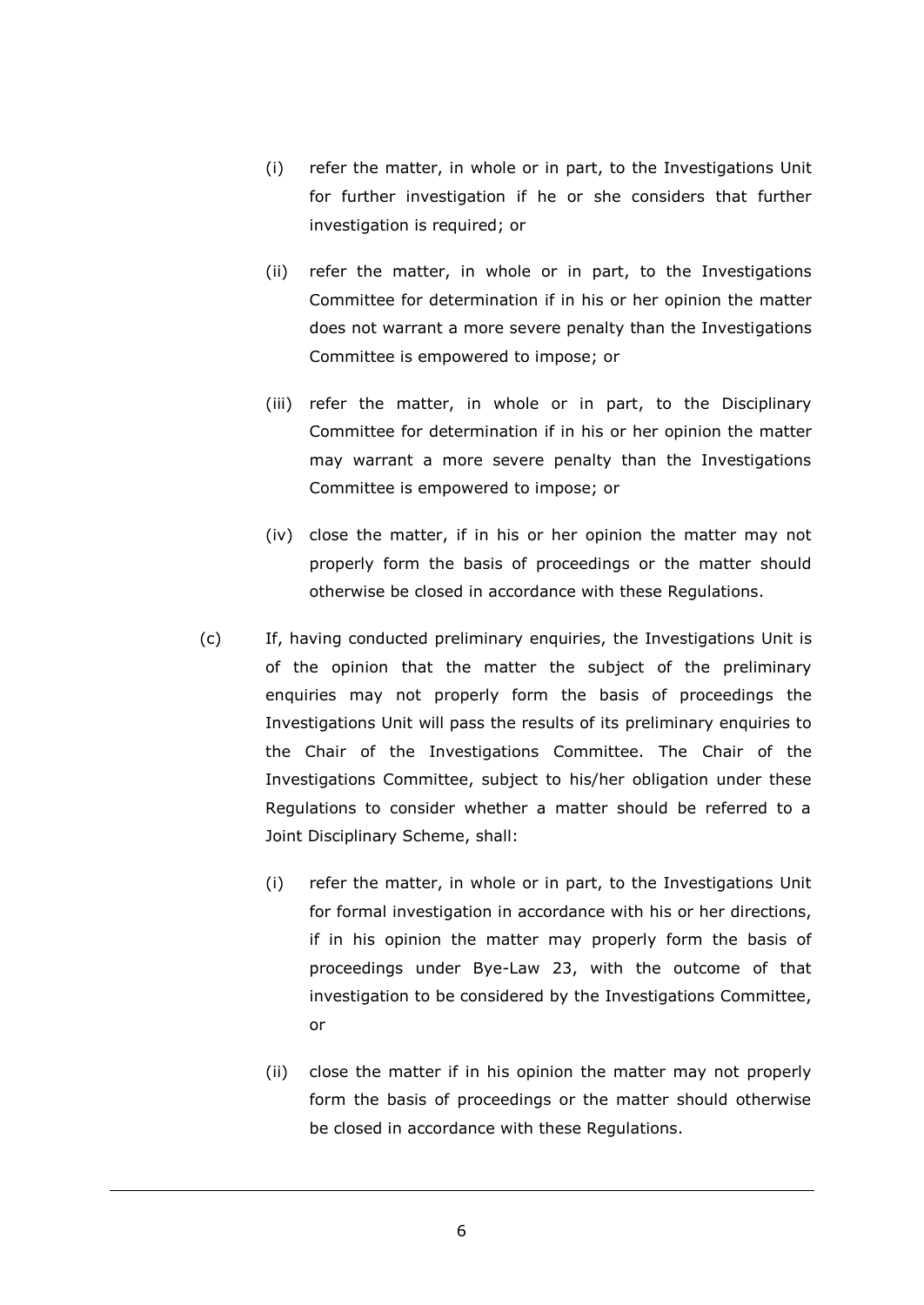- (d) If having conducted preliminary enquiries, the Investigations Unit considers that a matter which is not a Conviction Matter may properly form the basis of proceedings, the Investigations Unit shall pass the results of its preliminary enquiries to the Investigations Committee. The Investigations Committee shall, subject to its obligations under these Regulations to consider whether a matter should be referred to a Joint Disciplinary Scheme, consider if the matter in whole or in part may properly form the basis for proceedings under Bye-Law 23, and shall;
	- (i) refer the matter in whole or in part to the Investigations Unit for formal investigation in accordance with the directions of the Investigations Committee if in the Committee's opinion the matter in whole or in part may properly form the basis for proceedings under Bye-Law 23, with the outcome of that investigation being considered by the Investigations Committee, or
	- (ii) close the matter if in the Committee's opinion the matter may not properly form the basis of proceedings or the matter should otherwise be closed in accordance with these Regulations.
- (e) Following formal investigation by the Investigations Unit , or following referral by the Chair of the Investigations Committee to the Investigations Committee of a Conviction Matter, the Investigations Committee, may if it then so sees fit:
	- (i) refer the matter to the Council to consider whether or not to refer the matter to a Joint Disciplinary Scheme; or
	- (ii) refer the matter in whole or in part for consideration by a Disciplinary Committee in accordance with these Regulations; or
	- (iii) issue an order whereby the Respondent may accept a reprimand in relation to the whole or part of the matter; in which case there will be no referral to a Disciplinary Committee; the Respondent shall have a right not to accept the reprimand, and if the Respondent does not accept the reprimand in writing within 21 days of receiving notification of

7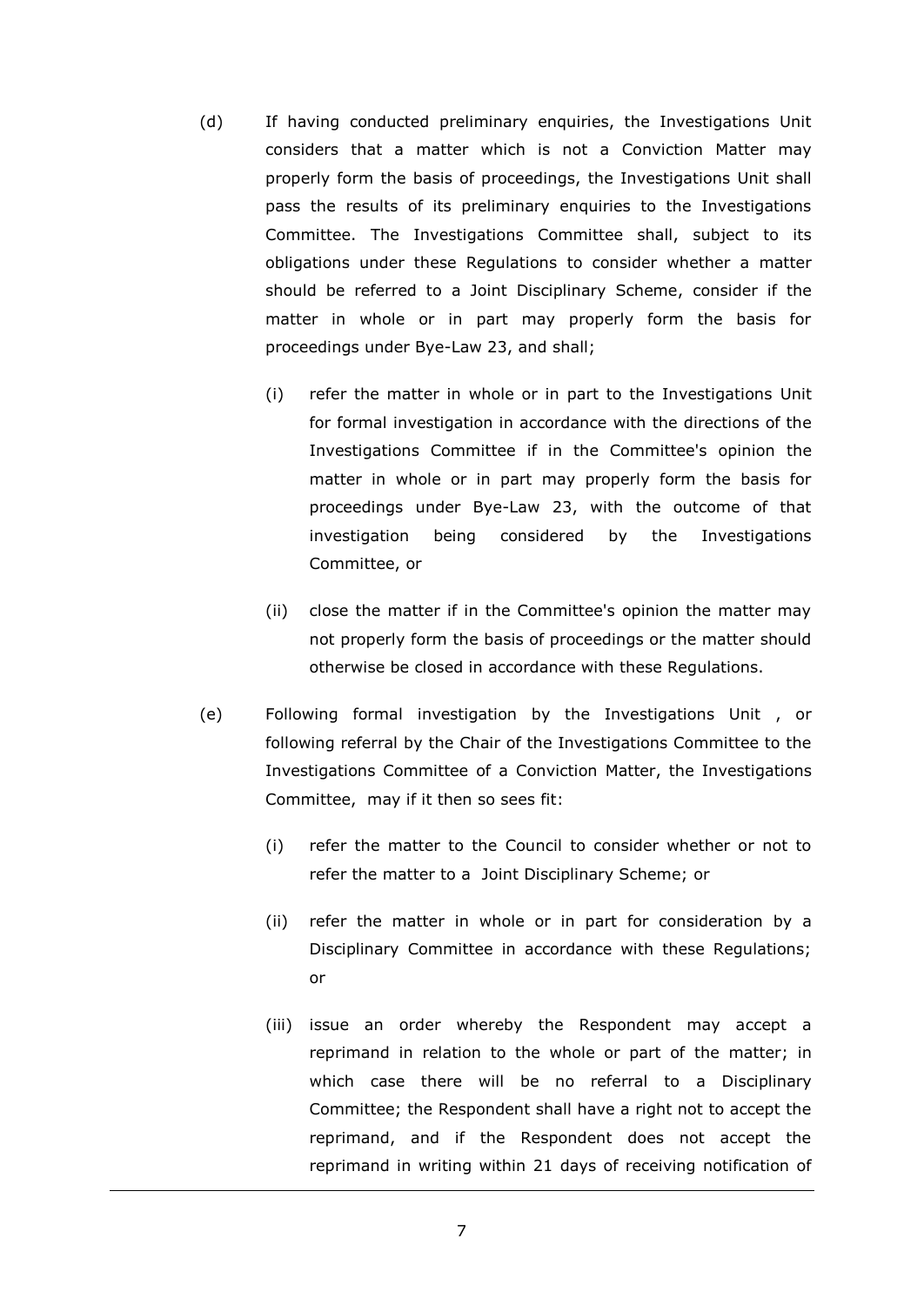the order the whole or part of the matter will automatically be referred for consideration by a Disciplinary Committee; or

- (iv) issue an order whereby the Respondent may accept an Entry on Record for a period not exceeding two years in relation to the whole or part of the matter; in which case there will be no referral for consideration by a Disciplinary Committee and no further action will be taken under the disciplinary scheme unless further complaints or allegations regarding the Respondent are received within the specified period in which case the Investigations Committee may refer the new matter and the earlier matter (the subject of the Entry on Record) to a Disciplinary Committee as set out in paragraph (ii) above or issue an order as set out in paragraph (iii) above; the Respondent shall have a right not to accept the Entry on Record, and if the Respondent does not accept the Entry on Record in writing within 21 days of receiving notification of the order the matter will automatically be referred for consideration by a Disciplinary Committee; and/or
- (v) make a Compensatory Award to a complainant to compensate him or her in whole or in part for the reasonable costs of bringing an issue to the Institute's attention; and/or
- (vi) take no further action and therefore dismiss the case against the Respondent
- (f) The Reviewer of Complaints shall review certain cases dismissed by the Investigations Committee or the Chair of the Investigations Committee at the request of a Complainant provided such request is made within 28 days of the Complainant receiving notification of the Investigation Committee's or Chair of the Investigations Committee's decision and may if he or she sees fit remit the matter to the Investigations Committee with a recommendation that the whole or part of the matter be reconsidered.
- (g) A Disciplinary Committee shall:

in those cases referred to it by the Investigations Committee or the Chair of the Investigations Committee, consider the circumstances so referred in accordance with its terms of reference and determine the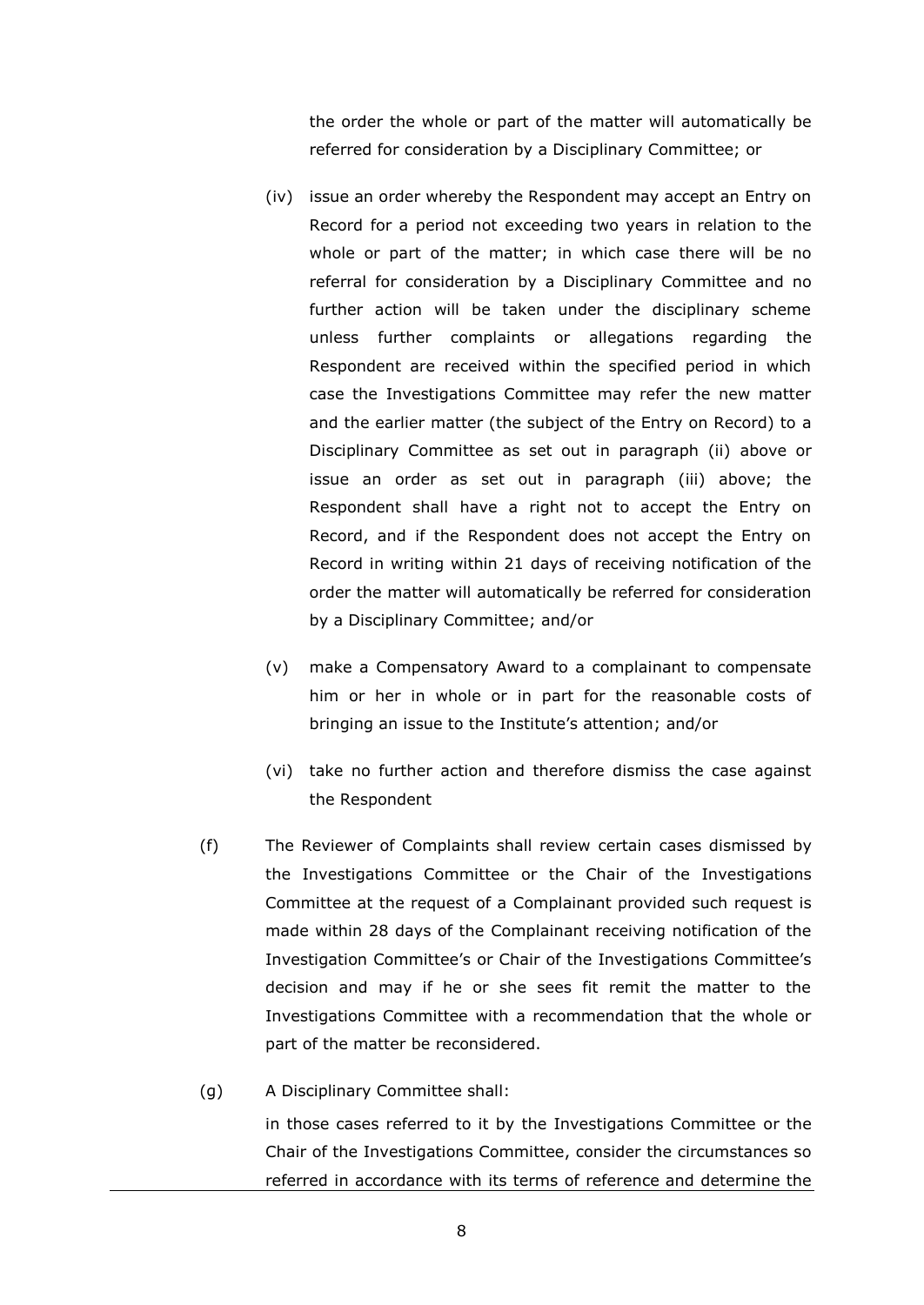nature and extent of any penalty or sanction or Cost Order to be imposed on a Respondent (including for the avoidance of doubt any Compensatory Award and/or Reimbursement Order that may be imposed by the Disciplinary Committee) or Cost Order to be imposed on the Institute; a Respondent shall have a right of appeal to the Appeal Committee against any determination of a Disciplinary Committee save that there shall be no appeal in relation to a Cost Order; any party against whom a Disciplinary Committee makes a Cost Order may request a review on legal grounds of that Cost Order; any request for an appeal or a review must be made within 21 days of submission of the determination to the Respondent.

- (h) An Appeal Committee shall:
	- (i) hear appeals from certain decisions of a Disciplinary Committee including as to the nature and extent of any penalty or sanction imposed by the Disciplinary Committee (excluding for the avoidance of doubt any decision connected with a Cost Order) in accordance with the Appeal Committee terms of reference; and where the Appeal Committee considers it to be appropriate, impose, confirm, rescind or vary a penalty or sanction on a Respondent; and
	- (ii) review on legal grounds any Cost Order made by a Disciplinary Committee upon the application of the party against whom the order was made.

#### <span id="page-12-0"></span>**4 THE INVESTIGATIONS UNIT AND INVESTIGATIONS COMMITTEE**

#### 4.1 Preliminary enquiries

(a) Any complaints made to the Institute or information that comes to the attention of the Institute which could form the basis of proceedings under Bye-Law 23 or under a Joint Disciplinary Scheme will in the first instance be passed to the Investigations Unit, which will conduct such preliminary enquiries as are necessary in order that the Investigations Committee or the Chair of the Investigations Committee can consider whether the matter may properly form the basis for proceedings.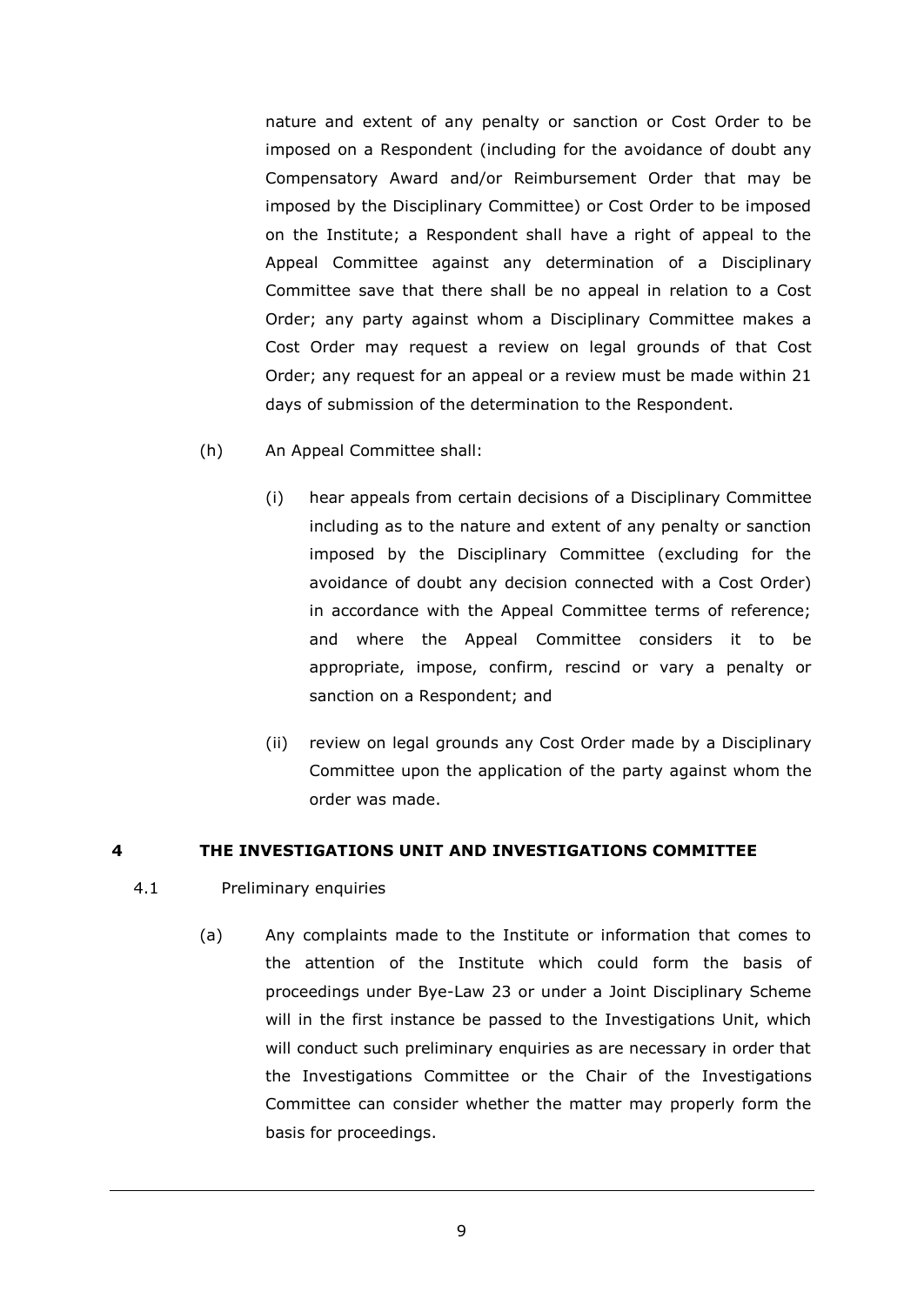- (b) If the matter is a Conviction Matter the Investigations Unit as part of its preliminary enquiries shall:
	- (i) Provide the Respondent who appears to it to have suffered the conviction with particulars of alleged breach of Bye-Law 23 that may be placed before the Chair of the Investigations Committee and such facts or circumstances as shall then be within the knowledge or belief of the Investigations Unit and as the Investigations Unit thinks appropriate so as fairly to inform the Respondent of the substance of the issue raised and invite the Respondent to reply within 21 days of the Institute providing such particulars, and, notify the Respondent that the matter is to be referred to the Chair of the Investigations Committee for initial consideration.
	- (ii) upon receiving the Respondent's reply or upon expiry of the 21 days from the date of the provision of the particulars of breach to the Respondent, reconsider the matter and, if it sees fit, may discontinue, alter, amend or add to the particulars of the breach of Bye-Law 23 which are to be placed before the Chair of the Investigations Committee.
	- (iii) If the Investigations Unit alters, amends or adds to such particulars the altered, amended and additional particulars shall be notified to the Respondent in accordance with Regulation  $4.1(b)(i)$ .
- (c) The Investigations Unit, after considering the results of its preliminary enquiries, shall pass the results of its preliminary enquiries to the Investigations Committee or the Chair of the Investigations Committee.
- (d) The Investigations Unit shall pass the results of its preliminary enquiries to the Chair of the Investigations Committee for consideration under Regulation 4.2 if;
	- (i) the matter has not previously been considered by either the Investigations Committee or the Chair of the Investigations Committee and either the Investigations Unit is of the opinion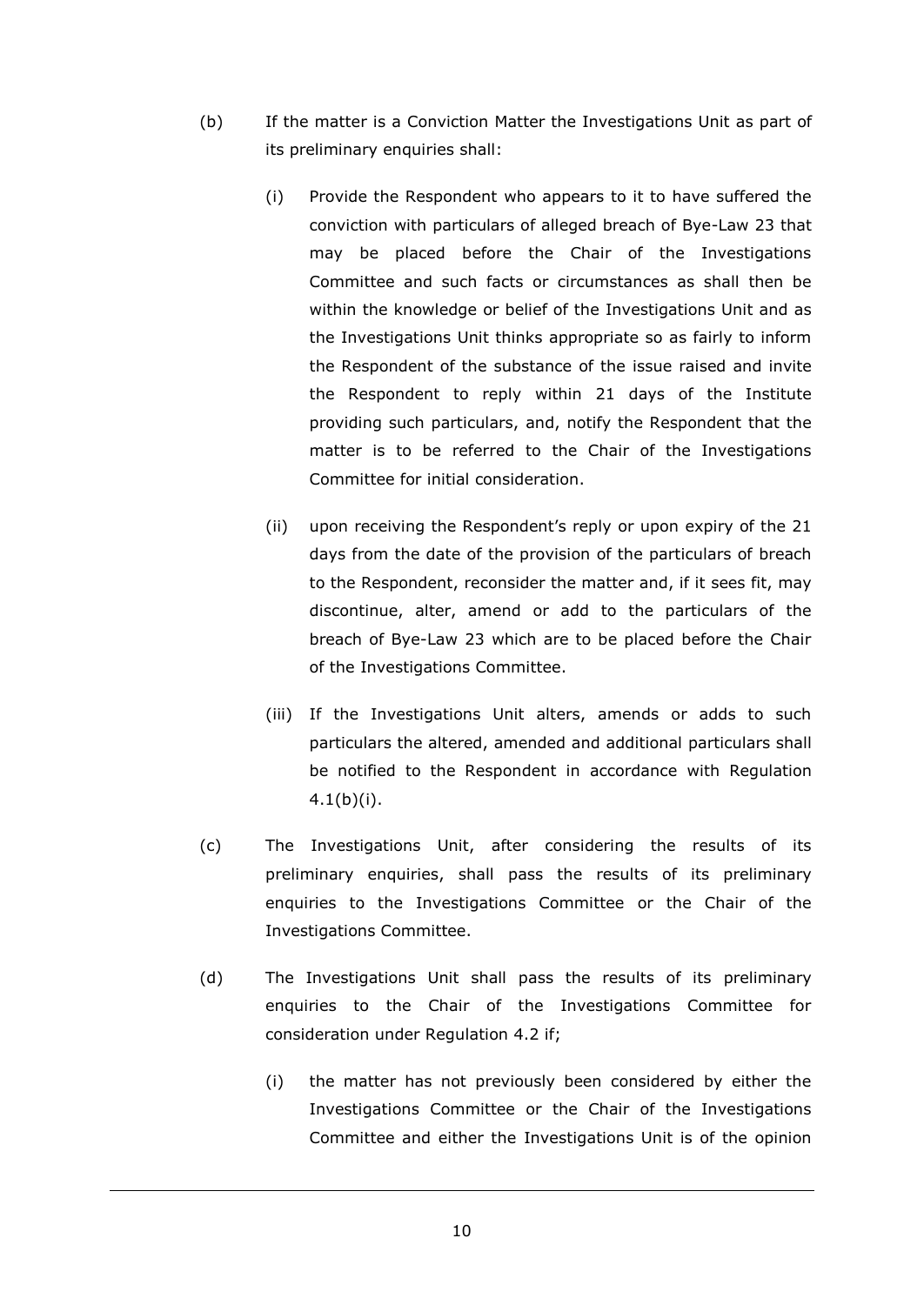that the matter may not properly form the basis of proceedings or the matter is a Conviction Matter.

- (ii) Regulation 4.2(h) does not apply and the matter was referred to the Investigations Unit for further preliminary enquiries by the Chair of the Investigations Committee under Regulation 4.2 (a) and either the Investigations Unit is of the opinion that the matter may not properly form the basis of proceedings or the matter is a Conviction Matter.
- (e) Save where Regulation 4.1(d) applies the Investigations Unit shall pass the result of its preliminary enquiries to the Investigations Committee for initial consideration under Regulation 4.3.
- 4.2 Initial consideration by the Chair of the Investigations Committee
	- (a) If a matter is referred to the Chair of the Investigations Committee for initial consideration he or she will consider the results of the Investigation Unit's preliminary enquiries and may refer the matter back to the Investigations Unit for further specified preliminary enquiries.
	- (b) If after initial consideration the Chair of the Investigations Committee is of the opinion that, having regard to all the circumstances, it is appropriate that the matter is referred to a Joint Disciplinary Scheme, the Chair of the Investigations Committee shall stay proceedings under Bye-Laws 23 and pass the matter to Council to consider a referral to a Joint Disciplinary Scheme.
	- (c) Where the matter referred for initial consideration is a Conviction Matter and the Respondent is a former Member or former Student, if the Chair of the Investigations Committee considers that the length of time since the Respondent ceased to be a Member or Student is such that it would not be appropriate in all the circumstances to continue with disciplinary proceedings the Chair of the Investigations Committee shall dismiss the case against the Respondent.
	- (d) If after initial consideration of a Conviction Matter the Chair of the Investigations Committee is of the opinion that no further investigations are necessary to enable the matter to be considered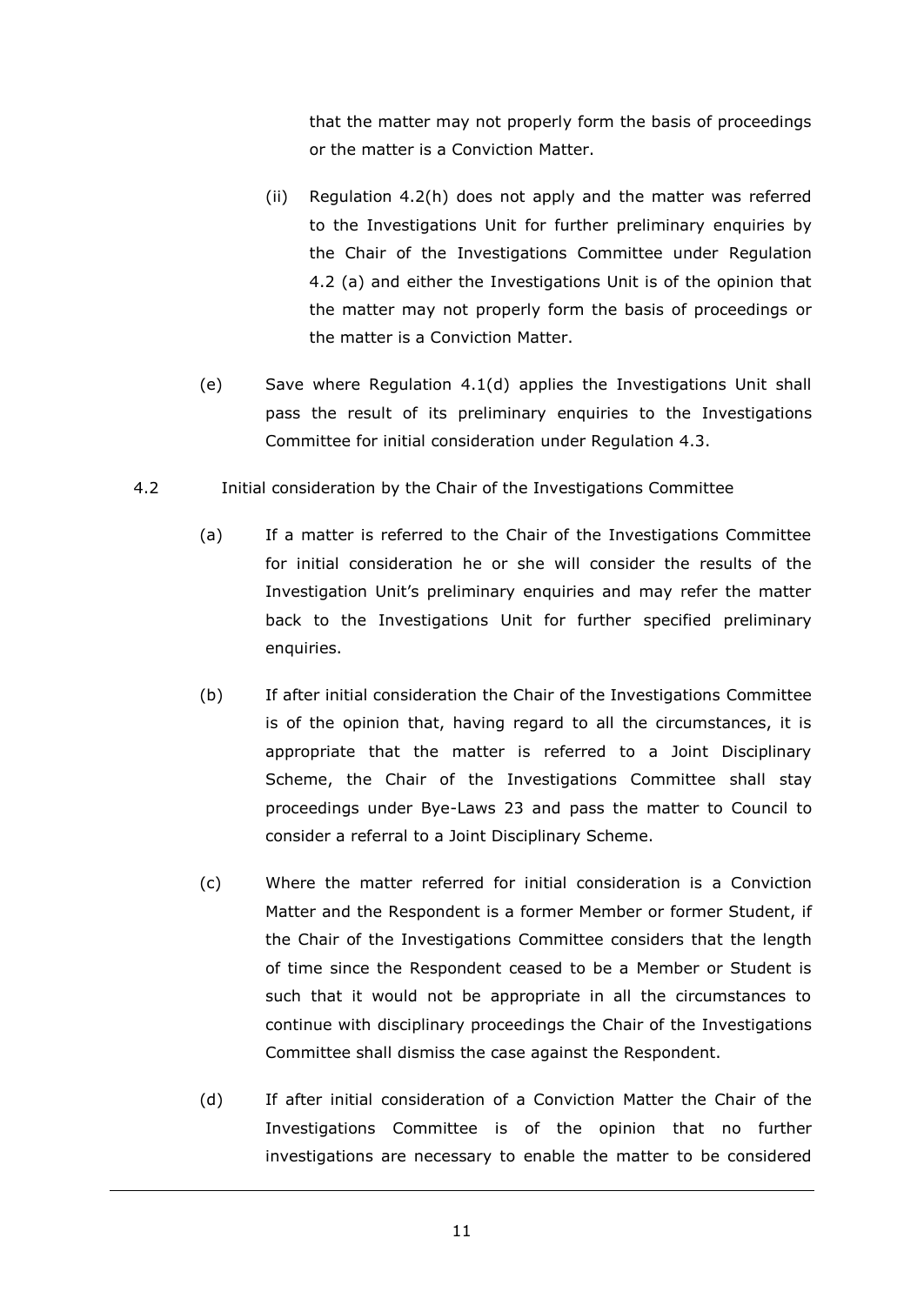and that there is prima facie evidence of a breach of Bye-Law 23 and that the gravity of the breach (together with any finding of liability under a Joint Disciplinary Scheme and any finding of liability under a statutory disciplinary scheme and any entry on Respondent's record) may warrant a more severe penalty than the Investigations Committee is empowered to impose the Chair shall refer the matter, in whole or in part, for consideration by a Disciplinary Committee.

- (e) If after initial consideration of a conviction matter the Chair of the Investigations Committee is of the opinion that no further investigations are necessary to enable the matter to be considered and that the gravity of the breach (together with any finding of liability under a Joint Disciplinary Scheme and any finding of liability under a statutory disciplinary scheme and any entry on Respondent's record) does not warrant a more severe penalty than the Investigations Committee is empowered to impose the Chair shall refer the matter to the Investigations Committee for determination under Regulation 4.6(d).
- (f) If after initial consideration of a matter in relation to which the Investigations Unit is of the opinion that the matter may not properly form the basis of proceedings or a Conviction Matter, the Chair of the Investigations Committee is of the opinion that there is no basis for proceedings under Bye-Law 23 or that the matter or part of the matter on which there is a basis for proceedings, if investigated, would not result in any sanction against a Respondent, the Chair of the Investigations Committee shall determine that no further action should be taken in that matter or part of that matter.
- (g) If after initial consideration of a matter in relation to which the Investigations Unit is of the opinion that the matter may not properly form the basis of proceedings, the Chair of the Investigations Committee is of the opinion that a referral under Regulation 4.2(b) is not appropriate but considers that there is or may be a basis for proceedings under Bye-Law 23 and it is appropriate to commence proceedings the Chair shall refer the matter in whole or in part to the Investigations Unit for formal investigation.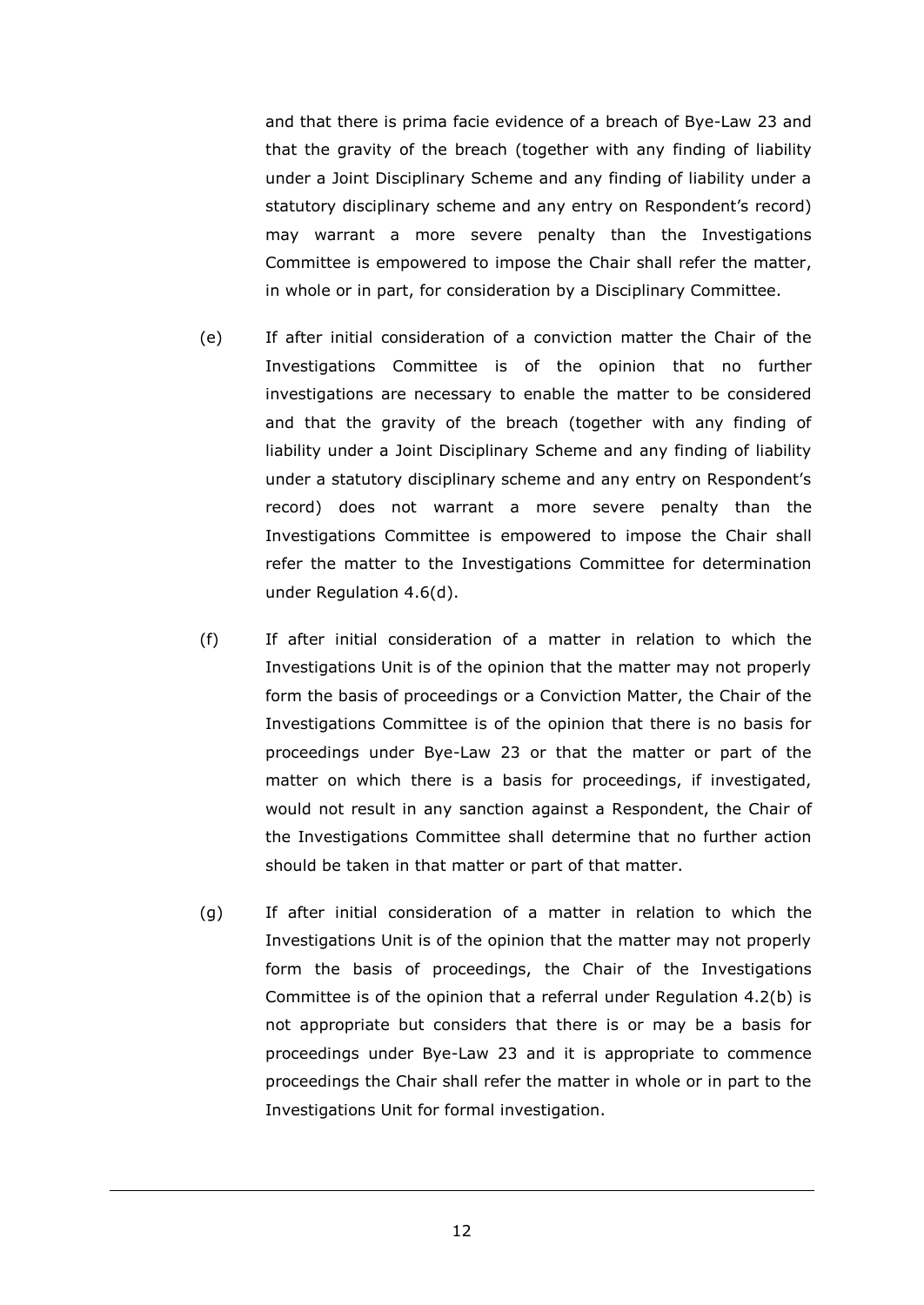- (h) Should a matter have been the subject of initial consideration by the Chair of the Investigations Committee under Regulation 4.2 on three occasions, any future referral of that matter for initial consideration shall be to the Investigations Committee.
- (i) Where the Chair of the Investigations Committee passes a matter to the Council to consider a referral to a Joint Disciplinary Scheme under Regulation 4.2(b) and either the Council decides not to make such a referral or a Joint Disciplinary Scheme declines to consider the matter, the Chair of the Investigations Committee shall reconsider the matter and make an alternative determination as soon as reasonably practicable but in any event within 35 days of the date of the decision of the Council or a Joint Disciplinary Scheme as the case may be.
- (j) The Chair of the Investigations Committee shall notify or instruct the Investigations Unit to notify the Respondent, a Complainant, the Chair of the Regulatory Panel and any individual or body who in the opinion of the Chair of the Investigations Committee is an Interested Person of his or her determination as soon as practicable and in any event within 21 days of the date of his or her determination. The Chair of the Investigations Committee shall provide the Respondent and the Complainant with reasons for his or her determination. Where applicable a Complainant shall be informed or his or her right to request a review by the Reviewer of Complaints.

#### 4.3 Initial consideration by the Investigations Committee

- (a) If a matter is referred to the Investigations Committee by the Investigations Unit for initial consideration under Regulation 4.1(e) or by the Chair of the Investigations Committee under Regulation 4.2(e) the Investigations Committee will consider the results of the Investigations Unit's preliminary enquiries and may refer the matter back to the Investigations Unit for further specified preliminary enquiries.
- (b) If after initial consideration the Investigations Committee is of the opinion that, having regard to all the circumstances, it is appropriate that the matter is referred to a Joint Disciplinary Scheme, the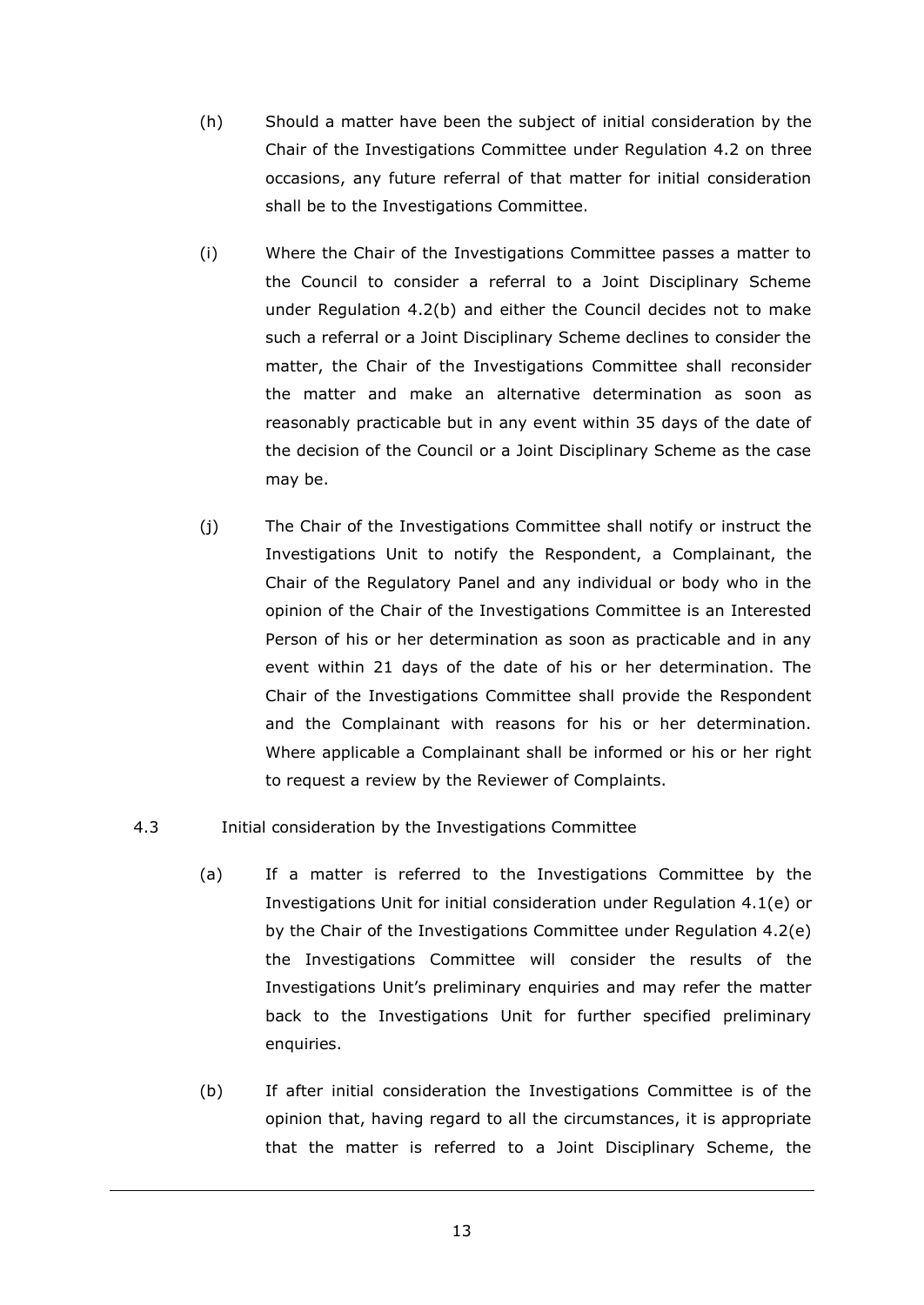Investigations Committee shall pass the matter to Council to consider a referral to a Joint Disciplinary Scheme.

- (c) If after initial consideration the Investigations Committee is of the opinion that a referral under Regulation 4.3(b) is not appropriate but considers that there is or may be a basis for proceedings under Bye-Law 23 and it is appropriate to commence proceedings it shall refer the matter in whole or in part to the Investigations Unit for formal investigation.
- (d) If after initial consideration the Investigations Committee is of the opinion that there is no basis for proceedings under Bye-Law 23 it shall determine that no further action should be taken in that matter or part of that matter.
- (e) Where the Investigations Committee passes a matter to the Council to consider a referral to a Joint Disciplinary Scheme under Regulation 4.3(b) and either the Council decides not to make such a referral or a Joint Disciplinary Scheme declines to consider the matter, the Investigations Committee shall reconsider the matter and make an alternative determination as soon as reasonably practicable but in any event within 35 days of the date of the decision of the Council or a Joint Disciplinary Scheme as the case may be.
- 4.4 Formal investigation
	- (a) Where the Investigations Committee or the Chair of the Investigations Committee refers a matter in whole or in part to the Investigations Unit for formal investigation, the Investigations Unit shall:
		- (i) as soon as practicable, give notice to the Respondent and any individual or body who in the opinion of the Investigations Committee or Investigations Unit is an Interested Person that an investigation has begun under Bye-Law 23, and provide the Respondent with a brief description of the matters which appear to fall within the provisions of Bye-Law 23;
		- (ii) as soon as practicable, carry out such investigations into the facts and circumstances including (but without prejudice to the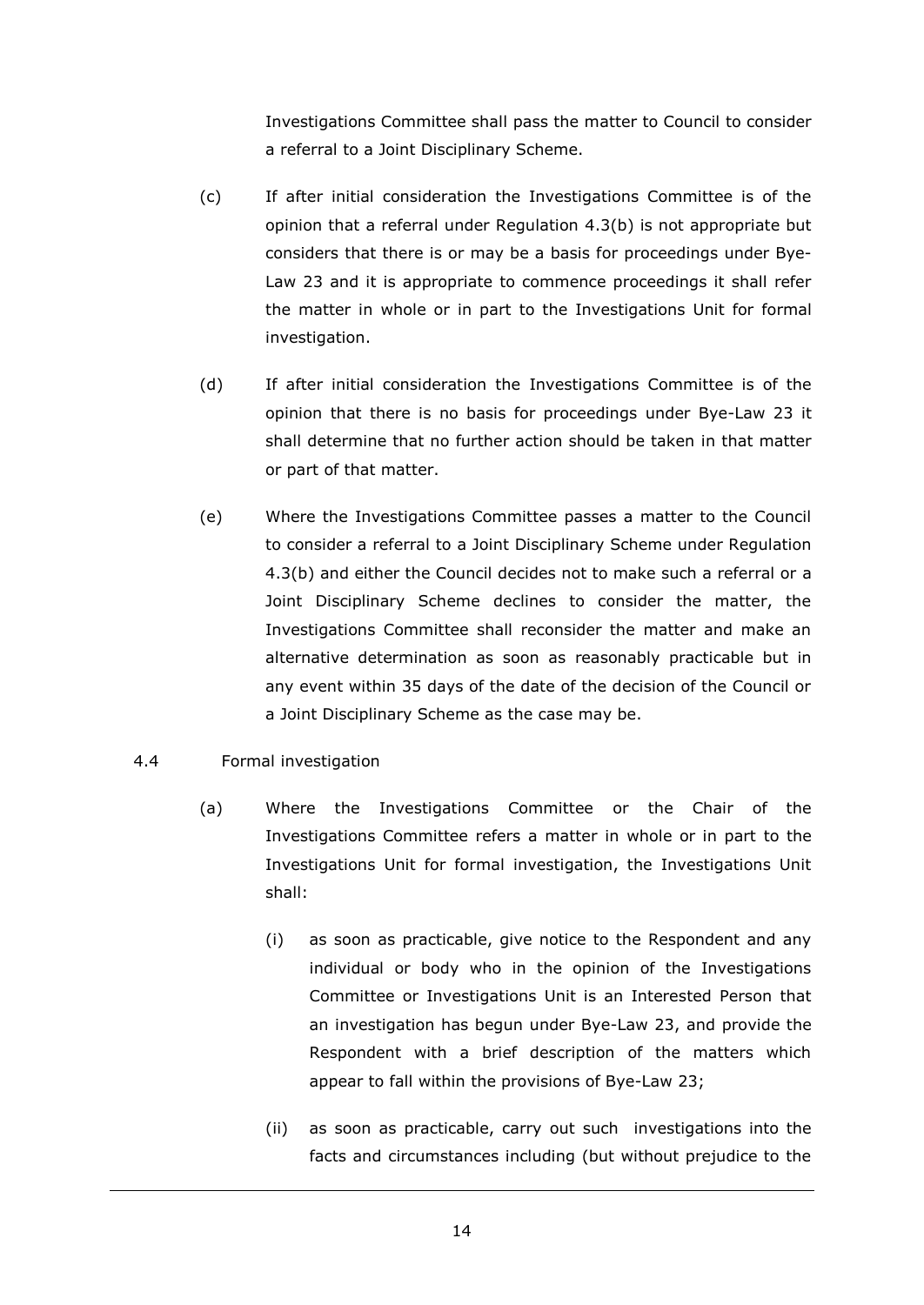generality of the foregoing) correspondence or discussion with the Respondent, and any other persons or bodies who may, in the opinion of the Investigations Unit, be able to assist the Investigations Unit's investigations;

- (iii) refer the matter to the Investigations Committee, if at any time during the course of its investigations, it is of the opinion that, having regard to all the circumstances, it is appropriate that the matter is referred to a Joint Disciplinary Scheme. The Investigations Committee shall consider any such referral in accordance with Regulation 4.6(b);
- (iv) if on conclusion of the investigations the Investigations Unit believes there is no prima facie evidence of breach of Bye-Law 23 it shall refer the matter to the Investigations Committee accordingly. The Investigations Committee shall consider any such referral in accordance with Regulation 4.6(c);
- (v) if on conclusion of the investigations the Investigations Unit is of the opinion that there is prima facie evidence of breach of Bye-Law 23 it shall proceed in accordance with Regulation 4.4(b)
- (b) If this Regulation 4.4(b) applies the Investigations Unit shall proceed as follows:
	- (i) the Investigations Unit shall notify the Respondent of the particulars of the breach(es) of Bye-Law 23 that may be placed before the Investigations Committee and such facts or circumstances as shall then be within the knowledge or belief of the Investigations Unit and as the Investigations Unit thinks appropriate so as fairly to inform the Respondent of the substance of the issue or issues raised, and invite the Respondent to reply within 21 days (or such longer period as the Investigations Unit may determine) of the date of the Institute giving such notice.
	- (ii) upon receiving the Respondent's reply or upon expiry of the 21 days from the date of the Respondent being given notice of the particulars of breach (or such longer period as the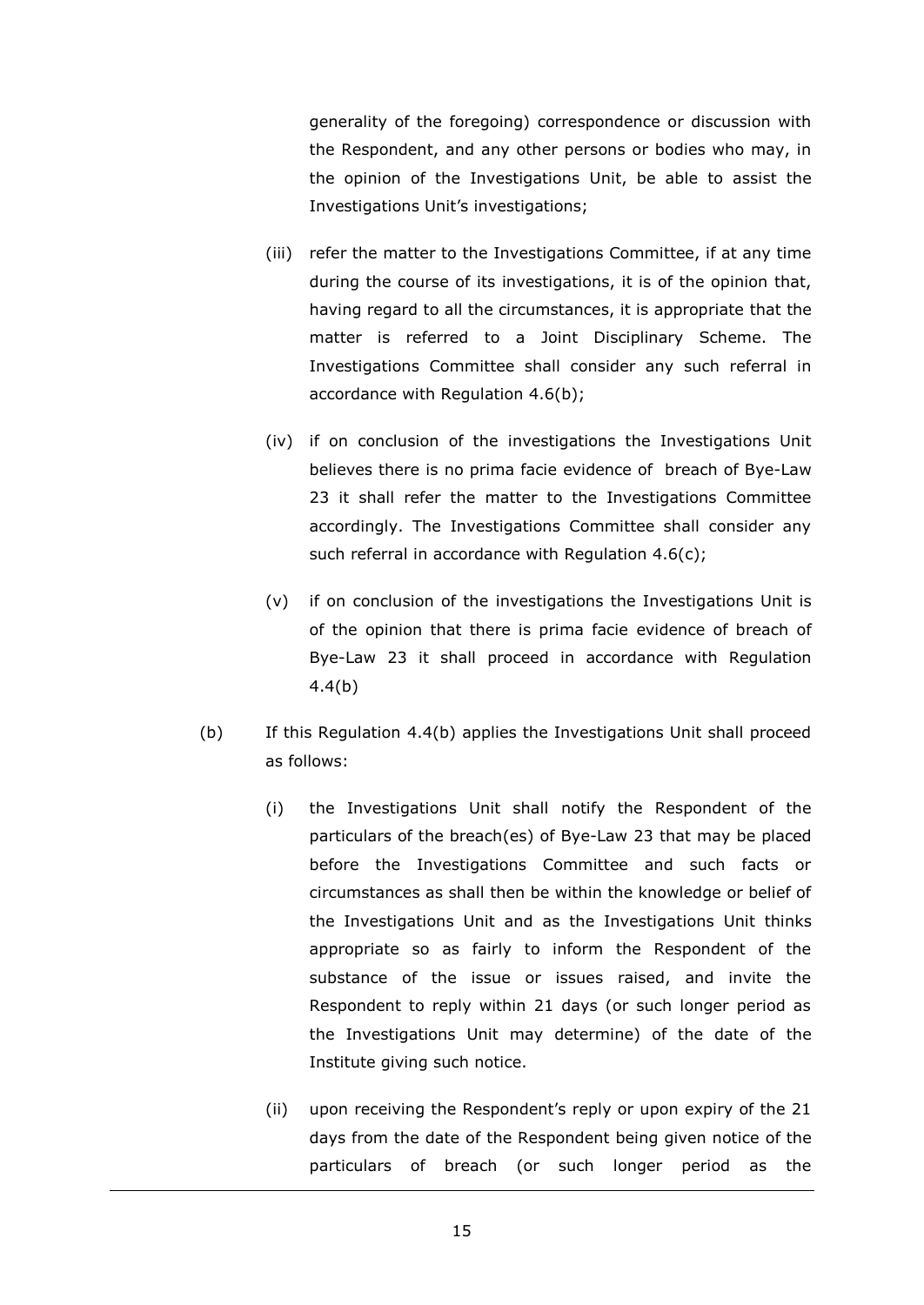Investigations Unit may determine), the Investigations Unit shall reconsider the matter and if it sees fit may discontinue, alter, amend or add to the particulars of the breach of Bye-Law 23 which are to be placed before the Investigations Committee.

- (iii) if the Investigations Unit alters, amends or adds to such particulars, the altered, amended and additional particulars shall be notified to the Respondent in accordance with Regulation 4.4(b)(i);
- (iv) if the Investigations Unit does not wish to alter, amend or add to such particulars the Investigations Unit shall refer the matter and all relevant evidence in its possession including any submissions from the Respondent to the Investigations Committee.
- 4.5 Reaching a Determination
	- (a) The Investigations Committee shall conduct its business at private meetings and/or through the use of voice, video or electronic mail communication or any other form of communication provided that every member of the Investigations Committee participating in the determination is able to receive, understand and respond to all comments views and opinions expressed by other participating members and the Legal Assessor (if the Legal Assessor's advice has been requested) before any determination or decision composing part of a determination is reached.
	- (b) If the Investigations Committee conducts its business other than at private meetings, and at any time before the determination is reached any participating member of the Investigations Committee is not satisfied that the form of communication complies with Regulation 4.5(a), that member may require the Investigations Committee to hold a meeting prior to any determination being made.
	- (c) If the Investigations Committee conducts its business other than at private meetings it shall put in place such additional confidentiality and security arrangements as it considers necessary to preserve the confidentiality of proceedings.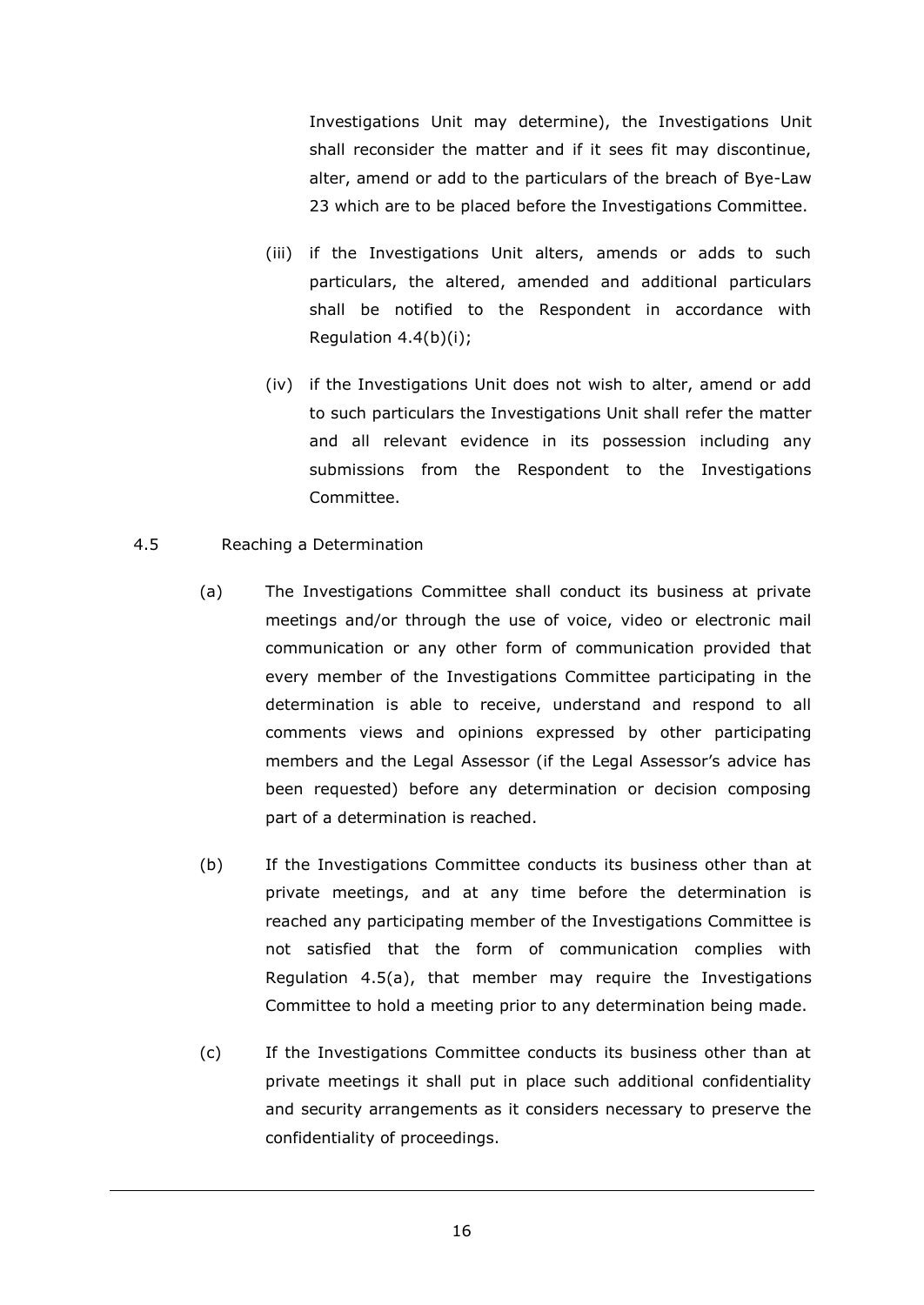### 4.6 Determinations

- (a) The Investigations Committee shall consider any matter referred to it by the Investigations Unit or the Chair of the Investigations Committee and may refer the matter back to the Investigations Unit for specified further investigations.
- (b) If the Investigations Unit refers a matter to the Investigations Committee under Regulation 4.4(a)(iii)(where the Investigations Unit is of the opinion that it is appropriate that the matter is referred to a Joint Disciplinary Scheme) the Investigations Committee shall:
	- (i) if it considers that, having regard to all the circumstances, it is appropriate that the matter is referred to a Joint Disciplinary Scheme, the Investigations Committee shall stay proceedings under Bye-Law 23 and pass the matter to Council to consider a referral to a Joint Disciplinary Scheme.
	- (ii) where the Investigations Committee declines to make a referral under Regulation 4.6(b)(i), the Investigations Committee shall refer the matter back to the Investigations Unit and the Investigations Unit will continue its investigations.
- (c) If the Investigations Unit refers a matter to the Investigations Committee under Regulation 4.4(a)(iv) (where particulars of breach have not been put to the Respondent) the Investigations Committee shall:
	- (i) if the Investigations Committee is of the opinion that, having regard to all the circumstances, it is appropriate that the matter is referred to a Joint Disciplinary Scheme, the Investigations Committee shall stay proceedings under Bye-Law 23 and pass the matter to the Council to consider a referral to a Joint Disciplinary Scheme; or
	- (ii) request that the Investigations Unit formulate and notify the Respondent of particulars of breach in accordance with Regulation 4.4(b); or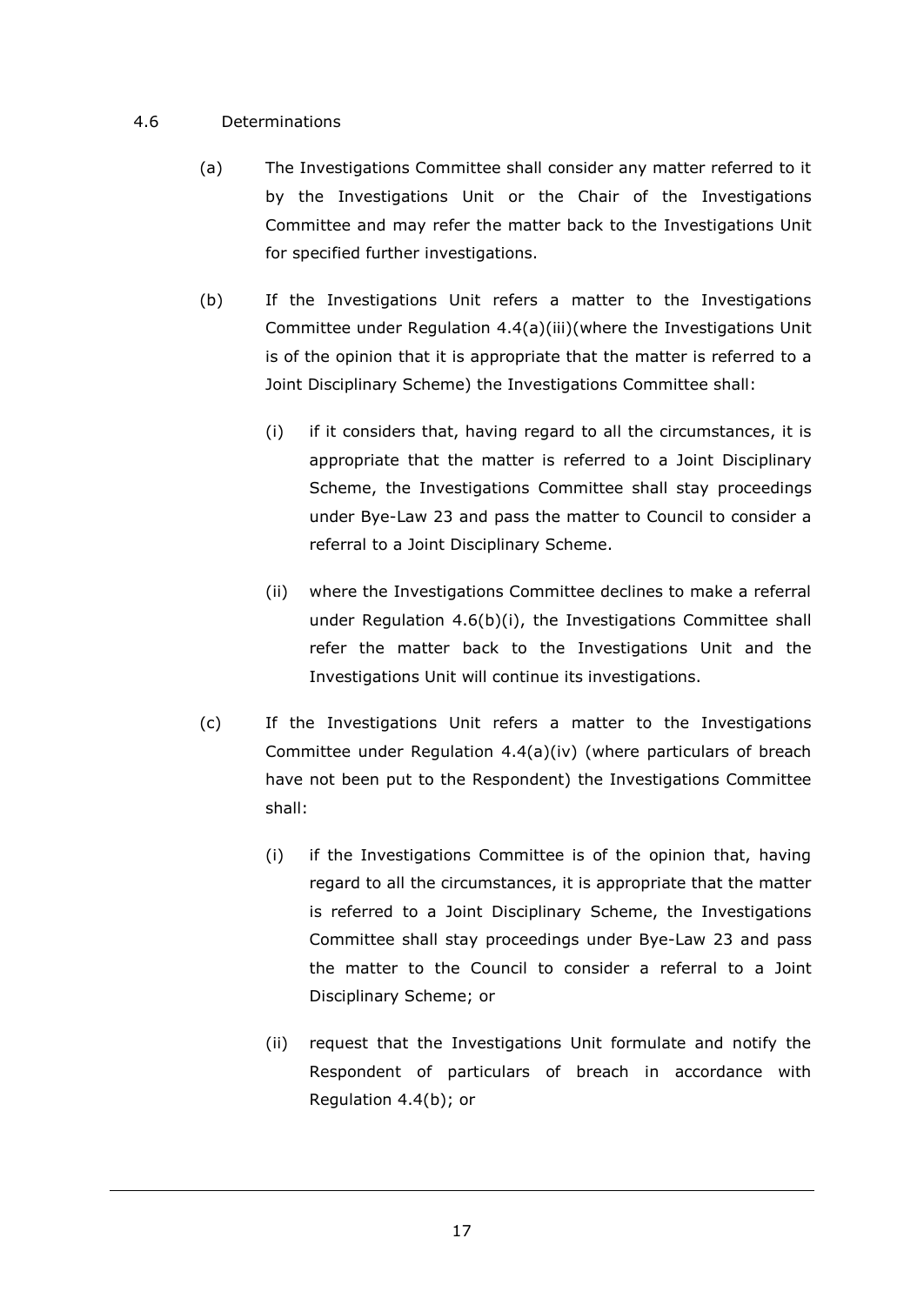- (iii) dismiss the case against the Respondent and notify the Respondent, a Complainant and all parties previously notified of the investigation.
- <span id="page-21-0"></span>(d) If the Chair of the Investigations Committee refers a matter to the Investigations Committee under Regulation 4.2(e) or if the Investigations Unit refers a matter to the Investigations Committee under Regulation 4.4(b)(iv) (where particulars of breach have been put to the Respondent) the Investigations Committee shall consider the matter and reach one of the following determinations:
	- (i) Where the Investigations Committee is of the opinion that, having regard to all the circumstances, it is appropriate that the matter is referred to a Joint Disciplinary Scheme, the Investigations Committee shall stay proceedings under Bye-Law 23 and pass the matter to the Council to consider a referral to a Joint Disciplinary Scheme;
	- (ii) Where the Respondent is a former Member or former Student if the Investigations Committee considers that the length of time since the Respondent ceased to be a Member or Student is such that it would not be appropriate in all the circumstances to continue with disciplinary proceedings the Investigations Committee shall dismiss the case against the Respondent;
	- (iii) Where the Investigations Committee is of the opinion that there is prima facie evidence of breach of Bye-Law 23 but it is of the opinion that there is no realistic prospect of the matter being found proven and/or in the Committee's opinion it is not in the public interest to continue with disciplinary proceedings the Investigations Committee shall dismiss the case against the Respondent;
	- (iv) Where the Investigations Committee is of the opinion that there is prima facie evidence of breach of Bye-Law 23 and that Regulation 4.6(d)(iii) does not apply and the gravity of the breach may warrant a more severe penalty than the Investigations Committee is empowered to impose, and in addition the Investigations Committee considers that a referral under Regulation 4.6(d)(i) is not appropriate, the Investigations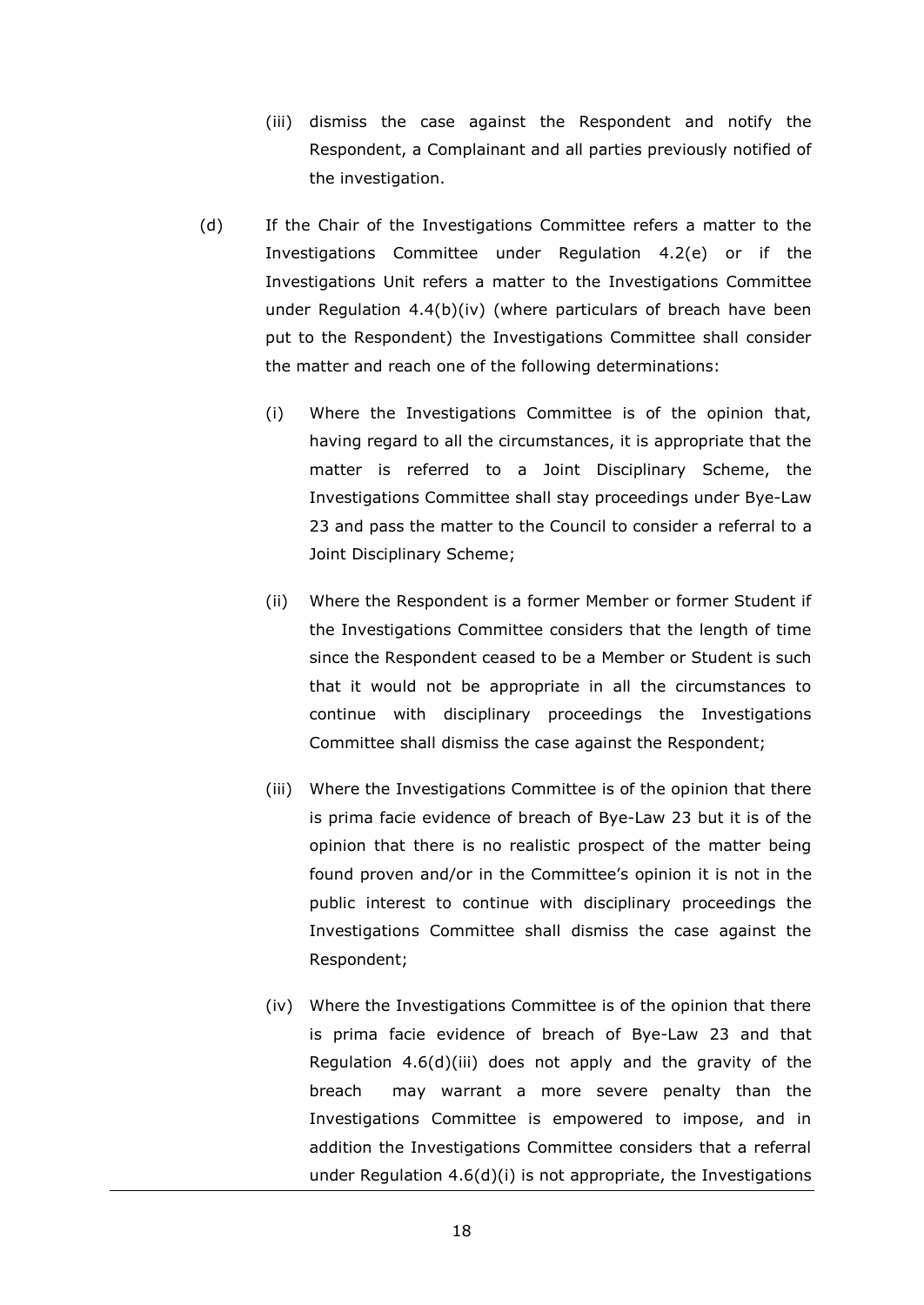Committee shall refer the matter in whole or in part for consideration by a Disciplinary Committee;

- (v) Where the Investigations Committee is of the opinion that there is prima facie evidence of breach of Bye-Law 23 and that Regulation 4.6(d)(iii) does not apply and the gravity of the breach does not warrant a more severe penalty than the Investigations Committee is empowered to impose, and in addition the Investigations Committee considers that a referral under Regulation 4.6(d)(i) is not appropriate, the Investigations Committee may impose one or more sanctions;
- (vi) Where the Investigations Committee is of the opinion that there is no or no prima facie evidence of breach of Bye-Law 23 the Investigations Committee shall dismiss the case against the Respondent.
- (e) The Investigations Committee may impose the following sanctions if the Respondent so consents:
	- (i) Entry on Record
	- (ii) Reprimand
- (f) In considering the gravity of a breach and/or what sanction to impose upon the Respondent the Investigations Committee shall have regard to any previous breaches of Bye-Law 23 and any finding of liability under a Joint Disciplinary Scheme and any finding of liability under a statutory disciplinary scheme.
- (g) In considering the gravity of a breach and/or what sanction to impose upon the Respondent, the Investigations Committee shall have regard to the facts, admissions and decisions relating to any current Entry on Record against the Respondent and may impose any sanction in respect of that matter or that matter combined with any later matter in relation to which the Investigations Committee is passing sanction which is appropriate in all the circumstances.
- (h) If the Respondent does not provide his or her written consent to any order for imposition by the Investigations Committee of a Reprimand or Entry on Record within 21 days of the Institute giving the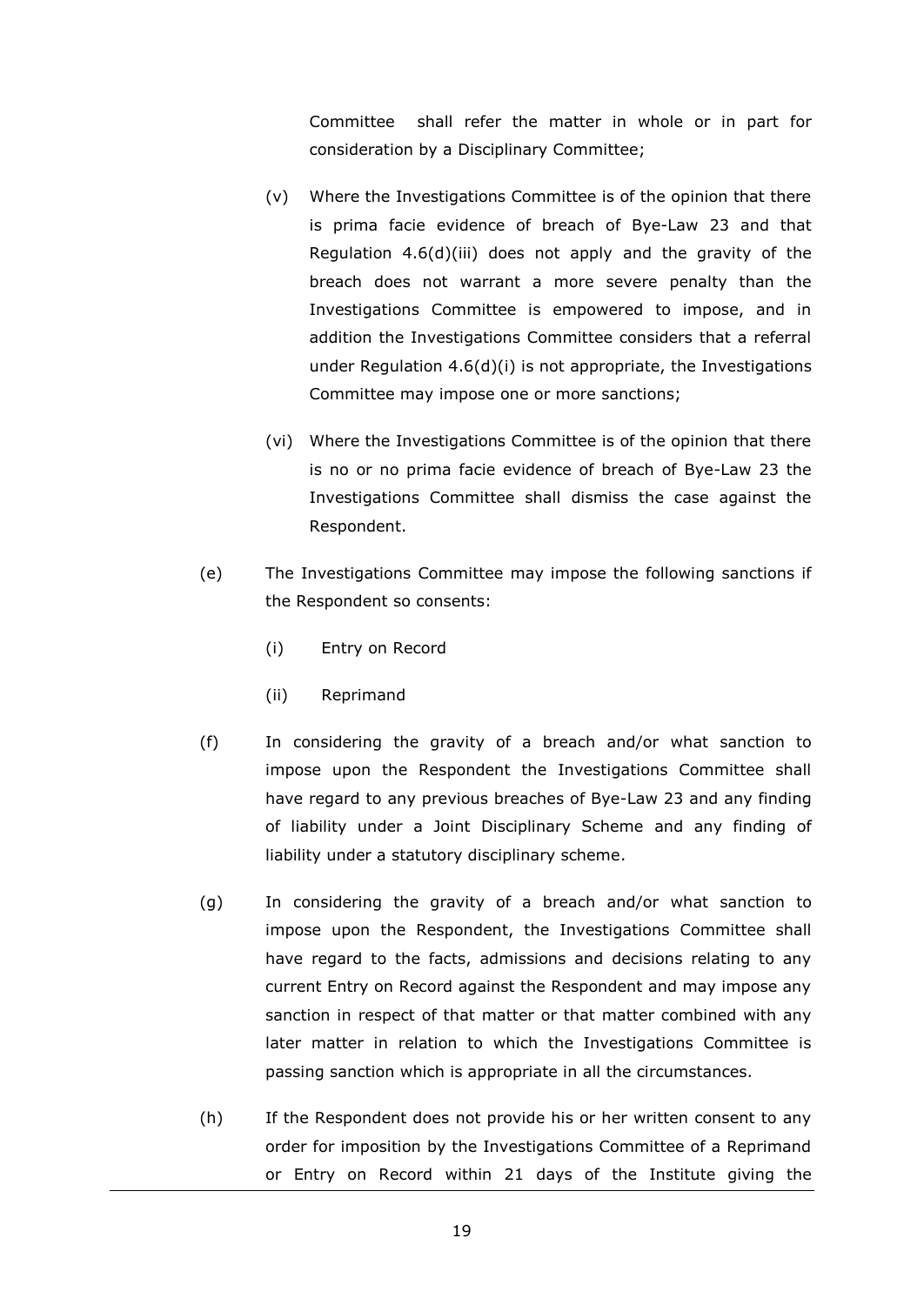Respondent notice of the order the matter or the part of the matter the subject of the order shall automatically be referred for consideration by a Disciplinary Committee.

- (i) Where the Investigations Committee passes a matter to the Council to consider a referral to a Joint Disciplinary Scheme under Regulation 4.6(b)(i) and either the Council decides not to make such a referral or a Joint Disciplinary Scheme declines to consider the matter it shall pass immediately to the Investigations Unit and the Investigations Unit will continue its investigations.
- (j) Where the Investigations Committee passes a matter to the Council to consider a referral to a Joint Disciplinary Scheme under Regulations  $4.6(c)(i)$  or  $4.6(d)(i)$  and either the Council decides not to make such a referral or a Joint Disciplinary Scheme declines to consider the matter the Investigations Committee shall reconsider the matter and make an alternative determination as soon as reasonably practicable but in any event within 35 days of the date of the decision of the Council or the Joint Disciplinary Scheme as the case may be.
- (k) The Investigations Committee may make a Compensatory Award to a Complainant to compensate him or her in whole or in part for the reasonable costs of bringing an issue to the Institute's attention, regardless of whether or not the Investigations Committee decides to refer the issue to the Council or to a Disciplinary Committee for further consideration.
- (l) In considering whether to make a Compensatory Award and the amount of any such Compensatory Award the Investigations Committee shall take into account:
	- (i) the public interest in the issue brought to the Institute's attention;
	- (ii) the conduct of the Complainant;
	- (iii) any costs losses or detriment necessarily incurred or suffered by the Complainant in bringing the issue to the Institute's attention; and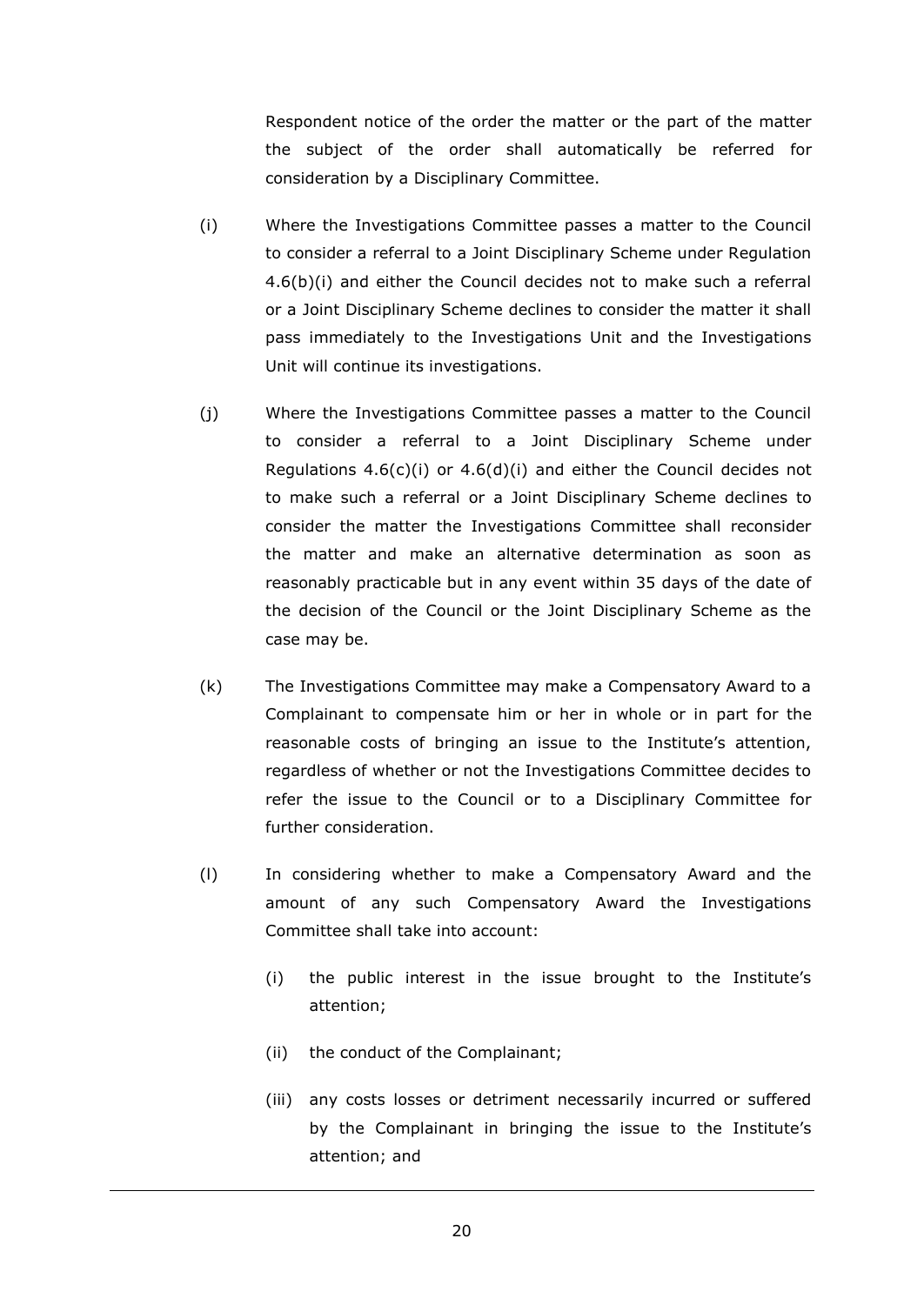- (iv) the gravity of the issue complained of.
- (m) The Investigations Committee shall notify or shall instruct the Investigations Unit to notify the Respondent, a Complainant, the Chair of the Regulatory Panel and any individual or body who in the opinion of the Investigations Committee is an Interested Person of its determination (including whether it has made any Compensatory Award and if so the extent of that Compensatory Award) as soon as practicable and in any event within 21 days of the date of its determination. The Investigations Committee shall provide the Respondent and Complainant with reasons for its determination. Where applicable a Complainant shall be informed of his, her or its right to request a review by the Reviewer of Complaints.
- (n) The Institute shall publish a determination of the Investigations Committee to impose an agreed Reprimand under Regulation 4.6(d)(v) in each case as it may consider appropriate.
- 4.7 Right of Review
	- (a) A Complainant may request that the Reviewer of Complaints review a determination of the Investigations Committee to dismiss a case under Regulation  $4.6(c)(iii)$ ,  $4.6(d)(ii)$ ,  $4.6(d)(iii)$  or  $4.6(d)(vi)$  or a decision of the Chair of the Investigations Committee to dismiss a case under Regulation 3.1(b)(iv) or 4.2(c).
	- (b) A request for a review by a Complainant must be lodged with the Institute within 28 days of the Institute giving notice to the Complainant of the Investigations Committee's determination. The request must be in writing and state the facts or matters relied on in support of the review.
	- (c) There shall be no review or appeal by either a Complainant or the Respondent relating to the exercise or non-exercise of the Investigations Committee's discretion to make a Compensatory Award. A decision of the Chair of the Investigations Committee or the Investigations Committee to refer a matter for consideration by a Disciplinary Committee shall not be subject to review or appeal by either a Complainant or the Respondent. A decision of the Chair of the Investigations Committee or the Investigations Committee to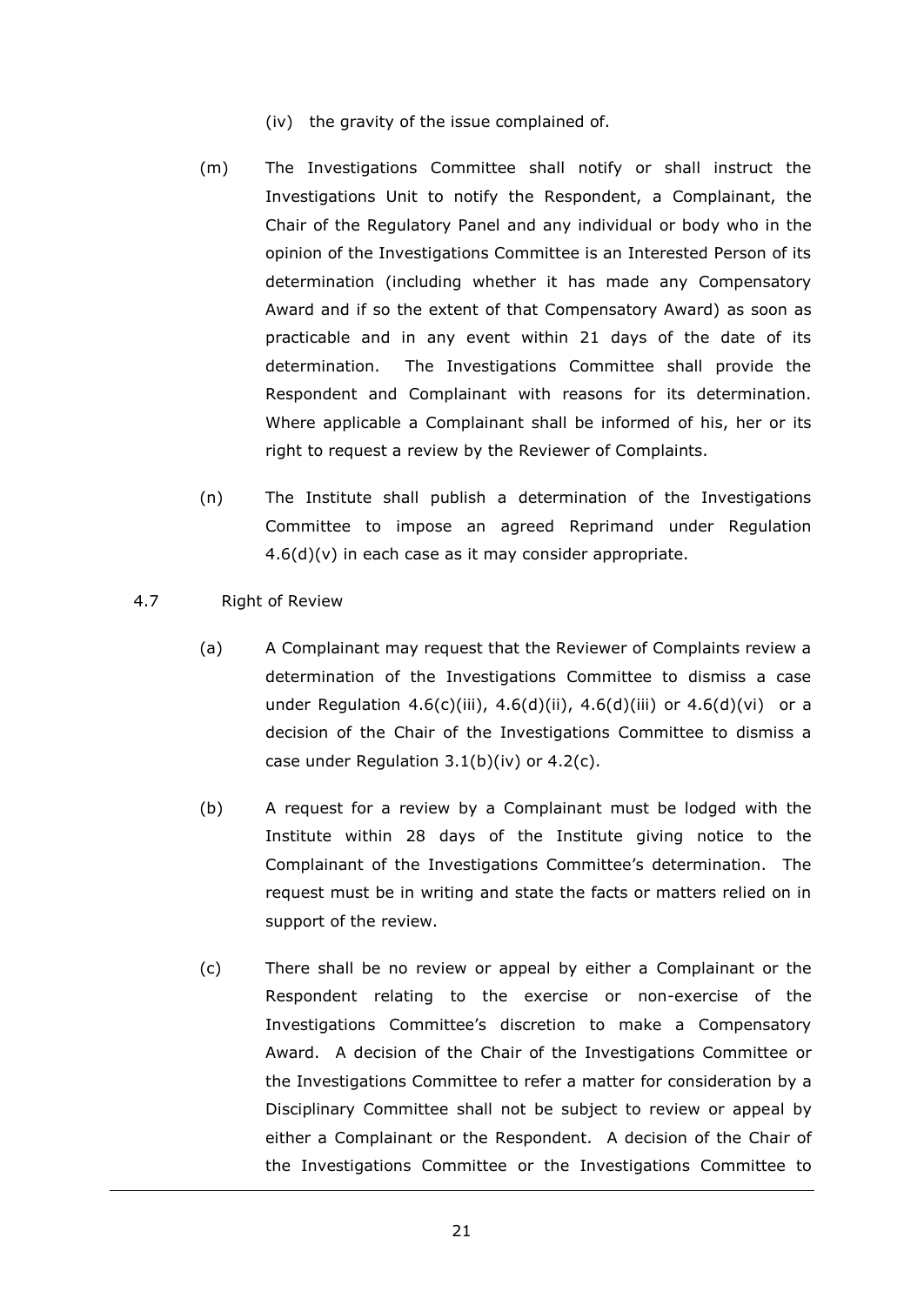refer or not to refer a matter to Council shall not be subject to review or appeal by either a Complainant or the Respondent. A decision of the Council to refer or not to refer a matter to a Joint Disciplinary Scheme shall not be subject to review or appeal by either a Complainant or the Respondent.

# <span id="page-25-0"></span>**5 THE JOINT DISCIPLINARY SCHEME AND STATUTORY DISCIPLINARY SCHEMES**

- 5.1 If the Institute receives notice in writing from a Joint Disciplinary Scheme which states that:
	- (a) a referral of a matter by Council is accepted by the Joint Disciplinary Scheme; or
	- (b) a matter currently being dealt with under these Regulations shall be dealt with under the Joint Disciplinary Scheme

then with immediate effect the Joint Disciplinary Scheme shall become responsible for the investigation of the matters referred to or assumed by it, and any investigation or action in relation to those matters under these Regulations shall be stayed.

- 5.2 Where there are further matters relating to a Respondent which are not referred to or assumed by the Joint Disciplinary Scheme, the Investigations Committee may at its discretion stay any further investigation or action in respect of those matters pending any determination recommendation or sanction imposed by the Joint Disciplinary Scheme in respect of those matters referred to it.
- 5.3 If a Joint Disciplinary Scheme determines at any time that a matter referred to or assumed by it is on further investigation not in fact within its terms of reference, and discontinues its investigation or action for that reason alone, then the matter shall again be referred to the Investigations Committee which may terminate the stay of action imposed above and recommence investigation or actions under these Regulations from the point at which they were stayed, or may make any other determinations in accordance with these Regulations which it considers necessary.
- 5.4 In any other case, any final determination, recommendation or sanction (whether or not more severe than the sanctions available under these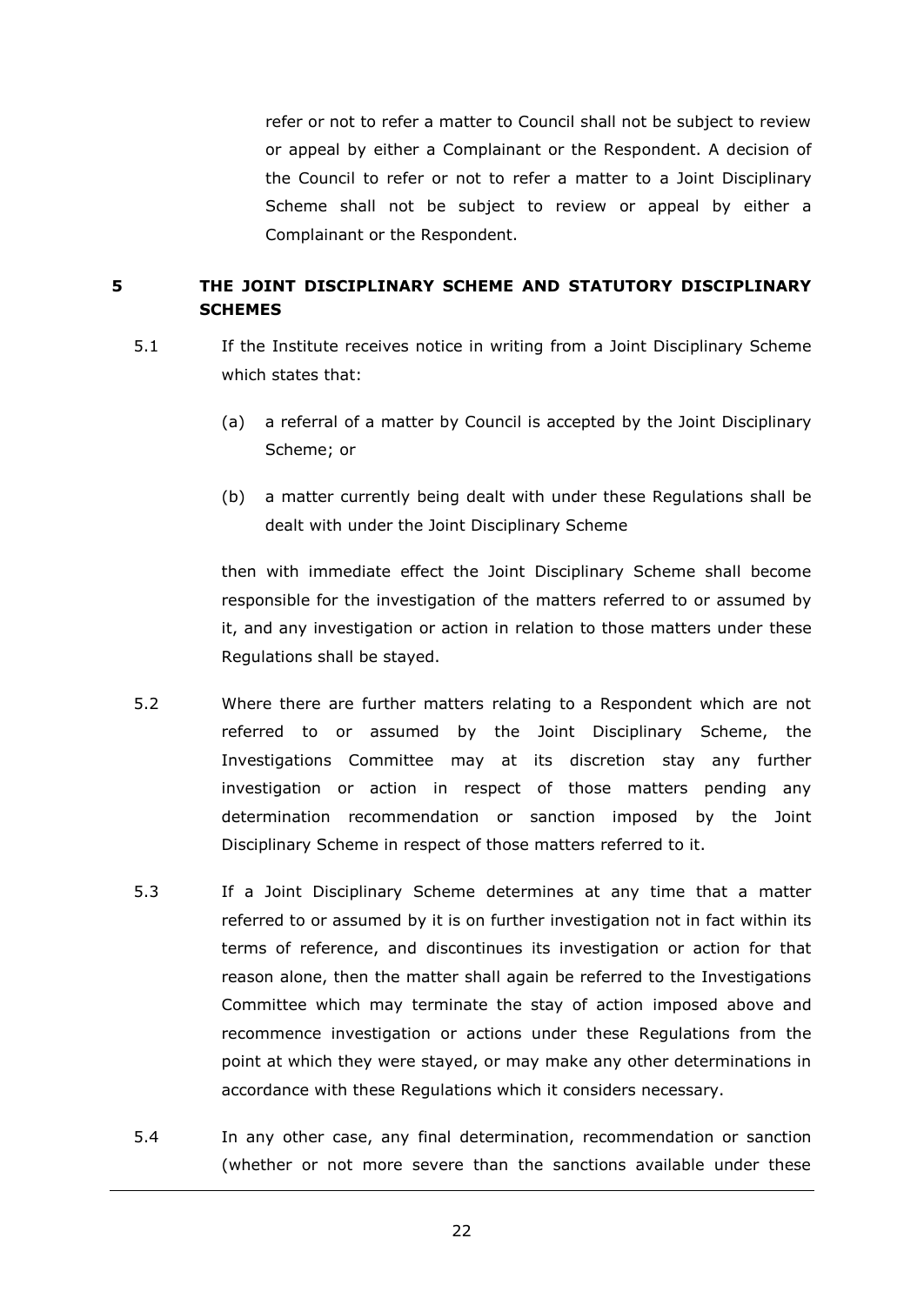Regulations) made or imposed by a Joint Disciplinary Scheme or a statutory disciplinary scheme shall be recorded by the Institute and given effect to as if made or imposed under these Regulations, save that the collection and/or recovery of fines and costs shall be a matter to be dealt with by agreement between the Institute and the Joint Disciplinary Scheme or the statutory disciplinary scheme.

5.5 A statutory disciplinary scheme may undertake its own investigation into a case relating to a Member or Student. In such circumstances, any investigation under these Regulations into the same matter shall be suspended pending that statutory disciplinary scheme's investigation.

#### <span id="page-26-0"></span>**6 REVIEWER OF COMPLAINTS**

- 6.1 The terms of reference of a Reviewer of Complaints shall be to consider at the request of a Complainant those matters referred to him or her under Regulation 4.7.
- 6.2 The Reviewer of Complaints shall notify the Respondent of the grounds upon which a Complainant has sought a review of the Chair of the Investigations Committee's or the Investigations Committee's decision and allow the Respondent 21 days from the Reviewer giving notice to the Respondent of such grounds (or such longer period as the Reviewer of Complaints may determine) to comment upon the matters raised by a Complainant.
- <span id="page-26-1"></span>6.3 If, having considered the evidence before the Chair of the Investigations Committee or the Investigations Committee and submissions by a Complainant and the Respondent, the Reviewer of Complaints considers that the determination reached or the procedure followed by the Chair of the Investigations Committee or the Investigations Committee may be flawed or incorrect or it is otherwise appropriate to do so the Reviewer of Complaints shall remit the matter to the Investigations Committee with a recommendation that the whole or part of the matter be reconsidered by a newly constituted Investigations Committee.
- 6.4 The Reviewer of Complaints shall notify the Respondent, a Complainant, the Chair of the Investigations Committee or the Investigations Committee (as appropriate) and any individual or body who in the opinion of the Reviewer of Complaints is an Interested Person of his or her determination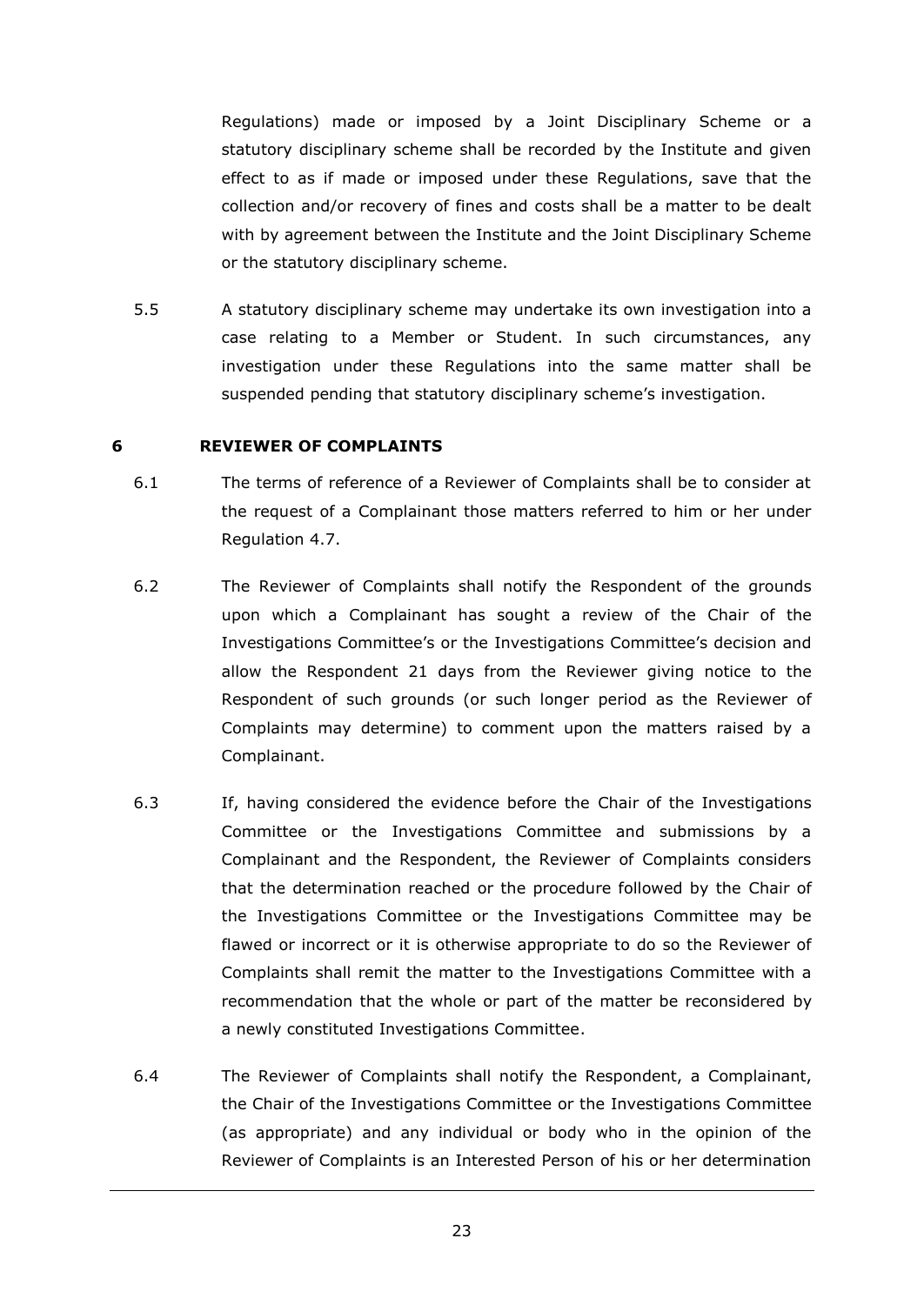to remit a matter to the Investigations Committee or not to so remit a matter, as the case may be, as soon as practicable and in any event within 21 days of the date of his or her determination. The Reviewer of Complaints shall provide the Respondent and Complainant with reasons for his or her determination.

- <span id="page-27-1"></span>6.5 If the Reviewer of Complaints remits a matter to the Investigations Committee under Regulation [6.3](#page-26-1) with a recommendation that the whole or part of it be reconsidered, the matter or that part of it shall be treated by the Investigations Committee as if it had been newly laid before it under Regulation 4.6(c) or 4.6(d) except that the Investigations Committee shall have regard both to the information and any representations previously available to it in relation to the matter and to any information or representations received by it from the Reviewer of Complaints, including submissions from the Respondent and a Complainant.
- 6.6 The Investigations Committee shall notify the Reviewer of Complaints in addition to those persons and bodies mentioned under Regulation  $4.6(m)$ of its final determination as soon as practicable and in any event within 21 days of the date of its final determination. The Investigations Committee shall provide the Reviewer of Complaints, together with each of the parties detailed at Regulation 4.6(m), with reasons for its final determination.
- 6.7 Where a matter is remitted to the Investigations Committee by the Reviewer of Complaints and the Investigations Committee reconsiders the matter in accordance with Regulation [6.5,](#page-27-1) a Complainant shall have no further right of review or appeal in relation to the final determination of the Investigations Committee.

#### <span id="page-27-0"></span>**7 DISCIPLINARY COMMITTEE**

- 7.1 The terms of reference of a Disciplinary Committee shall be to consider those matters referred to a Disciplinary Committee by the Chair of the Investigations Committee pursuant to Regulation 4.2(d) and by the Investigations Committee pursuant to Regulations 4.6(d)(iv) and 4.6(h).
- 7.2 Referrals under Regulations 4.2(d), 4.6(d)(iv) and 4.6(h).
	- (a) With regard to referrals under Regulations  $4.2(d)$ ,  $4.6(d)(iv)$  and 4.6(h) a Disciplinary Committee hearing shall be held at which the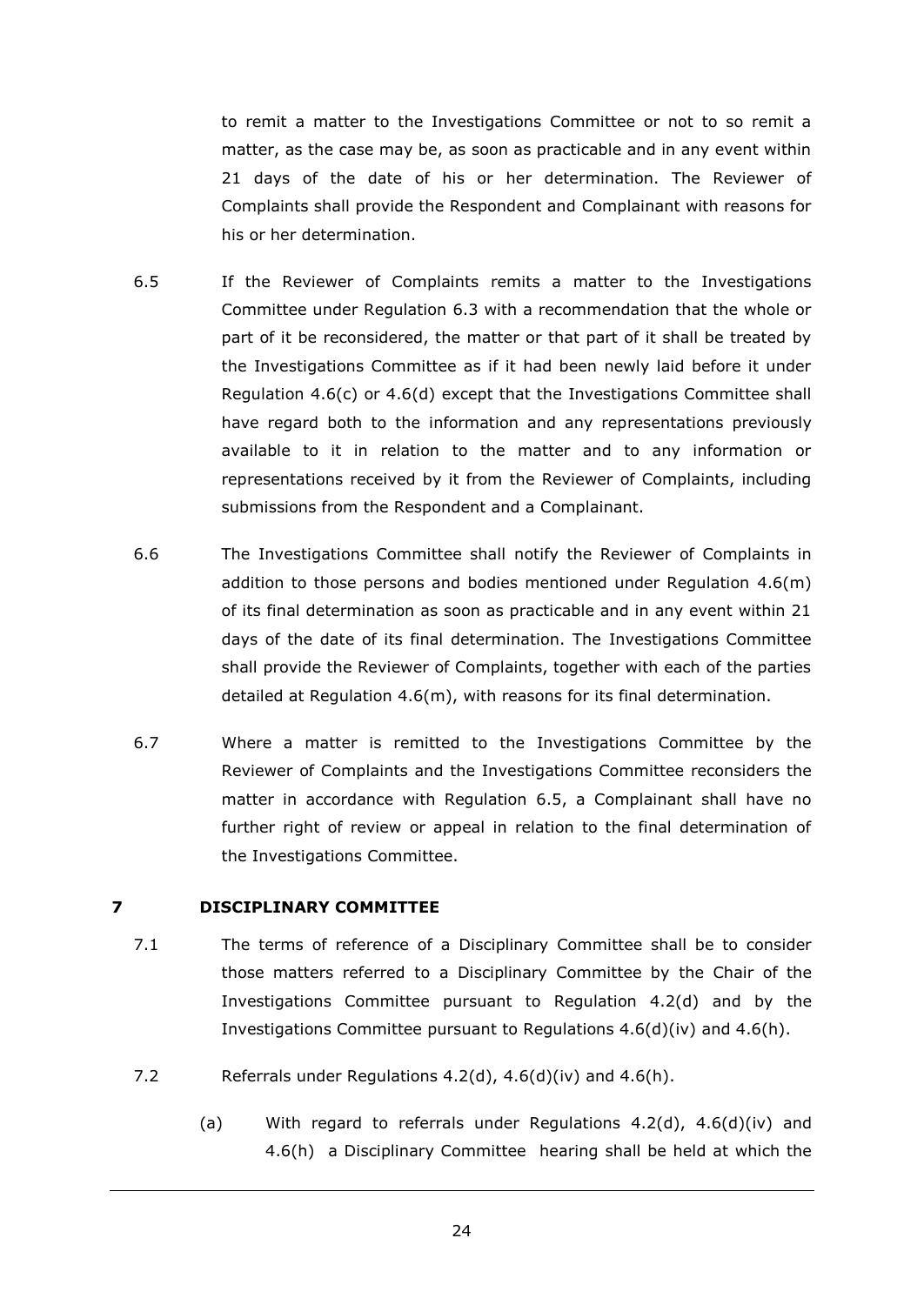matter will be considered afresh and in accordance with Regulations [10](#page-36-0) and [11.](#page-38-0)

- (b) On conclusion of the hearing and any further deliberations a Disciplinary Committee may reach one of the following determinations:
	- (i) Where the Respondent is a former Member or former Student if the Disciplinary Committee considers that the length of time since the Respondent ceased to be a Member or Student is such that it would not be appropriate in all the circumstances to continue with disciplinary proceedings the Disciplinary Committee shall dismiss the case against the Respondent.
	- (ii) Where the Disciplinary Committee is of the opinion that there is sufficient evidence that facts or circumstances have occurred or arisen which constitute a breach of Bye-Law 23 the Disciplinary Committee may impose one or more sanctions and may make a Cost Order against the Respondent.
	- (iii) Where the Disciplinary Committee is of the opinion that there is no or insufficient evidence that facts or circumstances have occurred or arisen which constitute a breach of Bye-Law 23 or such facts or circumstances which it is alleged have occurred do not amount to a breach of Bye-Law 23 the Disciplinary Committee shall dismiss the case against the Respondent and may make a Cost Order against the Institute.
- <span id="page-28-0"></span>(c) A Disciplinary Committee may impose the sanctions listed below and in addition or as an alternative the sanctions listed in Regulation 7.2(d) below:
	- (i) Entry on Record; or
	- (ii) Reprimand; or
	- (iii) Severe Reprimand; or
	- (iv) Suspension; or
	- (v) Expulsion.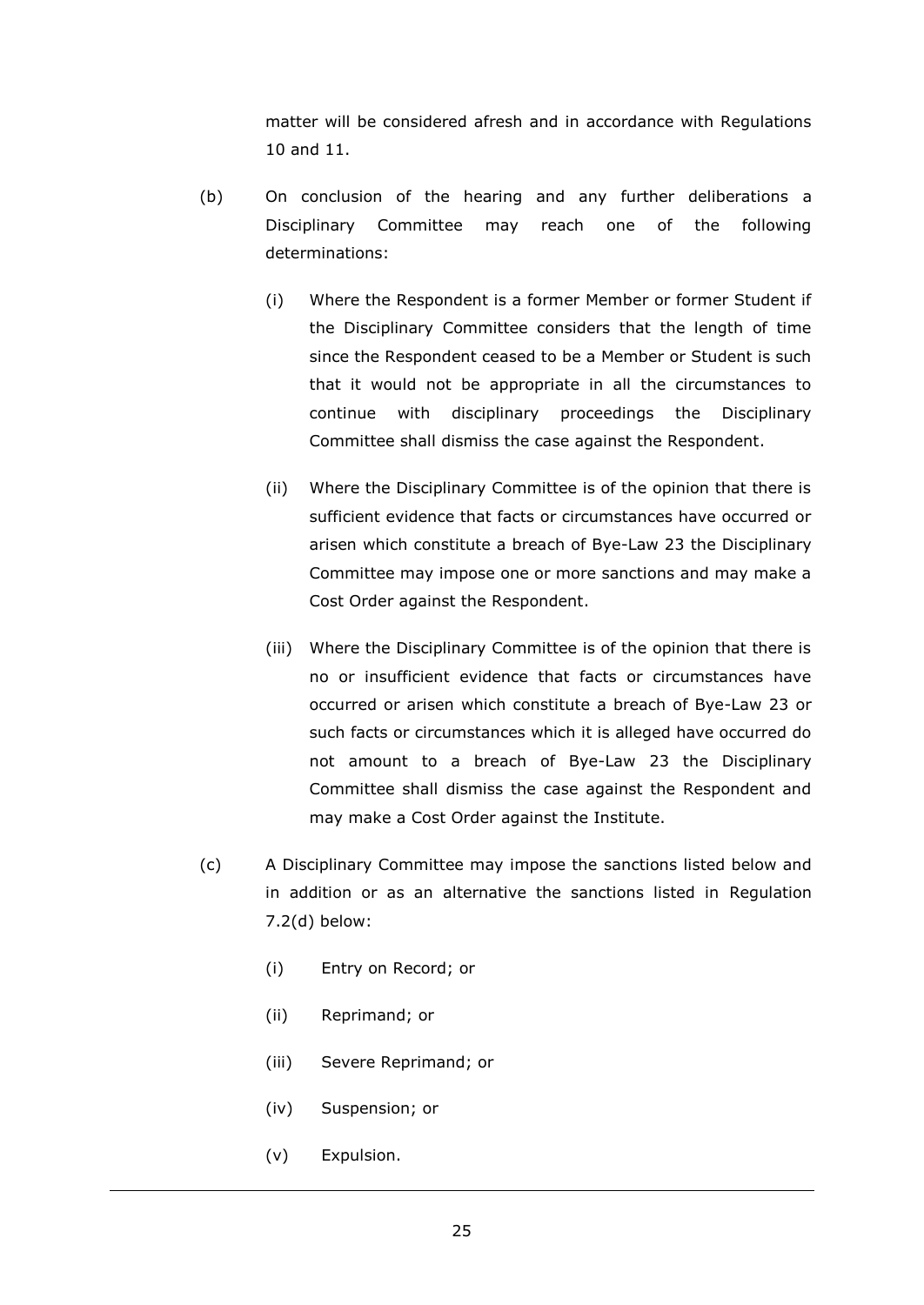- <span id="page-29-0"></span>(d) As an alternative or in addition to any of the above sanctions one or more of the following sanctions:
	- (i) Provided the Institute has Practice Regulations in force, withdrawal of any Practising Certificate held by the Respondent either indefinitely or for a specified period.
	- (ii) A fine up to £10,000 or such maximum as the Council may from time to time determine.
	- (iii) A Disciplinary Committee may make a Compensatory Award or Compensatory Awards to a Complainant and/or third party in respect of fees paid by such party or parties to the Respondent. If a Disciplinary Committee makes such a Compensatory Award then it shall make a Reimbursement Order against the Respondent for the same amount, so that the Institute shall be fully reimbursed.
	- (iv) If the Investigations Committee has made a Compensatory Award to a Complainant a Disciplinary Committee may if it considers it appropriate make a Reimbursement Order against the Respondent for the same amount or such lesser amount as it considers appropriate.
- <span id="page-29-2"></span><span id="page-29-1"></span>(e) In considering whether to impose a fine and the amount of any fine a Disciplinary Committee shall take into account:
	- (i) The nature and seriousness of the breach of Bye-Law 23;
	- (ii) The nature and seriousness of the consequences of the breach of Bye-Law 23;
	- (iii) The value of the work undertaken by the Respondent in connection with which the breach of Bye-Law 23 occurred;
	- (iv) Any other sanction imposed upon the Respondent and the value of any Cost Order to be made against the Respondent; and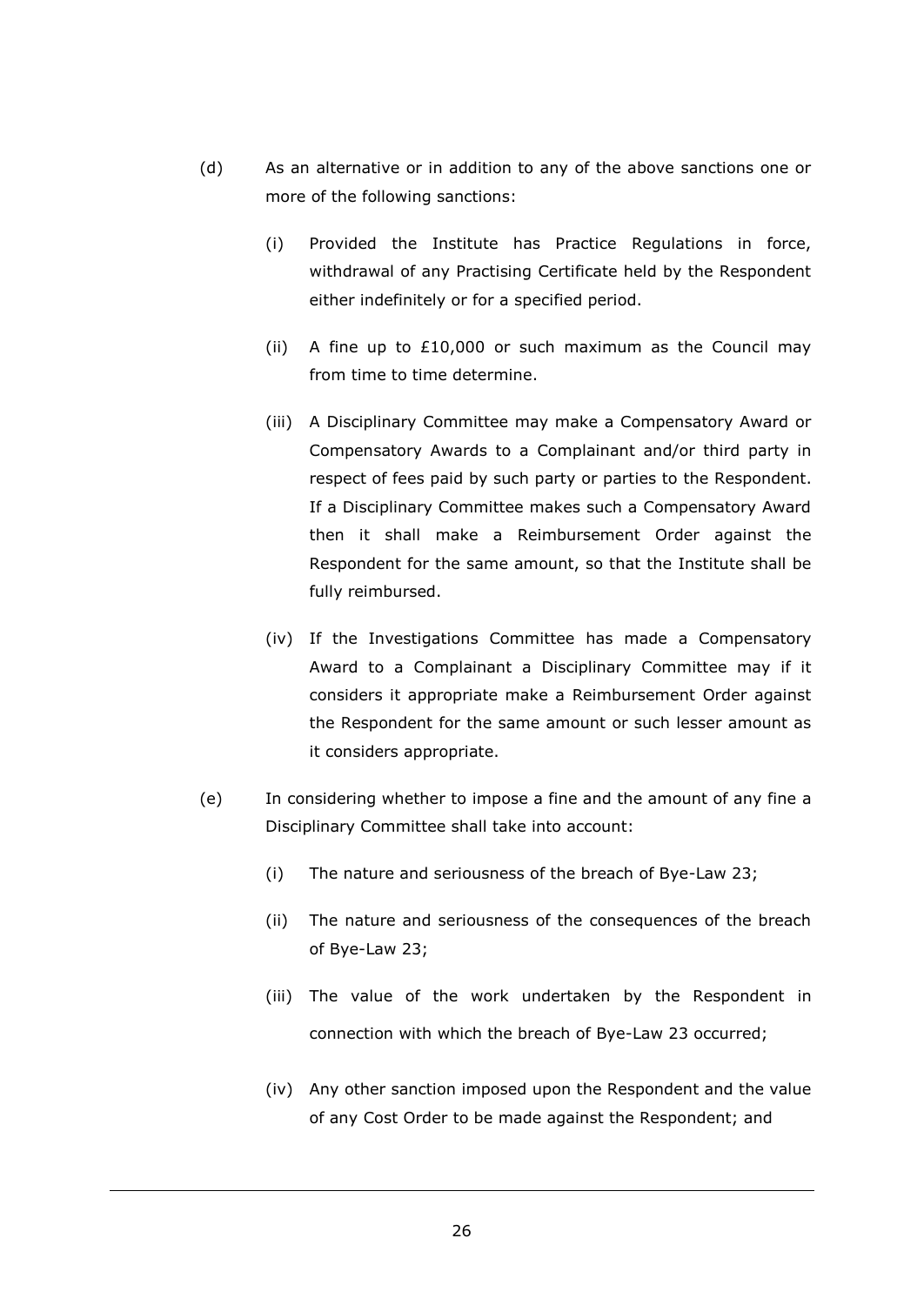- (v) Any evidence before the Disciplinary Committee or submissions made to the Disciplinary Committee regarding the financial circumstances of the Respondent including whether and the extent to which any person is financially dependent upon the Respondent.
- <span id="page-30-0"></span>(f) In considering whether to make a Compensatory Award under Regulation [7.2\(d\)\(iii\)](#page-29-0) and the level of any such Compensatory Award a Disciplinary Committee shall take into account:
	- (i) The fact that under Regulation [7.2\(d\)\(iii\)](#page-29-0) if a Disciplinary Committee makes such a Compensatory Award it must then make a Reimbursement Order against the Respondent for the same amount;
	- (ii) Any evidence before the Disciplinary Committee or submissions made to the Disciplinary Committee regarding the financial circumstances of the Respondent including whether and the extent to which any person is financially dependent upon the Respondent;
	- (iii) Any other sanction imposed upon the Respondent and the value of any Cost Order to be made against the Respondent;
	- (iv) The extent to which the Respondent may have profited from his or her misconduct;
	- (v) The extent to which the Respondent's misconduct has caused loss to a Complainant and/or third party; and
	- (vi) The extent to which a Complainant and/or third party may have benefited or otherwise received value from the Respondent's services notwithstanding the Respondent's misconduct.
- <span id="page-30-1"></span>(g) In considering whether to make a Reimbursement Order under Regulation [7.2\(d\)\(iv\)](#page-29-1) and the level of any such Reimbursement Order a Disciplinary Committee shall take into account:
	- (i) Any evidence before the Disciplinary Committee or submissions made to the Disciplinary Committee regarding the financial circumstances of the Respondent including whether and the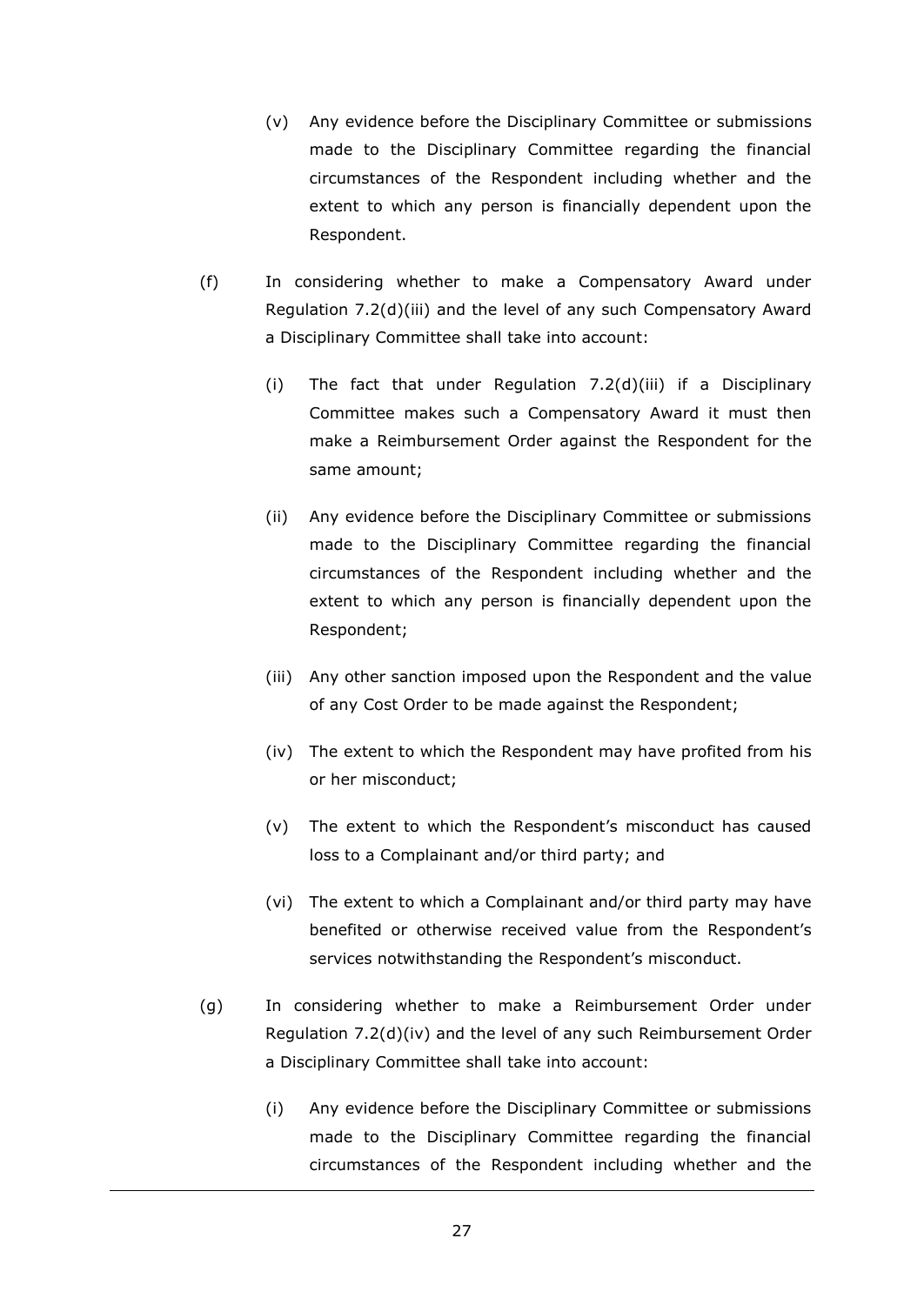extent to which any person is financially dependent upon the Respondent;

- (ii) Any other sanction imposed upon the Respondent and the value of any Cost Order to be made against the Respondent;
- (iii) The nature of the relationship between a Complainant and the Respondent; and
- (iv) The conduct of the Respondent and a Complainant in respect of the complaint.
- <span id="page-31-0"></span>(h) In considering what sanction to impose upon the Respondent a Disciplinary Committee shall have regard to all the circumstances, including any breaches of Bye-Law 23 and any finding of liability under a Joint Disciplinary Scheme and any finding of liability under a statutory disciplinary scheme.
- <span id="page-31-1"></span>(i) In considering what sanction to impose upon the Respondent, a Disciplinary Committee shall have regard to the facts, admissions and decisions relating to any current Entry on Record against the Respondent and impose any sanction in respect of that matter or that matter combined with any later matter in relation to which the Disciplinary Committee is passing sanction which is appropriate in all the circumstances.
- (j) A Disciplinary Committee shall notify or shall instruct the Investigations Unit to notify the Respondent, a Complainant, any recipient of a Compensatory Award that it has made and any individual or body who in the opinion of the Disciplinary Committee is an Interested Person of its determination as soon as practicable and in any event within 21 days. The Disciplinary Committee shall provide the Respondent, a Complainant and any recipient of a Compensatory Award that it has made with reasons for its determination and the Respondent shall be informed of his or her right to appeal to and/or request a review by an Appeal Committee.
- (k) The Institute shall publish the determination of a Disciplinary Committee in each case as it may consider appropriate.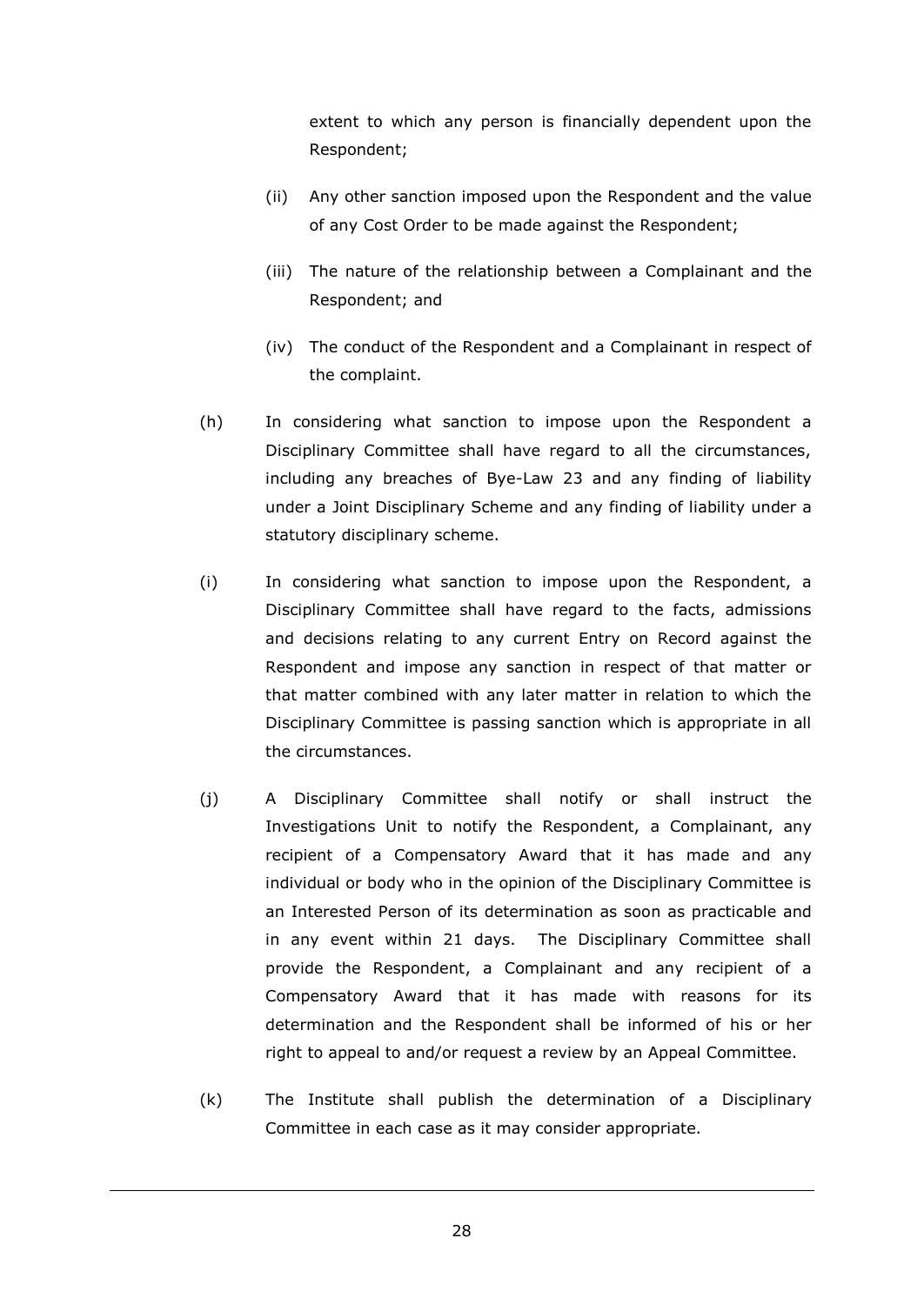- (l) The Respondent may appeal against a determination of a Disciplinary Committee pursuant to a referral under Regulations 4.2(d), [4.6\(d\)\(iv\)](#page-21-0) or 4.6(h) to an Appeal Committee upon one or more of the grounds set out in Regulation [8.2\(a\).](#page-32-1) For the avoidance of doubt and without prejudice to Regulation [7.2\(m\)](#page-32-2) an appeal shall not be permitted against any Cost Order of a Disciplinary Committee.
- <span id="page-32-2"></span>(m) A party against whom a Disciplinary Committee makes a Cost Order may request a review on legal grounds of that Cost Order on the ground only that the Cost Order was unlawful.
- <span id="page-32-3"></span>(n) An appeal or request for review by the Respondent or the Institute must be lodged with the Institute within 21 days of the Institute giving notice to the Respondent of the Disciplinary Committee's determination. The notice of appeal or request for review must be in writing and state the facts or matters relied on in support of the appeal or the review. In the case of a review of any Cost Order the request for review must state the legal grounds on which the Cost Order is said to be unlawful.

#### <span id="page-32-0"></span>**8 APPEAL COMMITTEE**

- 8.1 The terms of reference of an Appeal Committee shall be (i) to consider any appeal made in accordance with the provisions of these Regulations by a Respondent, against either or both the decision of a Disciplinary Committee or as to the nature and extent of the sanction imposed (including for the avoidance of doubt the making of any Compensatory Award in relation to fees and the associated Reimbursement Order made under Regulation [7.2\(d\)\(iii\)](#page-29-0) and any Reimbursement Order made under Regulation [7.2\(d\)\(iv\)\)](#page-29-1) by the Disciplinary Committee in any case brought against the Respondent under Bye-Law 23; (ii) to review on legal grounds any Cost Order made by a Disciplinary Committee upon the application of the party against whom the Cost Order was made.
- <span id="page-32-1"></span>8.2 Appeals
	- (a) The grounds upon which an appeal may be made are that:
		- (i) The determination of a Disciplinary Committee was wrong in that the Committee gave insufficient weight to or drew incorrect conclusions from any material before it (including the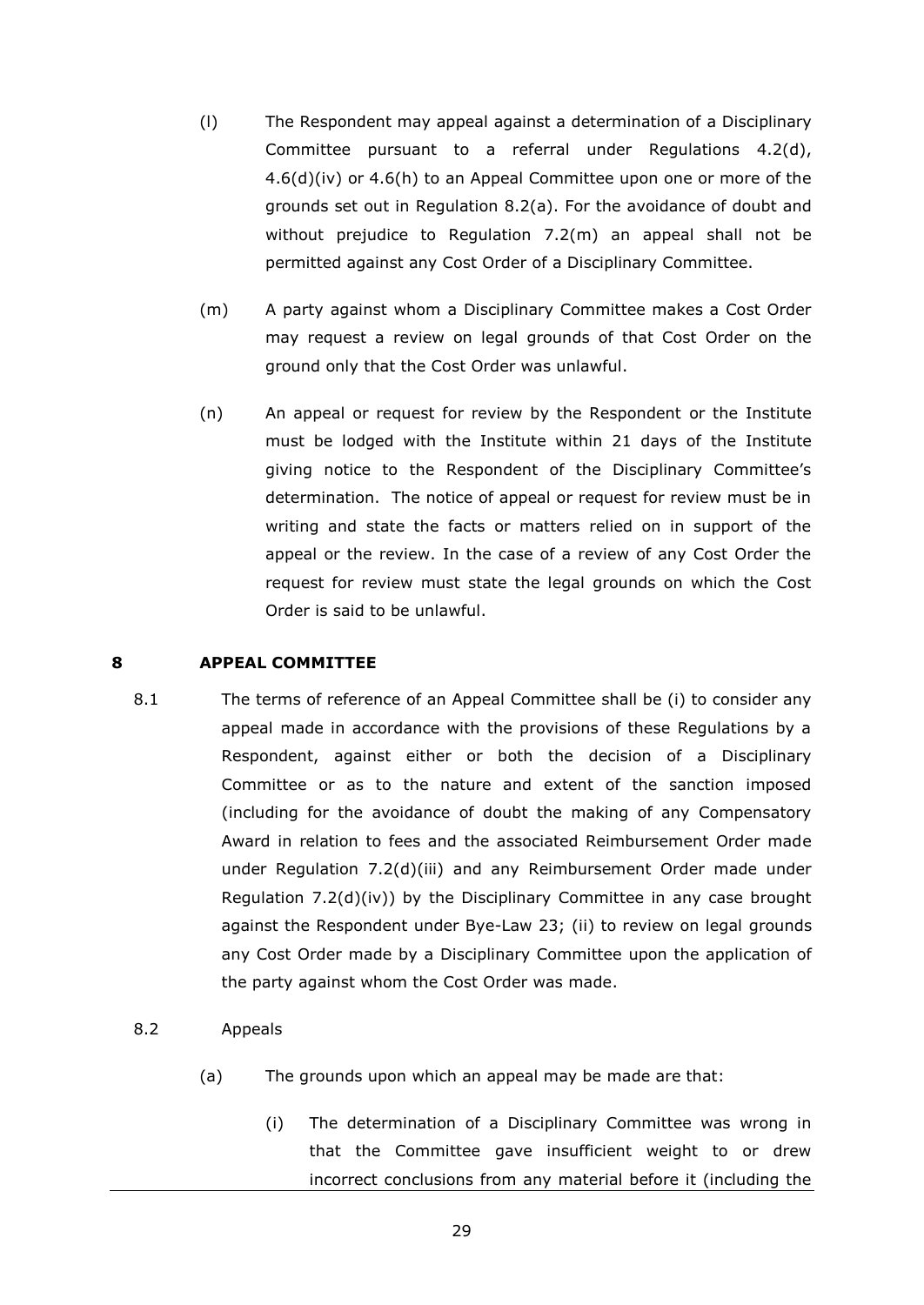Institute's Charter, Bye-Laws and Regulations) which was or should have been material to its determination; or

- (ii) The determination is flawed because of a serious procedural or other irregularity in the proceedings before the Disciplinary Committee; or
- <span id="page-33-0"></span>(iii) The Respondent has acquired new evidence which could not have been submitted to the Disciplinary Committee and if submitted to the Disciplinary Committee would have been likely to have influenced its decision; or
- (iv) The sanction imposed by the Disciplinary Committee was excessive in the light of the Disciplinary Committee's determination or the Respondent's circumstances.
- (b) In the case of an appeal under Regulation  $8.2(a)(i)$  above:
	- (i) the Respondent shall set out in his or her notice of appeal the basis on which he or she contends that the decision of the Disciplinary Committee in relation to any charge against him or her was wrong and shall indicate what evidence or arguments he or she wishes to rely upon before an Appeal Committee;
	- (ii) an Appeal Committee shall re-open any issue of fact or law decided by the Disciplinary Committee and re-examine or rehear any evidence that was before the Disciplinary Committee if it considers that this is necessary to enable it to determine the appeal.
- <span id="page-33-2"></span><span id="page-33-1"></span>(c) In the case of an appeal under Regulation  $8.2(a)(iii)$  above:
	- (i) the Respondent shall set out in his or her notice of appeal the nature of the new evidence on which he or she relies and shall explain why it was not available at the time of the hearing by the Disciplinary Committee;
	- (ii) an Appeal Committee shall receive the evidence (including witnesses) which is the ground for the appeal if it considers that this is necessary to enable it to determine the appeal;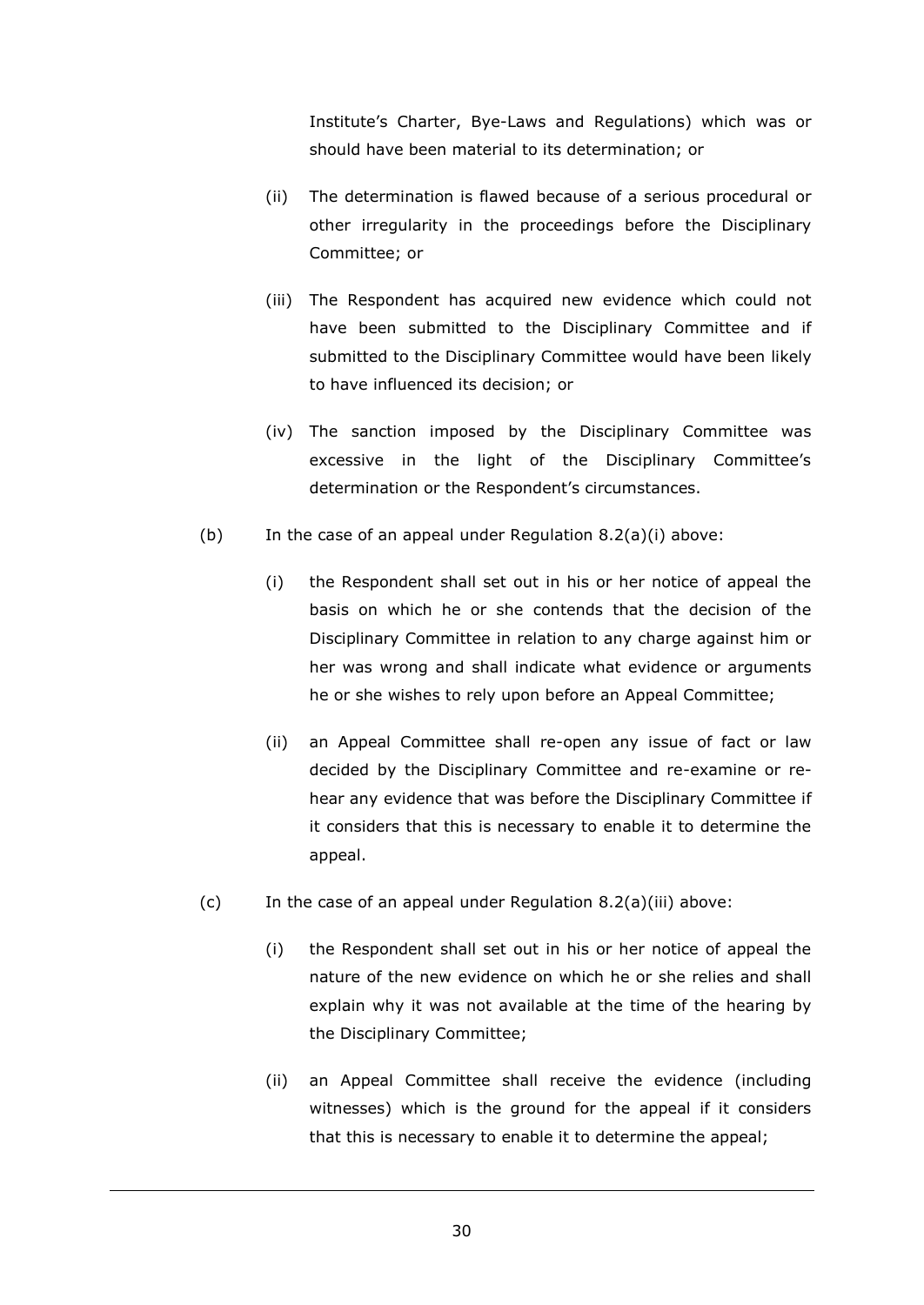- (iii) if the Appeal Committee is persuaded that the new evidence would have been likely to affect the decision of the Disciplinary Committee it shall refer the Respondent's case for a further hearing before a freshly constituted Disciplinary Committee, which shall exclude any member of the previous Disciplinary Committee which previously considered the same matter.
- (d) Except as set out in Regulations  $8.2(c)(i)$  and  $8.2(c)(ii)$  above, or unless it otherwise orders, an Appeal Committee shall not receive evidence (including witness evidence) which was not before the Disciplinary Committee which previously considered the same matter.
- (e) On conclusion of the hearing and any further deliberations an Appeal Committee may confirm, rescind or vary either or both the determination of the Disciplinary Committee or the nature or extent of the sanction imposed by the Disciplinary Committee.
- (f) An Appeal Committee may impose any of the sanctions that could be imposed by a Disciplinary Committee under Regulation [7.2\(c\)](#page-28-0) and Regulation 7.2(d) and shall have regard to the considerations set out in Regulations [7.2\(e\),](#page-29-2) [7.2\(f\),](#page-30-0) [7.2\(g\)](#page-30-1) and [7.2\(h\)](#page-31-0) as appropriate and any matter re-opened in accordance with Regulation [7.2\(i\).](#page-31-1) An Appeal Committee may vary or rescind any Cost Order made by the Disciplinary Committee and may itself make a Cost Order in relation to costs incurred up to and including the Disciplinary Committee's determination or costs incurred in relation to the appeal proceedings as it considers appropriate having regard to the extent to which the determination of and sanction imposed by the Disciplinary Committee is confirmed, varied or rescinded. For the avoidance of doubt an Appeal Committee may nevertheless make a Cost Order regarding costs incurred in relation to the appeal proceedings even where an appeal is withdrawn at any stage before an Appeal Committee reaches a final determination.

#### 8.3 Reviews

In the case of a review under Regulation [7.2\(m\)](#page-32-2) above an Appeal Committee shall consider the Cost Order made by the Disciplinary Committee and if it considers that the Cost Order is unlawful, whether for a reason given in the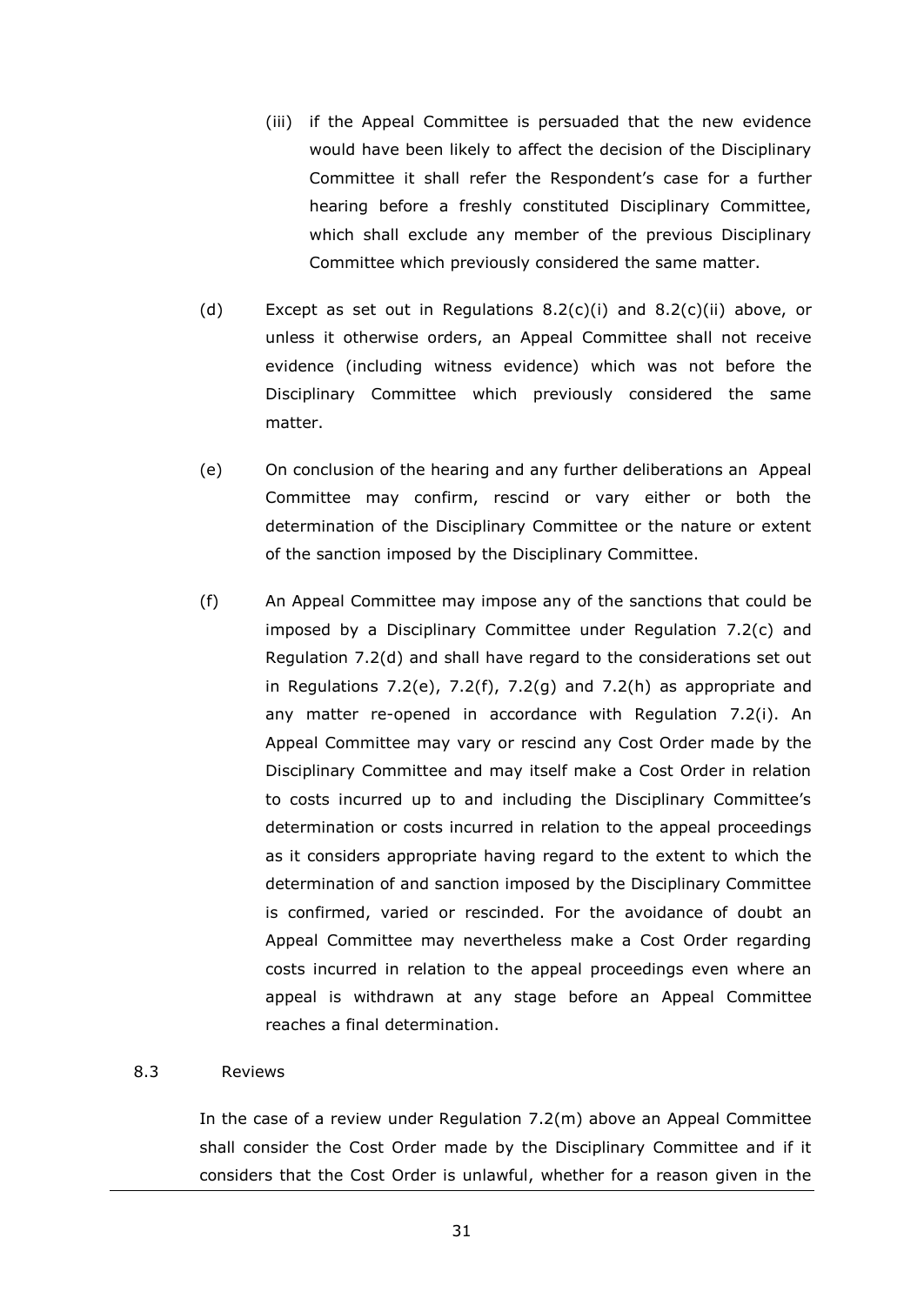request for review or any other reason, the Appeal Committee may re-open the issue of costs and vary (in the Respondent's or the Institute's favour) or rescind the Cost Order of the Disciplinary Committee and/or may make a Cost Order against the Respondent or the Institute in relation to either or both costs incurred up to and including the Disciplinary Committee's determination or costs incurred in relation to the appeal proceedings as it considers appropriate.

- 8.4 Appeal Committee Further Provisions
	- (a) An Appeal Committee shall notify or shall instruct the Investigations Unit to notify the Respondent, a Complainant and any recipient of a Compensatory Award made by a Disciplinary Committee that has been made, upheld, revoked or varied by that Appeal Committee and any individual or body who in the opinion of that Appeal Committee is an Interested Person of its determination. An Appeal Committee shall also provide the Respondent, a Complainant and any recipient of a Compensatory Award made by a Disciplinary Committee that has been made, upheld, revoked or varied by that Appeal Committee with the reasons for the Appeal Committee's determination.
	- (b) The Institute shall publish the outcome of the appeal and/or review in each case as it may consider appropriate.
	- (c) The decision of an Appeal Committee is final and not capable of being further appealed.

# <span id="page-35-0"></span>**9 MEMBERS' DUTY TO CO-OPERATE WITH INVESTIGATIONS**

- 9.1 Any Member or Student (including any Respondent) requested to do so shall provide his or her full and prompt co-operation to:
	- (a) The Investigations Unit in connection with any preliminary enquiries or investigations under these Disciplinary Regulations;
	- (b) Any Committee in connection with any hearing under these Disciplinary Regulations; and
	- (c) Anyone carrying out an investigation under a Joint Disciplinary Scheme or a statutory disciplinary scheme,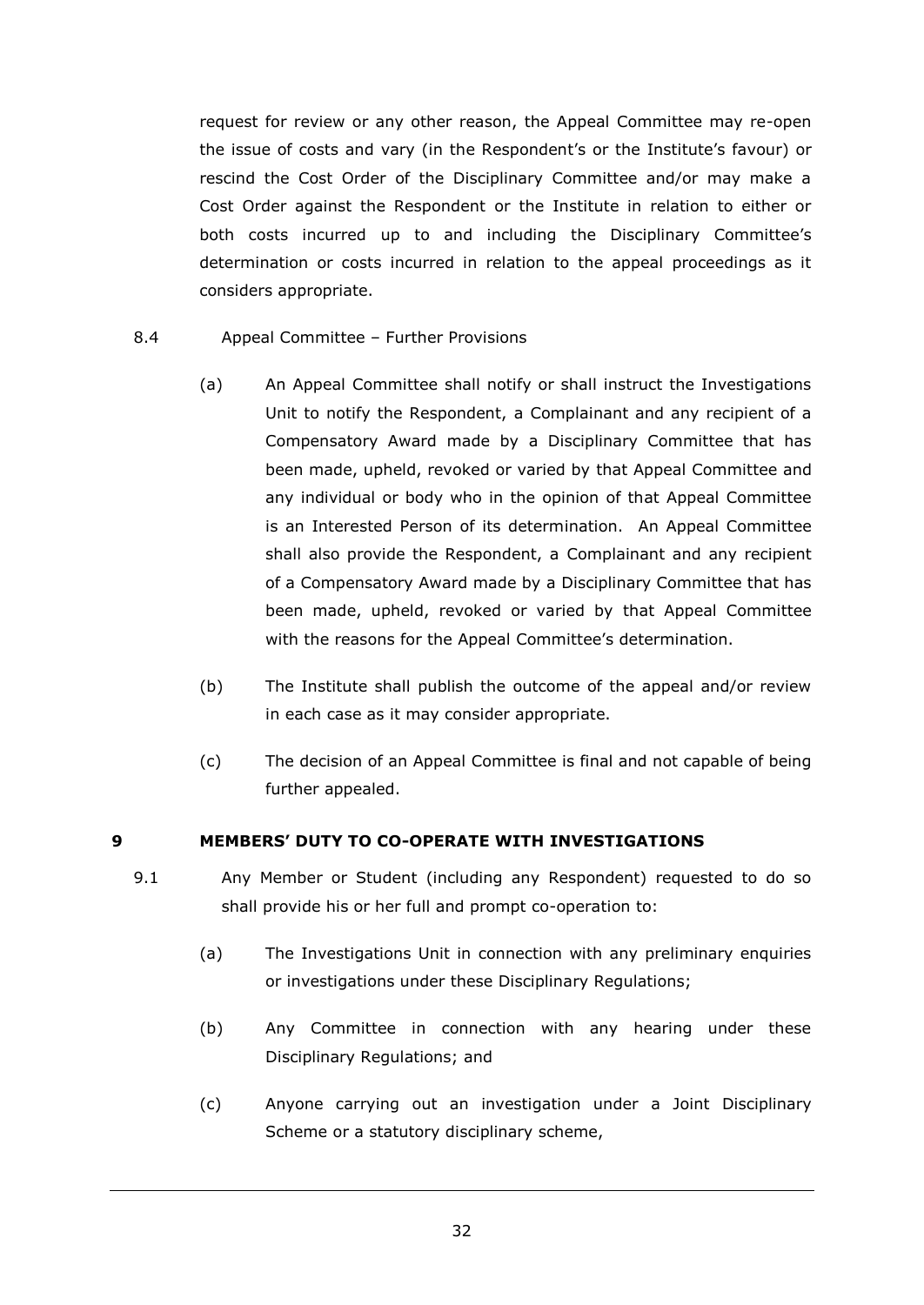and in particular but without limit shall provide the relevant body with all information and copies of all documents relevant to the investigation which are in his or her control and upon the request of the relevant body shall grant any consent or authorisation required to obtain such documents from a third party.

9.2 Failure to co-operate with an investigation shall constitute a breach of these Regulations and may render the relevant person liable to disciplinary action.

# <span id="page-36-0"></span>**10 PROCEDURE PRIOR TO HEARINGS BY A DISCIPLINARY COMMITTEE OR AN APPEAL COMMITTEE**

- 10.1 The procedures set out in this Regulation shall apply to all hearings conducted by a Disciplinary Committee and an Appeal Committee.
- <span id="page-36-2"></span>10.2 The Committee shall give, or shall instruct the Investigations Unit to give, written notice to the Respondent, a Complainant and any individual or body who in the opinion of the Committee is an Interested Person of the proposed date, time and place of the hearing. This notice shall be sent to the Respondent by recorded delivery or other certified means to arrive not less than forty-two days (or such longer period as the Committee considers is necessary in the interests of fairness) prior to the date of the hearing.
- <span id="page-36-1"></span>10.3 The notice of the hearing which is sent to the Respondent shall set out the particulars of breach against the Respondent to be considered at the hearing and shall be accompanied by copies of all the documents upon which the Investigations Unit intends to rely at the hearing and in hearings before a Disciplinary Committee or where so ordered by an Appeal Committee shall be accompanied by the names of all the witnesses which the Investigations Unit intends to call and any witness statements taken from those witnesses or if such documents and details of witnesses do not accompany the notice of hearing they shall be sent by recorded delivery or other certified means to the Respondent by the Investigations Unit to arrive not less than forty-two days (or such longer period as the Committee considers is necessary in the interests of fairness) prior to the date of the hearing.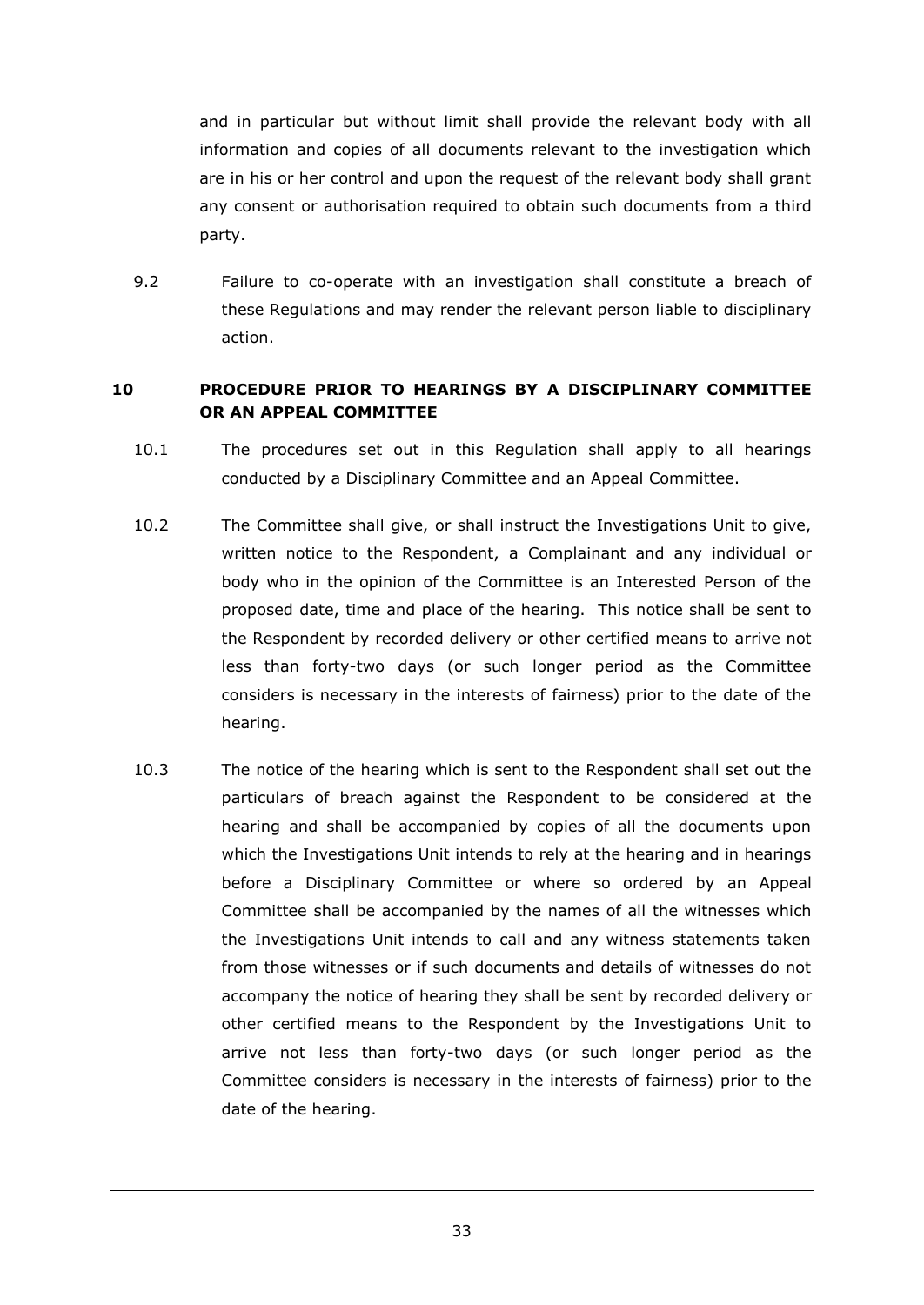- <span id="page-37-1"></span>10.4 The Respondent shall at least twenty-one days before the date of the hearing provide the Committee with copies of all the documents or other evidence upon which he or she intends to rely together with the name, address and professional qualifications (if any) of any representative or adviser who will be attending and the name, address and occupation of any witnesses who will be attending on behalf of the Respondent.
- 10.5 The Respondent shall be invited to attend the hearing accompanied (if he or she so wishes) by a representative or adviser of his or her choice or to send a representative of his or her choice instead of attending in person.
- 10.6 The Committee may if it sees fit invite a complainant and any individual or body who in the opinion of the Committee is an Interested Person to attend the hearing.
- <span id="page-37-0"></span>10.7 The Respondent may apply in writing to the Chair of the Committee appointed to consider the matter for the date, time or place of the hearing to be changed owing to any of the following circumstances:
	- (a) the Respondent is unable to attend;
	- (b) a person that the Respondent wishes to attend the hearing as a witness on his or her behalf is unable to attend; or
	- (c) a person that the Respondent wishes to attend the hearing as his or her representative or adviser is unable to attend,

and in each case the Respondent shall provide the reasons why the relevant person is unable to attend and shall provide details of practicable alternative arrangements. The Investigations Unit shall be afforded a reasonable opportunity to respond to any request for a change to the date, time or place of the hearing made under this regulation.

10.8 The Chair of the Committee appointed to consider the matter shall consider the application and any response made by the Investigations Unit and decide whether fairness requires that the date, time or place of the hearing be rearranged and if so shall endeavour to make such rearrangements. The Chair may (but does not have to) obtain the written advice of a Legal Assessor. Such advice (if any) shall be provided to the Respondent and the Investigations Unit in advance of the Chair of the Committee's decision and the Respondent and the Investigations Unit shall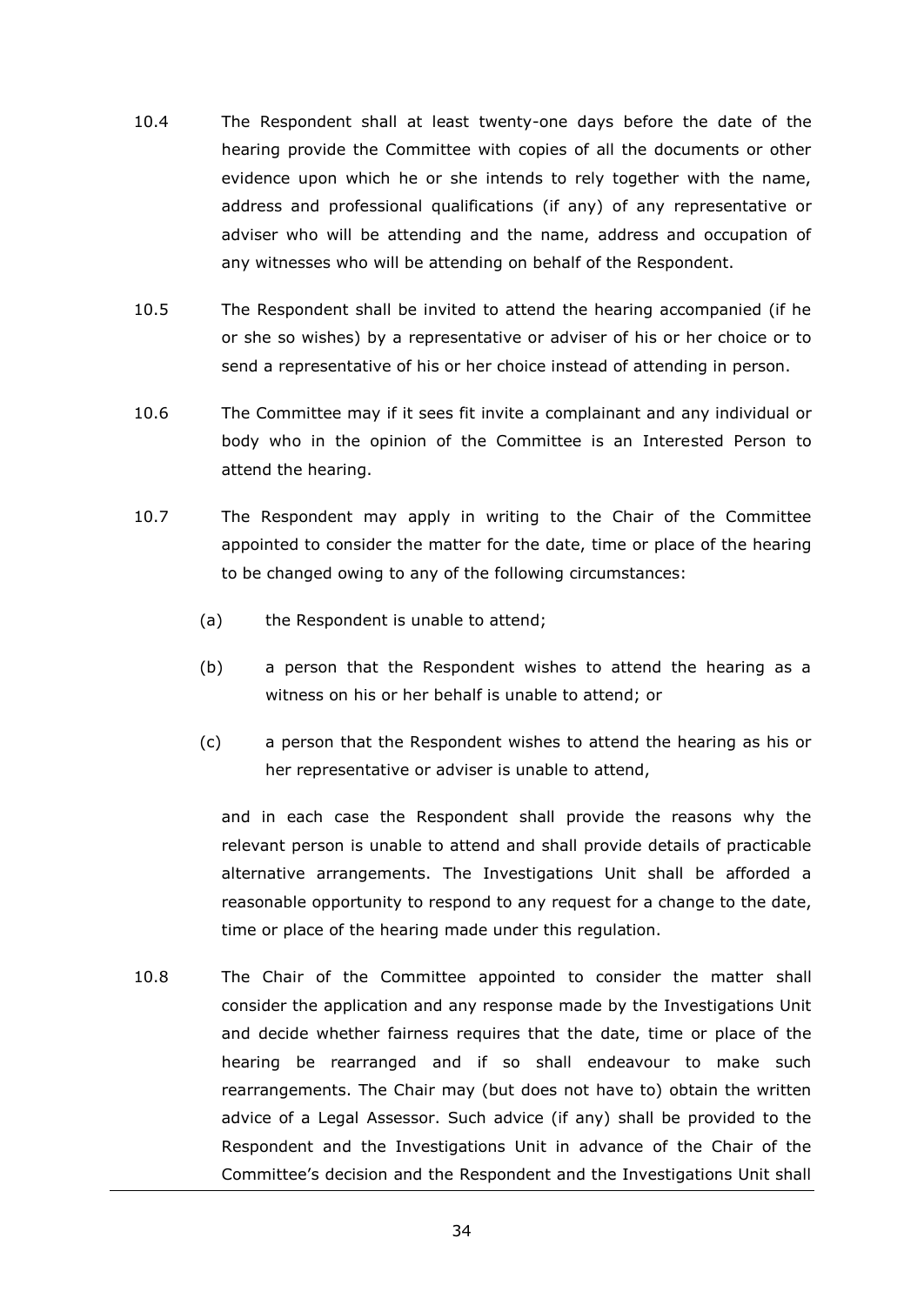be given a reasonable period to provide comments to the Chair of the Committee on that advice. In making his or her decision the Chair of the Committee shall have regard to the Respondent's and the Investigation Unit's submissions, any advice obtained from a Legal Assessor, any comments received from the Respondent or the Investigations Unit on such advice, the reasons for the Respondent's application, the amount of time left before the hearing, any delay in the Respondent's application and any other relevant factor. If the date, time or place of the hearing is rearranged all attendees shall be notified in writing and Regulation [10.7](#page-37-0) shall apply again in relation to the new hearing.

10.9 The Respondent and the Investigations Unit may apply to the Chair of a Disciplinary Committee or Appeal Committee appointed to consider a matter for directions in relation to the hearing of the matter provided always that any such directions are in accordance with these Regulations. The Respondent or the Investigations Unit (as appropriate) shall be afforded a reasonable opportunity to respond to any such application. The Chair of the Committee appointed to consider the matter shall decide what directions, if any, shall be given and shall notify the Respondent and the Investigations Unit in writing of the directions given. The Chair may (but does not have to) obtain the written advice of a Legal Assessor. Such advice (if any) shall be provided to the Respondent and the Investigations Unit in advance of the Chair of the Committee's decision and the Respondent and the Investigations Unit shall be given a reasonable period to provide comments to the Chair of the Committee on that advice.

# <span id="page-38-0"></span>**11 PROCEDURE AT HEARINGS OF A DISCIPLINARY COMMITTEE OR AN APPEAL COMMITTEE**

- 11.1 A Disciplinary or Appeal Committee shall determine its own procedure in accordance with these Regulations and the overriding requirements of fairness.
- 11.2 A Disciplinary Committee may proceed in the absence of the Respondent and of any representative acting on the Respondent's behalf if it is satisfied that the Respondent has been provided with notice of the hearing in accordance with Regulation 10.2.
- 11.3 At any stage in the proceedings a Disciplinary Committee may order that amendments (including alterations and additions) may be made to the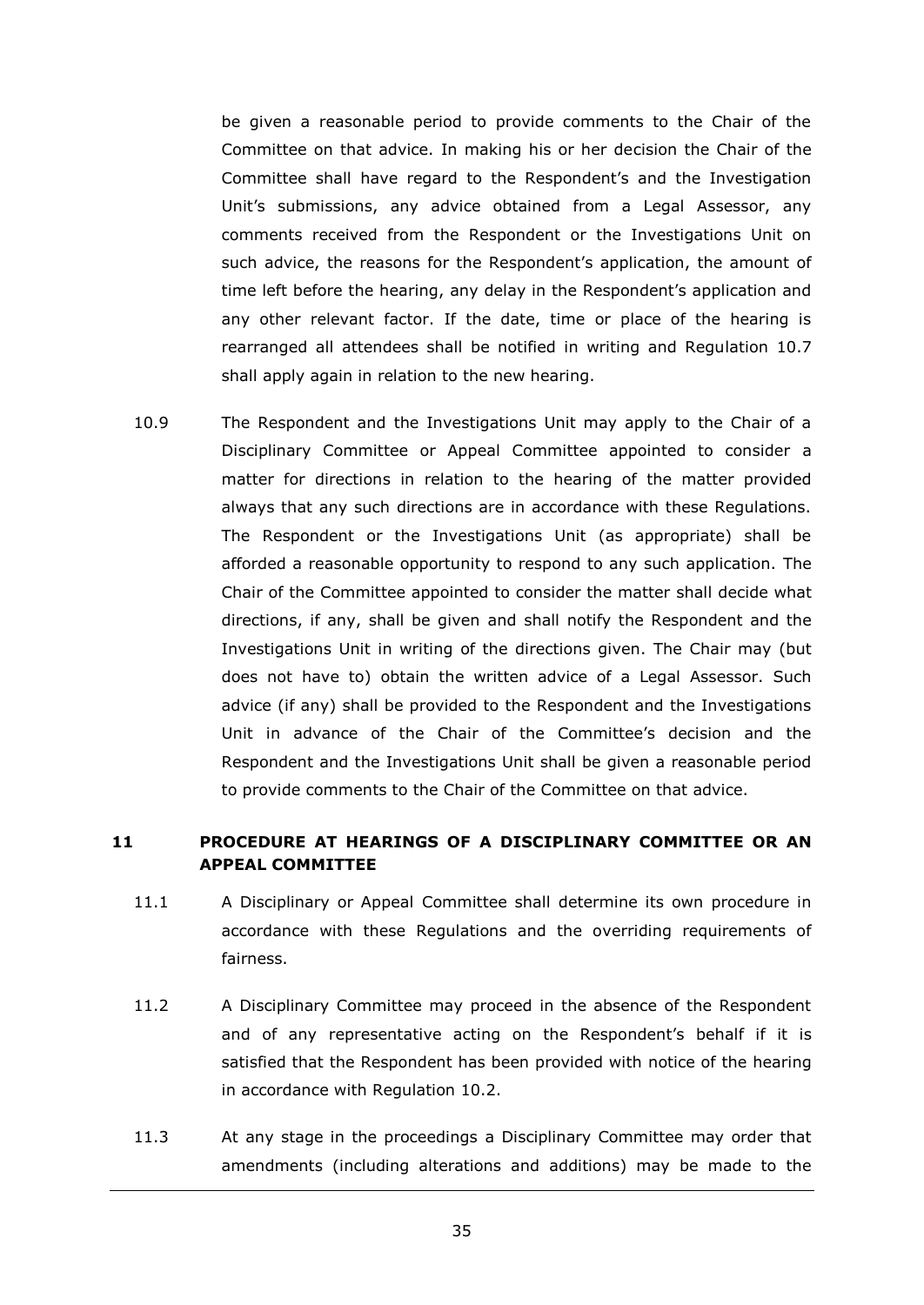particulars of the case against the Respondent provided that the Respondent is not prejudiced in the conduct of his or her defence.

- 11.4 The hearing shall be open to the general public unless in the opinion of the Committee fairness or the public interest requires otherwise. A Committee may deny entry to the hearing to any person or expel any person from the hearing if that person is disrupting or is likely to disrupt the hearing or where fairness otherwise requires. Where a hearing is open to the general public a Committee may exclude the general public for any part of the hearing where this is appropriate and fairness allows or requires.
- 11.5 The Presenting Officer shall be given a reasonable opportunity to present the case against the Respondent or resist any appeal made by the Respondent.
- 11.6 In the case of a hearing before a Disciplinary Committee once the Presenting Officer has presented the case against the Respondent, the Respondent is entitled to make a submission that there is no case to answer. The Presenting Officer shall be entitled to reply to any such submission. The Committee shall consider any such submission and determine whether it should be upheld.
- 11.7 The Respondent shall be given a reasonable opportunity in person or through his or her representative to make submissions in his or her defence or in support of his or her appeal and to respond to any submissions made by the Investigations Unit.
- 11.8 In the case of a hearing before an Appeal Committee, if neither the Respondent nor a representative acting on behalf of the Respondent attends the hearing the Appeal Committee shall consider whether, in all the circumstances, fairness or the public interest requires that the hearing should be adjourned to a future date. If neither the Respondent nor a representative acting on behalf of the Respondent attends a reconvened hearing the Appeal Committee shall dismiss the appeal and/or refuse the application of the Respondent for a review of a Cost Order
- 11.9 At hearings of a Disciplinary Committee and where so ordered by an Appeal Committee at hearings before an Appeal Committee both the Respondent and the Presenting Officer may call any witnesses in support of their submissions and cross-examine any witnesses called by the other.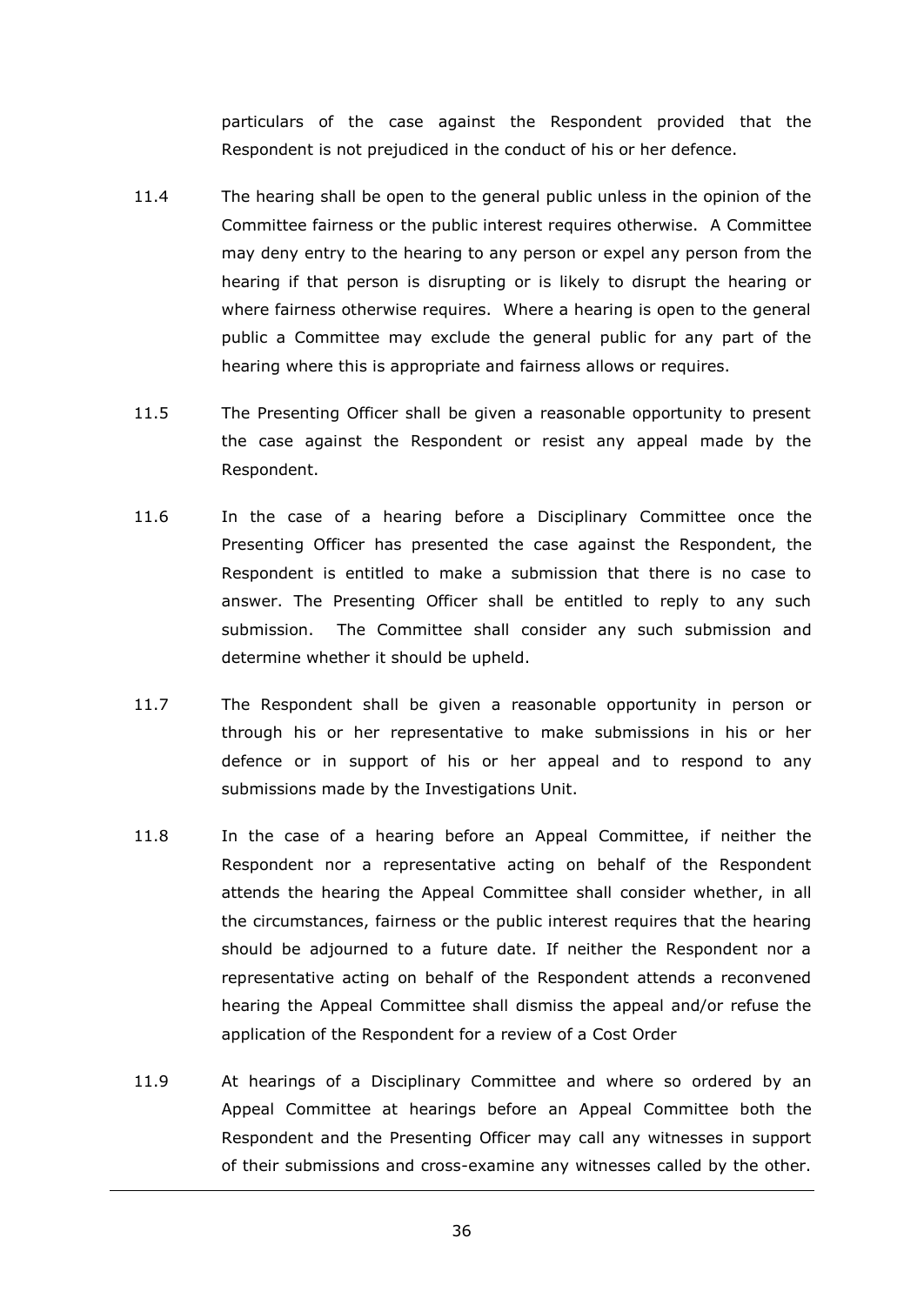Either party may only call a witness not previously notified to the other party or the Committee in accordance with Regulation [10.3](#page-36-1) or [10.4](#page-37-1) at the discretion of the Committee.

- 11.10 A Committee and, subject to the agreement of the Chair of that Committee, the Legal Assessor may put questions to any witnesses, the Respondent and/or the Presenting Officer.
- 11.11 It shall not invalidate any decision or other determination of a Disciplinary Committee or an Appeal Committee if at any time (i) during the holding of a hearing or adjourned hearing of that Committee, any member of the Committee shall leave that hearing having taken part therein and (ii) upon an adjournment of a hearing, at the adjourned hearing any member of the Committee present at the initial meeting shall not be present; provided in both cases that the quorum for that Committee is maintained at all times. The retiring Disciplinary Committee member or Appeal Committee member as the case may be shall not discuss the case with any person outside of the hearing.

# **12 EVIDENTIAL ISSUES**

- 12.1 A Committee in reaching its determination on the facts of a case will apply the civil standard of proof. This means that the Committee must be satisfied on the balance of probabilities that a matter took place before finding it proven.
- 12.2 At a hearing of a Disciplinary Committee the burden of proving any facts in the particulars of breach that are not admitted by the Respondent rests on the Investigations Unit.
- 12.3 A Committee may admit any relevant oral, documentary or other evidence whether or not such evidence would be admissible in any civil proceedings.
- 12.4 A Committee may exclude evidence in the interests of fairness and/or in the interests of justice.
- 12.5 The production of a certified copy of the certificate of conviction (or, in Scotland, an extract conviction) shall be conclusive proof of that conviction and the findings of fact on which it was based. The only evidence that a Respondent may call in rebuttal of such a certificate of conviction or extract conviction is evidence called for the purpose of proving that the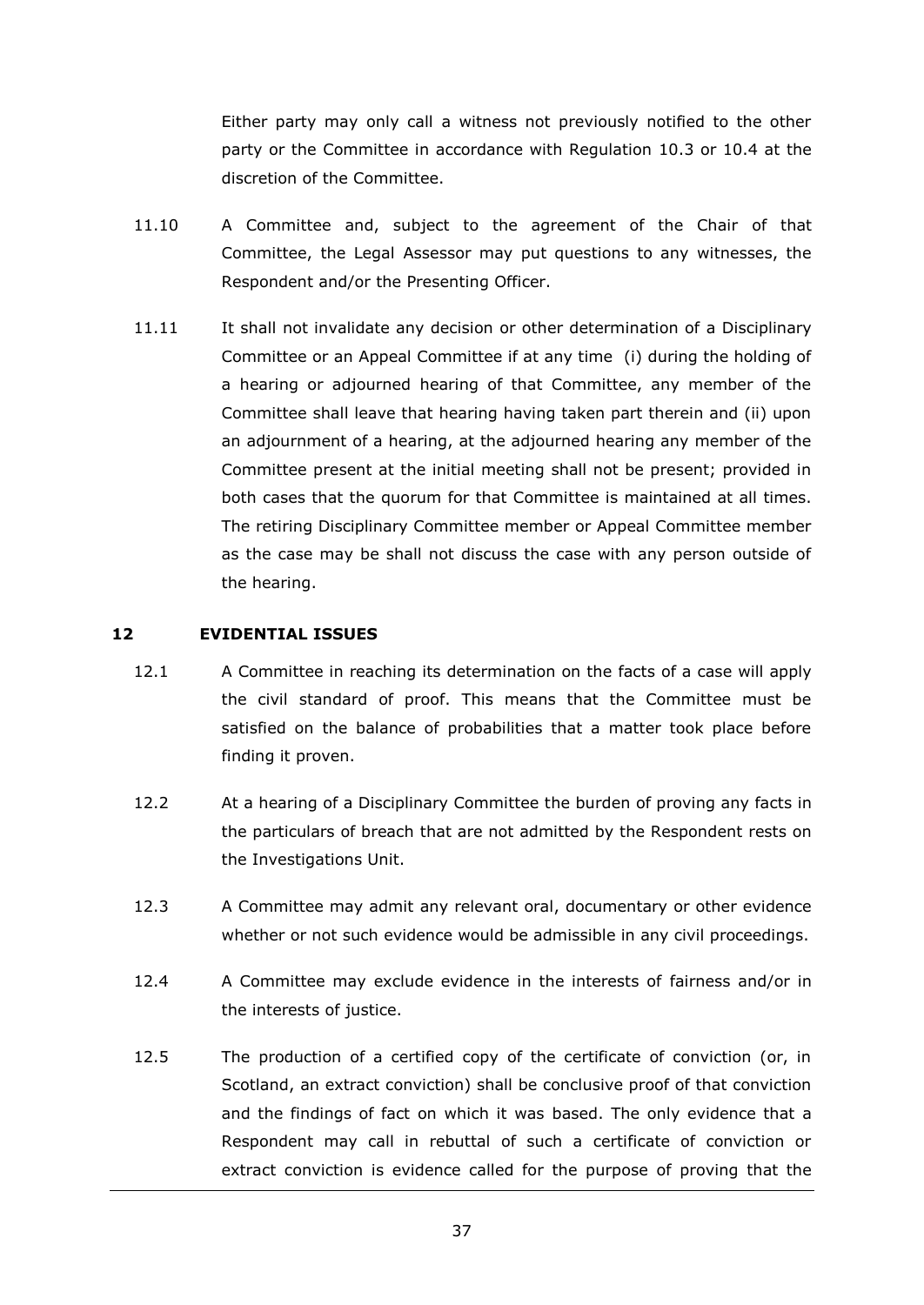Respondent is not the person referred to the certificate of conviction or extract conviction.

- 12.6 The findings of any court of competent jurisdiction (within the UK or elsewhere), any financial services regulator, accountancy regulatory authority and any statutory, chartered or other professional body exercising a regulatory function shall be prima facie evidence of the facts so found.
- 12.7 A Committee may consider at one hearing more than one matter against the same Respondent and/or matters concerning more than one Respondent provided it is satisfied that it is just for it to do so.

#### <span id="page-41-0"></span>**13 LEGAL ADVICE AND ASSISTANCE**

- 13.1 The Legal Assessor shall be present at all hearings of a Disciplinary Committee or an Appeal Committee. The Legal Assessor shall also be present at meetings of the Investigations Committee unless his or her presence is not required by the Committee.
- 13.2 The Legal Assessor shall advise a Disciplinary Committee, and an Appeal Committee on such legal or procedural matters as he or she believes in his or her professional opinion the Committees should be advised upon or upon which the Committees ask him or her to advise.
- 13.3 The advice of the Legal Assessor to a Disciplinary Committee and an Appeal Committee in relation to a particular disciplinary matter shall be delivered at the hearing in the presence of the parties in attendance at the hearing including for the avoidance of doubt the Respondent and/or his or her representative. If delivered in private the advice shall be faithfully and accurately relayed to the parties in attendance at the hearing including for the avoidance of doubt the Respondent and/or his or her representative. The parties in attendance, including the Respondent or his or her representative (if any) shall be entitled to comment upon such advice before any determination is made in relation to the matter upon which advice was sought.
- 13.4 The Investigations Committee may request the advice of the Legal Assessor on any legal or procedural issue, in which case the Legal Assessor will advise on that issue and on such legal or procedural matters as he or she believes in his or her professional opinion the Investigations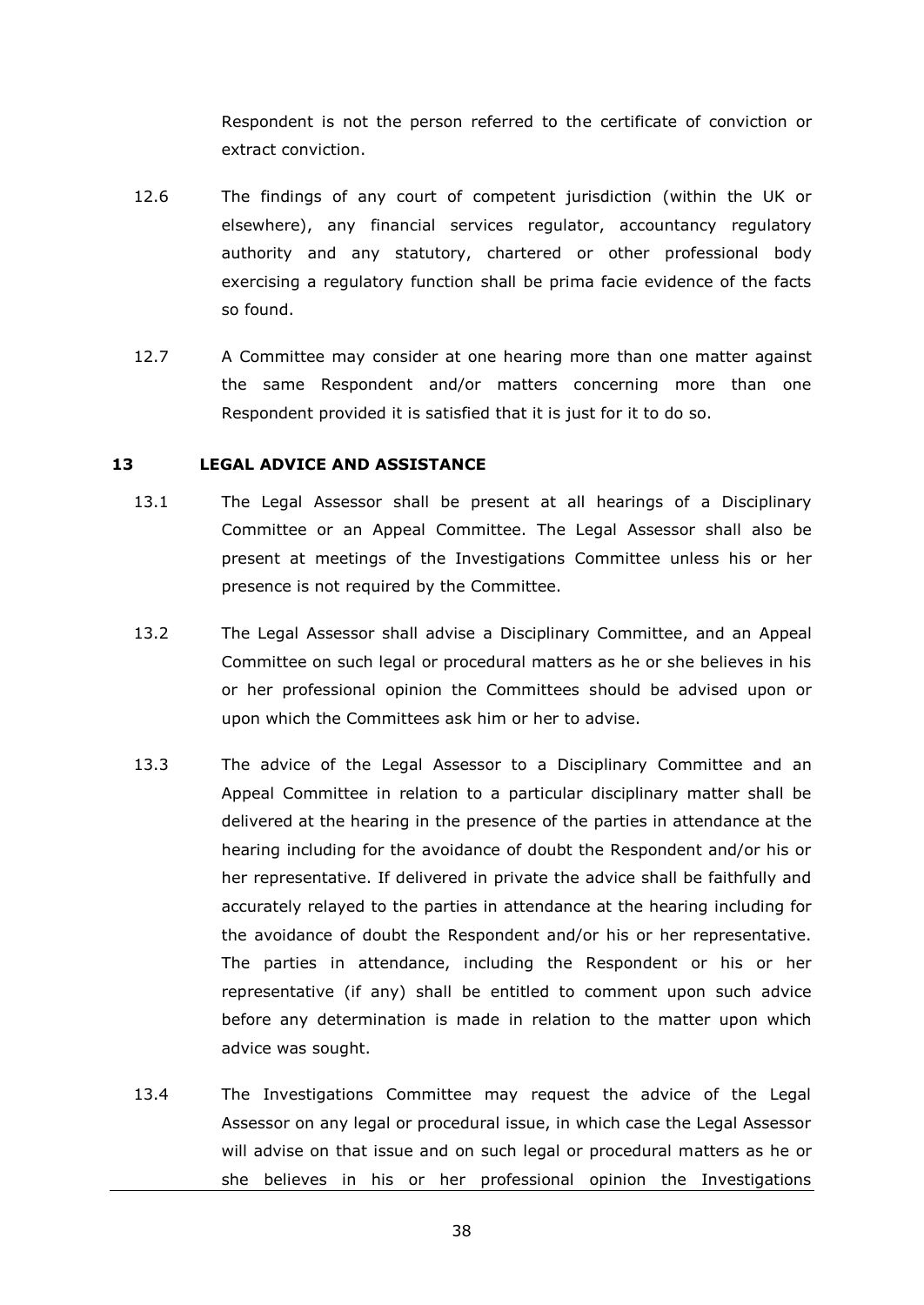Committee should be advised upon. The Legal Assessor's advice (if any) shall be notified to the Respondent along with the decision of the Investigations Committee.

- 13.5 A Disciplinary Committee or an Appeal Committee may at its absolute discretion and in exceptional cases pay the reasonable costs of legal advice and/or representation for the Respondent if, having taken account of the complexity of the case against the Respondent and any evidence before a Disciplinary Committee or submissions made to a Disciplinary Committee regarding the financial circumstances of the Respondent including whether and the extent to which any person is financially dependent upon the Respondent, a Committee considers this is necessary in order to ensure that the Respondent is provided with a fair hearing.
- 13.6 A Legal Assessor may be paid such remuneration by the Institute as the Institute may from time to time determine.

#### <span id="page-42-0"></span>**14 APPOINTMENT OF REVIEWER OF COMPLAINTS**

- 14.1 The Council shall appoint a Reviewer of Complaints from amongst those persons eligible to be appointed as Independent Members for the purposes of these Regulations generally and in particular in accordance with Regulation [15.7.](#page-44-2) The Council may appoint one or more eligible persons to hold the office of Reviewer of Complaints. No person shall be a Reviewer of Complaints who is also a member of the Investigations Committee or the Regulatory Panel.
- 14.2 Each Reviewer of Complaints shall be appointed for a term of at least three years and no more than five years and upon expiry of his or her first term of office may be re-appointed for one further term of at least three years and no more than five years.
- 14.3 The Council may suspend or remove any Reviewer of Complaints upon that person ceasing to be eligible for appointment as an Independent Member and upon a majority of the members of the Council taking part in such determination voting for such suspension or removal.
- 14.4 A Reviewer of Complaints may be paid such remuneration by the Institute as the Institute may from time to time determine.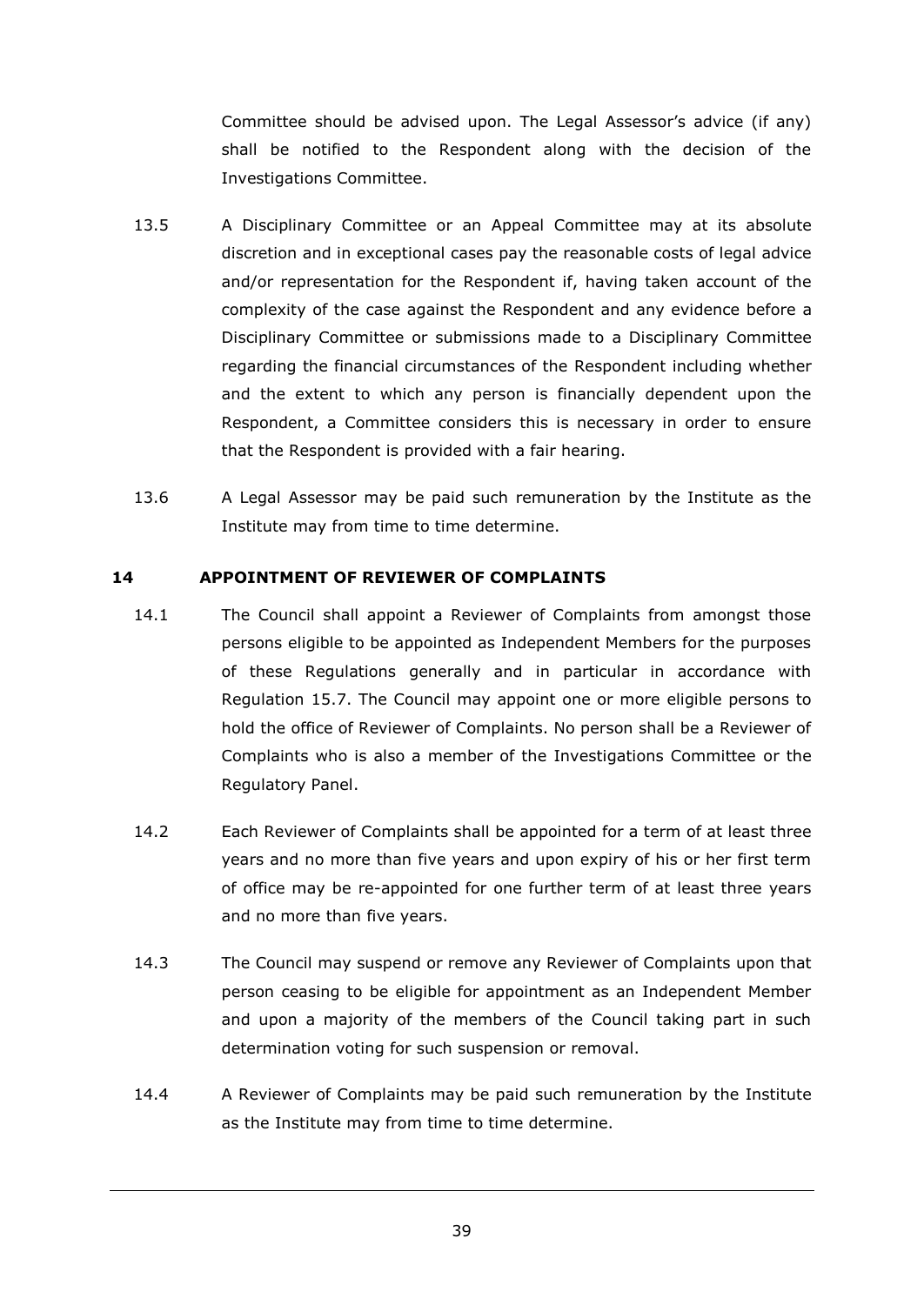# <span id="page-43-0"></span>**15 APPOINTMENT OF INVESTIGATIONS COMMITTEE AND REGULATORY PANEL MEMBERS**

- 15.1 The Council shall appoint all members of the Investigations Committee including an Independent Member as Chair of the Investigations Committee, from amongst those persons eligible to be members of this committee.
- 15.2 The Council shall appoint a Regulatory Panel, including an Independent Member as Chair of the Regulatory Panel, from amongst those persons eligible to sit as members of the Regulatory Panel.
- 15.3 No person shall be a member of the Investigations Committee and the Regulatory Panel at the same time.
- 15.4 Members of the Investigations Committee and the Regulatory Panel shall be appointed for a term of at least three years and no more than five years and upon expiry of their first term of office may be re-appointed for one further term of at least three years and no more than five years.
- <span id="page-43-1"></span>15.5 The Council may suspend or remove any member of the Investigations Committee or the Regulatory Panel:
	- (a) upon receiving a recommendation for suspension or removal of that member from three-quarters of the members of the Investigations Committee or the Regulatory Panel upon which that member serves and upon three-quarters of the members of the Council taking part in such determination voting for such suspension or removal; or
	- (b) upon that member ceasing to be eligible for appointment as an Independent Member or CIPFA Member (as the case may be) and upon a majority of the members of the Council taking part in such determination voting for such suspension or removal.
- 15.6 A CIPFA Member shall automatically be suspended from the Investigations Committee or the Regulatory Panel upon which he or she serves in the event that the Investigations Unit formulates and notifies particulars of breach to that person under Regulation  $4.1(b)(i)$  or  $4.4(b)$ . A CIPFA Member who is suspended shall remain suspended until the conclusion of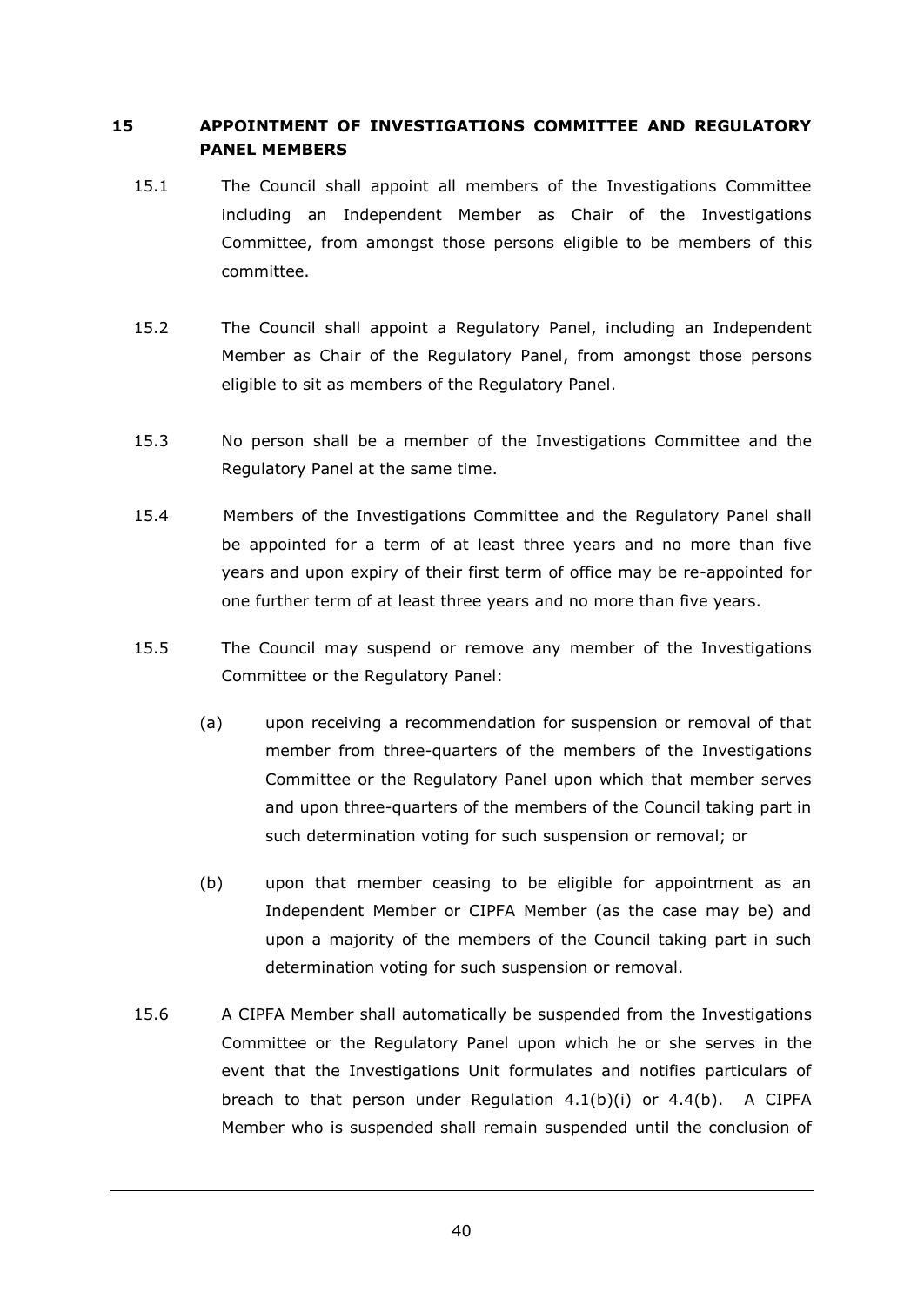any disciplinary proceedings under these Regulations in relation to him or her.

- <span id="page-44-2"></span>15.7 A person is eligible to be appointed and to continue as an Independent Member if:
	- (a) neither they nor any of their immediate family, including his or her spouse or partner with whom he or she cohabits, is a Member or former Member, Student or former Student, employee or former employee of the Institute;
	- (b) He or she is not an accountant; and
	- (c) Neither he or she nor any company of which he or she is a director is party to any contract (save for any contract entered into in relation to his or her appointment as an Independent Member) with the Institute.
- <span id="page-44-1"></span>15.8 A person is eligible to be appointed as a CIPFA Member if he or she is a Member or Student and he or she has not had any sanction imposed upon him or her under these Regulations or any antecedent regulations or under any joint disciplinary scheme or by a statutory disciplinary scheme within the last 10 years and disciplinary proceedings are not presently underway against him or her under these Regulations or any antecedent regulations or under any joint disciplinary scheme or any statutory disciplinary scheme. For the purposes of this Regulation disciplinary proceedings under these Regulations shall only be deemed to be underway if charges have been put under Regulation 4.1(b)(i) or 4.4(b).
- 15.9 Independent Members may be paid such remuneration by the Institute as the Institute may from time to time determine.

# <span id="page-44-0"></span>**16 COMPOSITION OF THE INVESTIGATIONS COMMITTEE AND THE REGULATORY PANEL**

- <span id="page-44-4"></span><span id="page-44-3"></span>16.1 Composition of the Investigations Committee
	- (a) The Investigations Committee shall consist of at least ten members who shall not be members of the Regulatory Panel.
	- (b) Save as detailed in Regulation 16.1(d), the Investigations Committee shall act under a quorum of at least three members of whom at least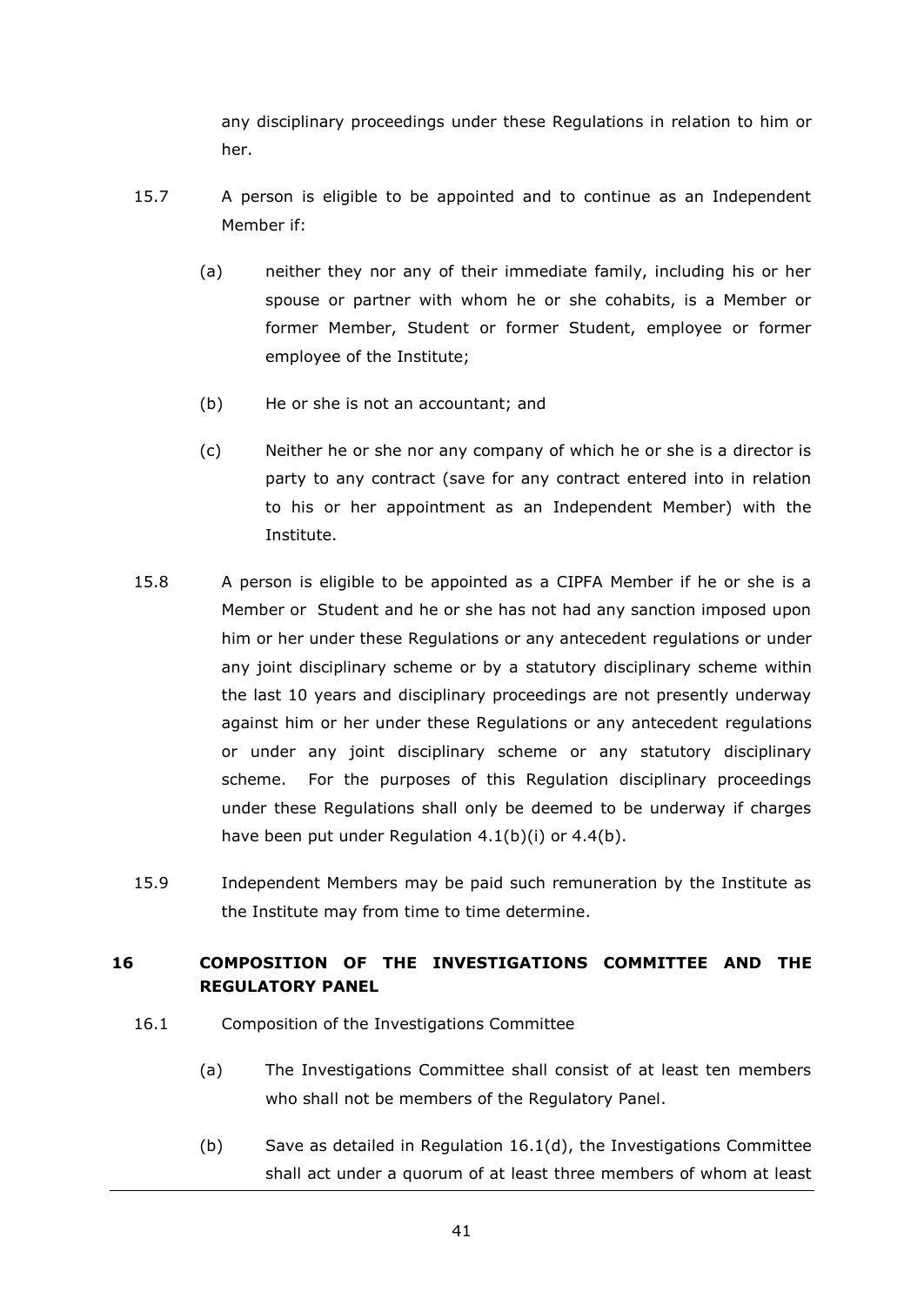two shall be Independent Members. Independent Members shall be in the majority regardless of the total number of persons sitting.

- (c) The Chair of the Investigations Committee shall be an Independent Member. In the absence of the Chair, meetings shall be chaired by one of the Independent Members present.
- (d) The Chair of the Investigations Committee may delegate his or her powers under these regulations to another Independent Member of the Investigations Committee if this is necessary for the efficient operation of the work of the Investigations Committee.
- (e) The Chair of the Investigations Committee shall be the quorum of the Investigations Committee when the Committee Chair is acting pursuant to Regulations 4.1 and 4.2. Otherwise the Chair of the Investigations Committee shall appoint panels of the Investigations Committee to consider and reach a determination on particular disciplinary matters. If a panel is appointed in relation to a particular disciplinary matter those members of the Investigations Committee not appointed to such a panel shall play no part in the investigation and determination of that disciplinary matter. These Regulations (other than Regulations [15.5](#page-43-1) and  $16.1(a)$ ) shall apply to a panel as they apply to the Investigations Committee as a whole save that references to the Investigations Committee and the Chair of the Investigations Committee shall be read as references to the panel and the chair of the panel.
- 16.2 Composition of the Regulatory Panel
	- (a) The Regulatory Panel shall consist of at least twenty five members who shall not be members of the Investigations Committee.
	- (b) The Chair of the Regulatory Panel shall be an Independent Member appointed by Council. The Chair of the Regulatory Panel shall appoint:
		- (i) members of the Regulatory Panel to sit as members of a Disciplinary Committee or an Appeal Committee to consider a particular disciplinary matter, and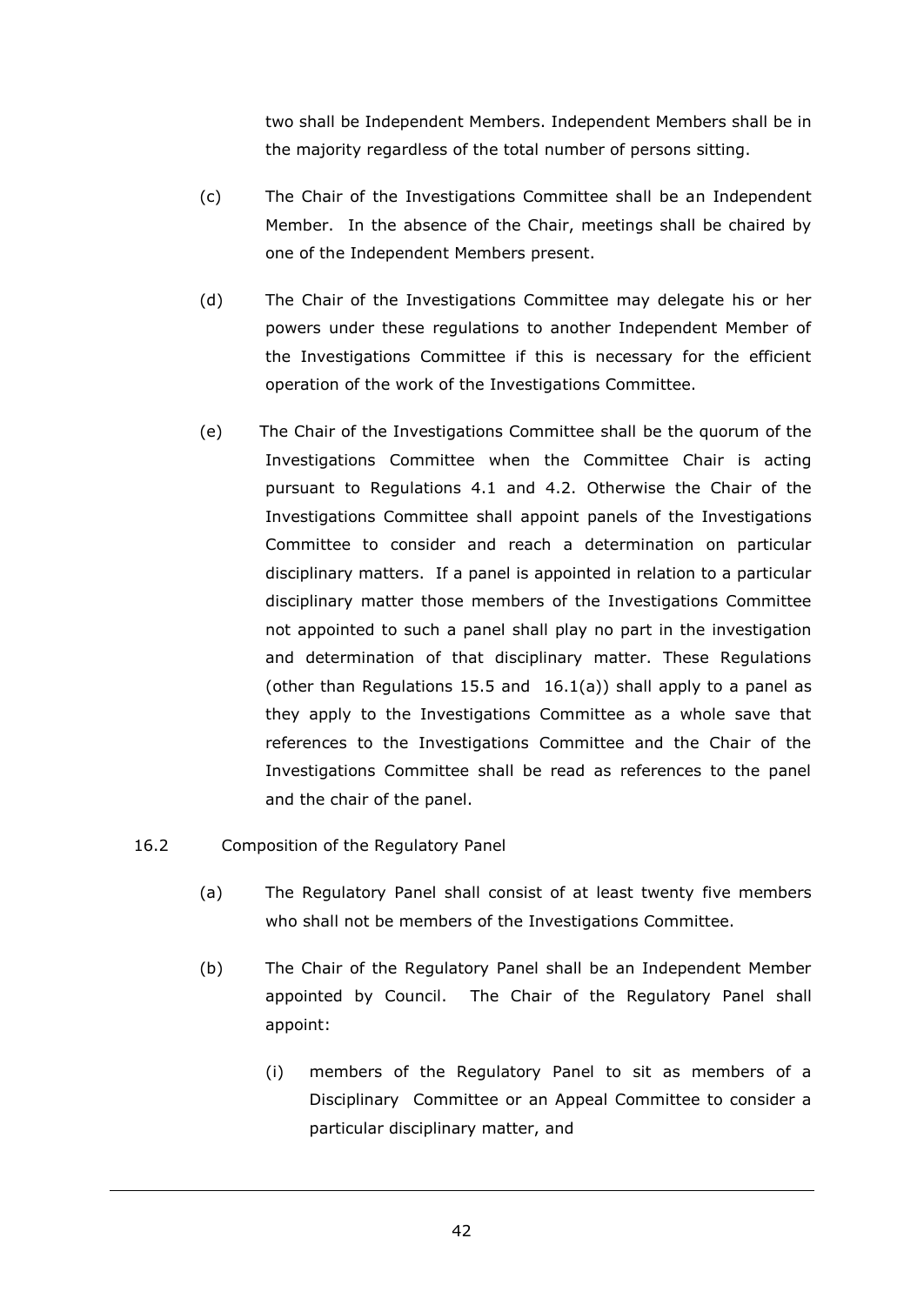- (ii) from amongst those Committee members appointed in accordance with 16.2(b)(i) above, a chair of the Disciplinary Committee or Appeal Committee appointed to consider a particular disciplinary matter.
- (c) No Regulatory Panel member may sit as a member of a Disciplinary Committee and an Appeal Committee which considers the same, or substantially the same, disciplinary matter.
- (d) The Chair of the Regulatory Panel may delegate his or her powers under these regulations to another Independent Member of the Regulatory Panel if this is necessary for the efficient operation of the work of the Regulatory Panel.
- (e) In the event that the Chair of the Regulatory Panel has sat as a member, including as the chair, of a Committee which previously considered or determined the same, or substantially the same, disciplinary matter that falls to be considered under these Regulations the Regulatory Panel Chair shall delegate his or her power
	- (i) to appoint members, including a chair, to a Disciplinary or an Appeal Committee considering such a matter, and/or
	- (ii) to consider the matter in his or her role as Chair of the Regulatory Panel

to another Independent Member of the Regulatory Panel.

- 16.3 Composition of a Disciplinary Committee
	- (a) A Disciplinary Committee shall act under a quorum of at least three members, including a Chair, of whom at least two shall be Independent Members. Independent Members shall be in the majority regardless of the total number of persons sitting.
	- (b) The Chair of a Disciplinary Committee appointed to consider a particular disciplinary matter shall be an Independent Member. In the absence of that Chair the meeting shall be chaired by another Independent Member present.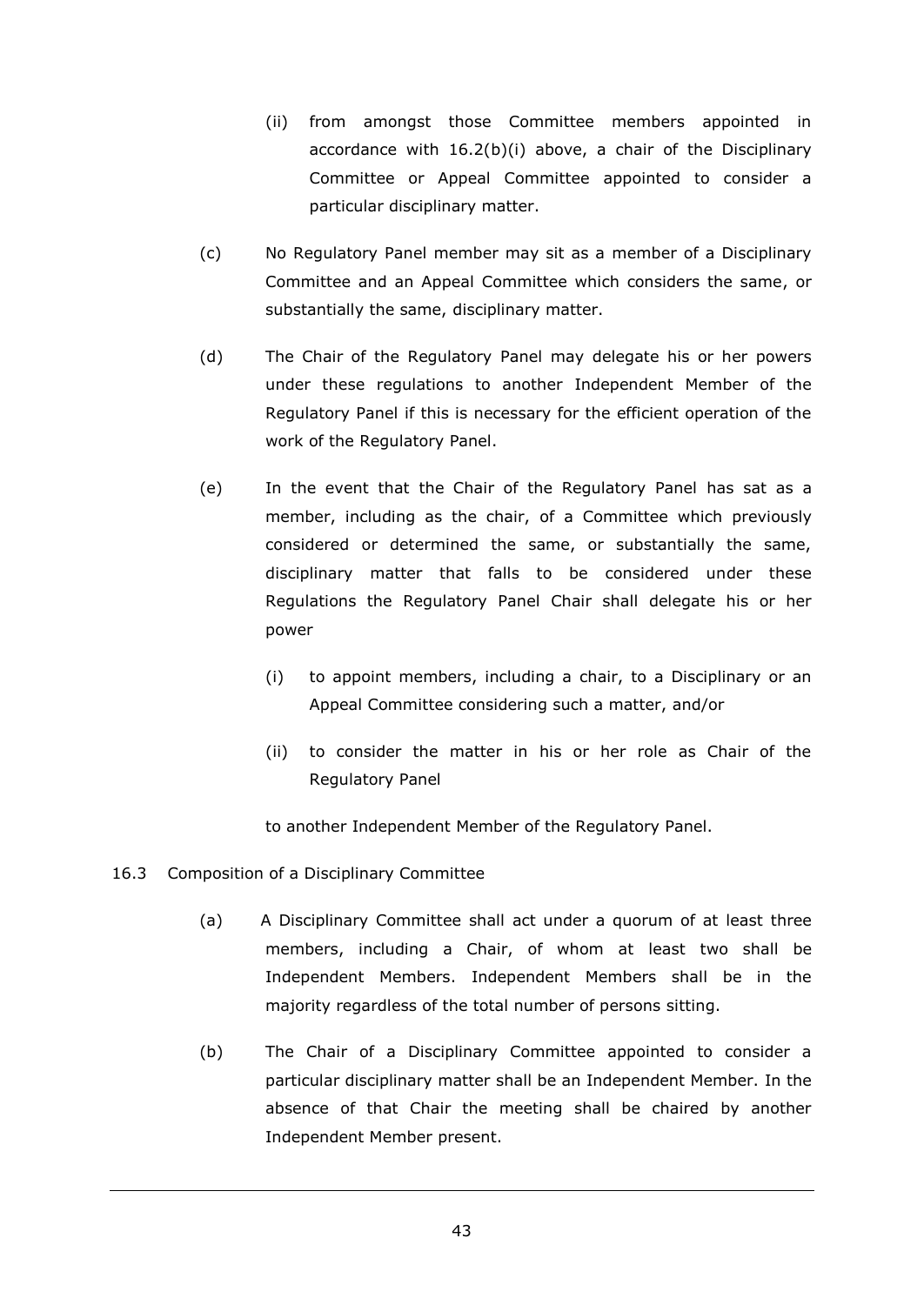- (c) A Disciplinary Committee appointed to consider a particular matter may delegate to the Chair of that Disciplinary Committee the power to determine any preliminary or procedural issue that arises prior to a hearing including but not limited to the determination of the time periods under Regulations [10.2,](#page-36-2) [10.3](#page-36-1) and [10.4.](#page-37-1)
- (d) If a Disciplinary Committee is appointed in relation to a particular disciplinary matter those members of the Regulatory Panel not appointed to such a Committee shall play no part in the consideration and determination of that disciplinary matter.
- 16.4 Composition of an Appeal Committee
	- (a) An Appeal Committee shall act under a quorum of at least three members of whom at least two shall be Independent Members. Independent Members shall be in the majority regardless of the total number of persons sitting.
	- (b) The Chair of an Appeal Committee sitting to consider a particular disciplinary matter shall be an Independent Member. In the absence of that Chair the meeting shall be chaired by another Independent Member present.
	- (c) An Appeal Committee may delegate to the Chair of that Appeal Committee sitting to consider a particular disciplinary matter the power to determine any preliminary or procedural issue that arises prior to a hearing including but not limited to the determination of the time periods under Regulations [10.2,](#page-36-2) [10.3](#page-36-1) and [10.4.](#page-37-1)

#### <span id="page-47-0"></span>**17 EXPULSION**

- 17.1 A Member or Student who is expelled from the Institute may apply to the Members and Students Development Board to be re-admitted as a Member or Student in the following circumstances only:
	- (a) At least one year has passed since the Member or Student was expelled and the Member or Student has new evidence relating to the disciplinary matter in relation to which he or she was expelled which was not before the Disciplinary Committee or Appeal Committee which considered his or her matter and could not reasonably have been put before that Disciplinary Committee or Appeal Committee by the Member or Student and the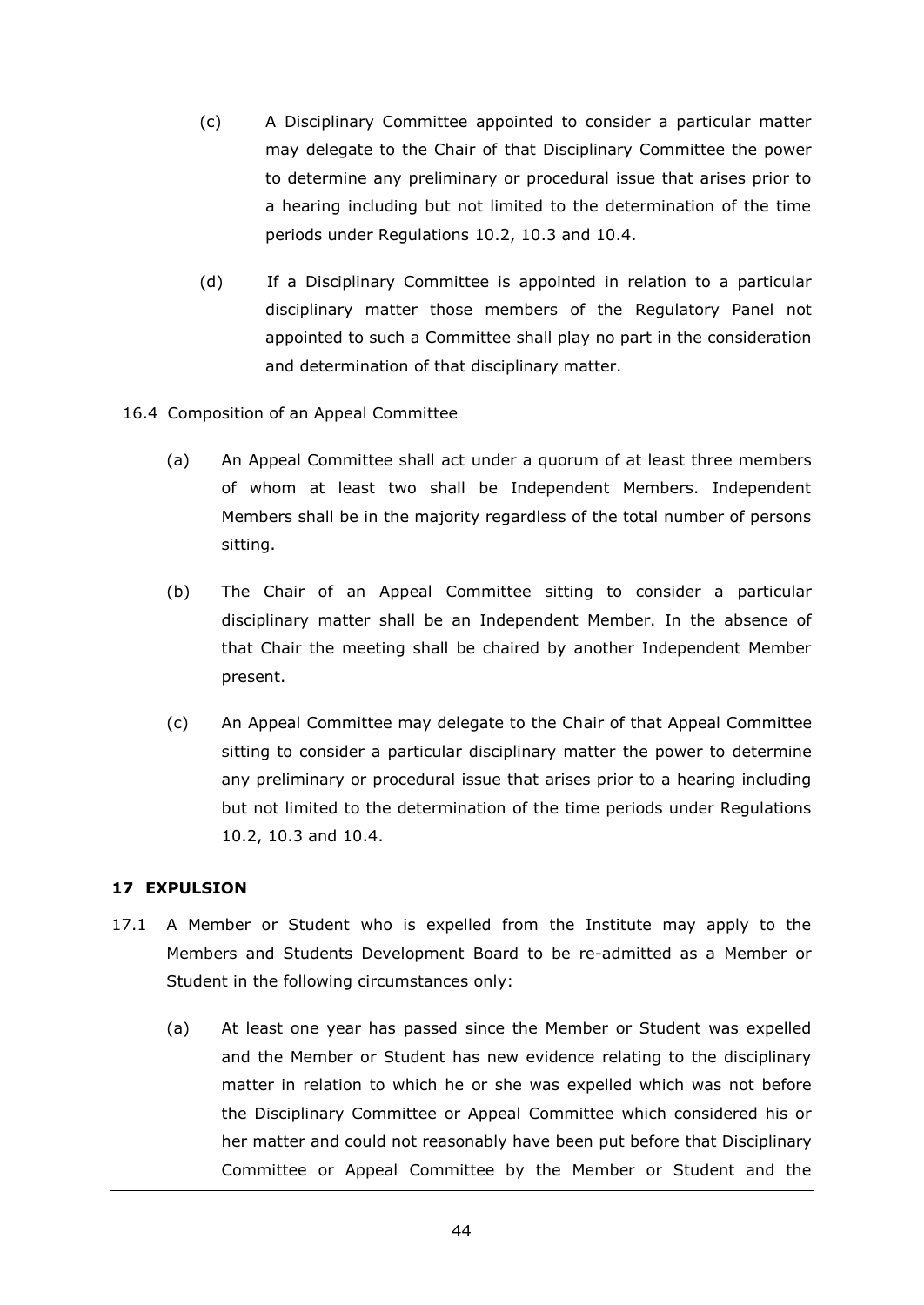Member or Student believes that if that Disciplinary Committee or Appeal Committee had been in possession of such evidence it would not have expelled the Member or Student; or

- <span id="page-48-1"></span>(b) At least five years (or such period as the Council may from time to time determine) have passed since the Member or Student was expelled.
- 17.2 Upon receipt of an application for re-admittance under Regulation 17.1(a) the Members and Students Development Board shall refer the matter for consideration by the Chair of the Regulatory Panel. If the Chair of the Regulatory Panel considers that if the Disciplinary Committee or the Appeal Committee had been in possession of the new evidence it may not have expelled the Member or Student he or she shall convene a hearing before an Appeal Committee in accordance with Regulations [10](#page-36-0) and [11.](#page-38-0) In all other circumstances the application for re-admittance shall be rejected.
- 17.3 Upon receipt of an application for re-admittance under Regulation [17\(b\)](#page-48-1) the Members and Students Development Board shall obtain the considered opinion of an Appeal Committee. The appointed Appeal Committee shall seek such further information as it deems appropriate and shall reach its opinion after considering all relevant factors including:
	- (a) The seriousness of the breach(es) of Bye-Law 23; and
	- (b) The applicant's conduct since expulsion; and
	- (c) Whether if re-admitted the applicant could be expected to uphold the standards expected of a Member or Student.
- 17.4 Where an application under Regulation 17.1 is made by an individual who previously held a Practising Certificate and provided the Institute has Practice Regulations in force at the time that application is made the Members and Students Development Board and the appointed Appeal Committee shall also consider whether a further Practising Certificate should be granted if the applicant is re-admitted to membership of the Institute.

#### <span id="page-48-0"></span>**18 WITHDRAWAL OF PRACTISING CERTIFICATE**

<span id="page-48-2"></span>18.1 Provided the Institute has Practice Regulations in force at the time the application is made, a Member whose Practising Certificate has been withdrawn for an indefinite period may apply to have it re-instated by the Members and Students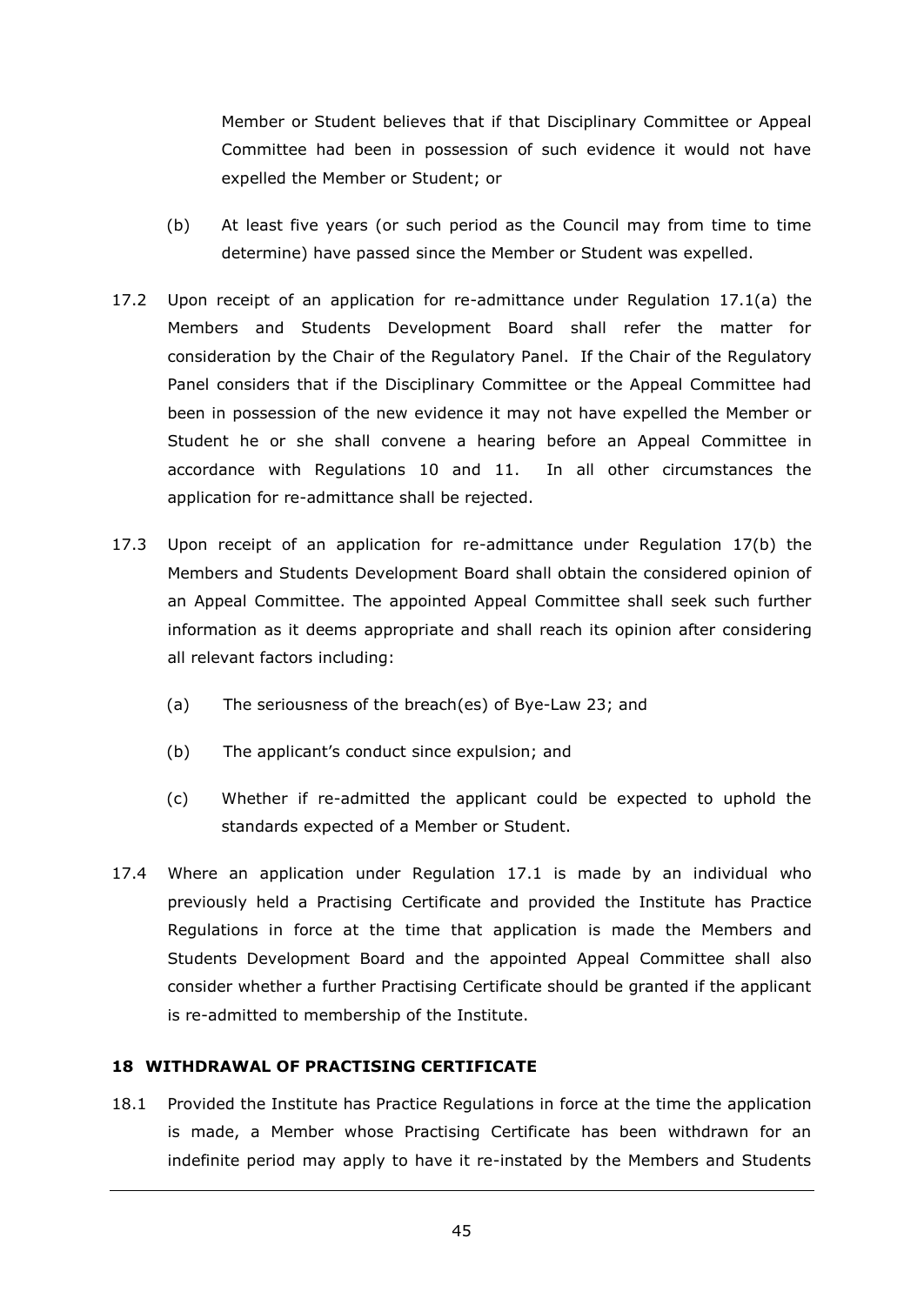Development Board on the expiry of at least five years (or such period as the Council may from time to time determine) from the date of withdrawal.

- 18.2 Upon receipt of an application for re-instatement of a Practising Certificate under Regulation [18.1,](#page-48-2) provided the Institute has Practice Regulations in force at the time of that application, the Members and Students Development Board shall obtain the considered opinion of an appointed Appeal Committee. The Appeal Committee shall seek such further information as it deems appropriate and shall reach its opinion after considering all relevant factors including:
	- (a) the seriousness of the breach of Bye-Law 23; and
	- (b) the applicant's conduct since withdrawal of the Practising Certificate; and
	- (c) whether if the Practising Certificate is re-instated the applicant could be expected to uphold the standards expected of a Member who is engaged in public practice.

# <span id="page-49-0"></span>**19 EFFECTIVE DATES**

- 19.1 An order by the Investigations Committee to impose a Reprimand or Entry on Record shall become effective on the date the Investigations Committee receives the Respondent's consent to the imposition of the Reprimand or Entry on Record.
- 19.2 Any Compensatory Award made by the Investigations Committee shall take effect when the decision of the Investigations Committee to make the Compensatory Award is received by the Institute.
- 19.3 Any order, Compensatory Award or Reimbursement Order made by a Disciplinary Committee shall take effect from the date of the expiry of the appeal/review period specified at Regulation [7.2\(n\)](#page-32-3) unless the Respondent shall duly give notice of appeal or apply for a review prior to the expiry of such a period in which case the order, Compensatory Award or Reimbursement Order shall be suspended until the appeal or review has been determined.
- 19.4 Any order of an Appeal Committee shall take effect from the date it is announced by the Committee.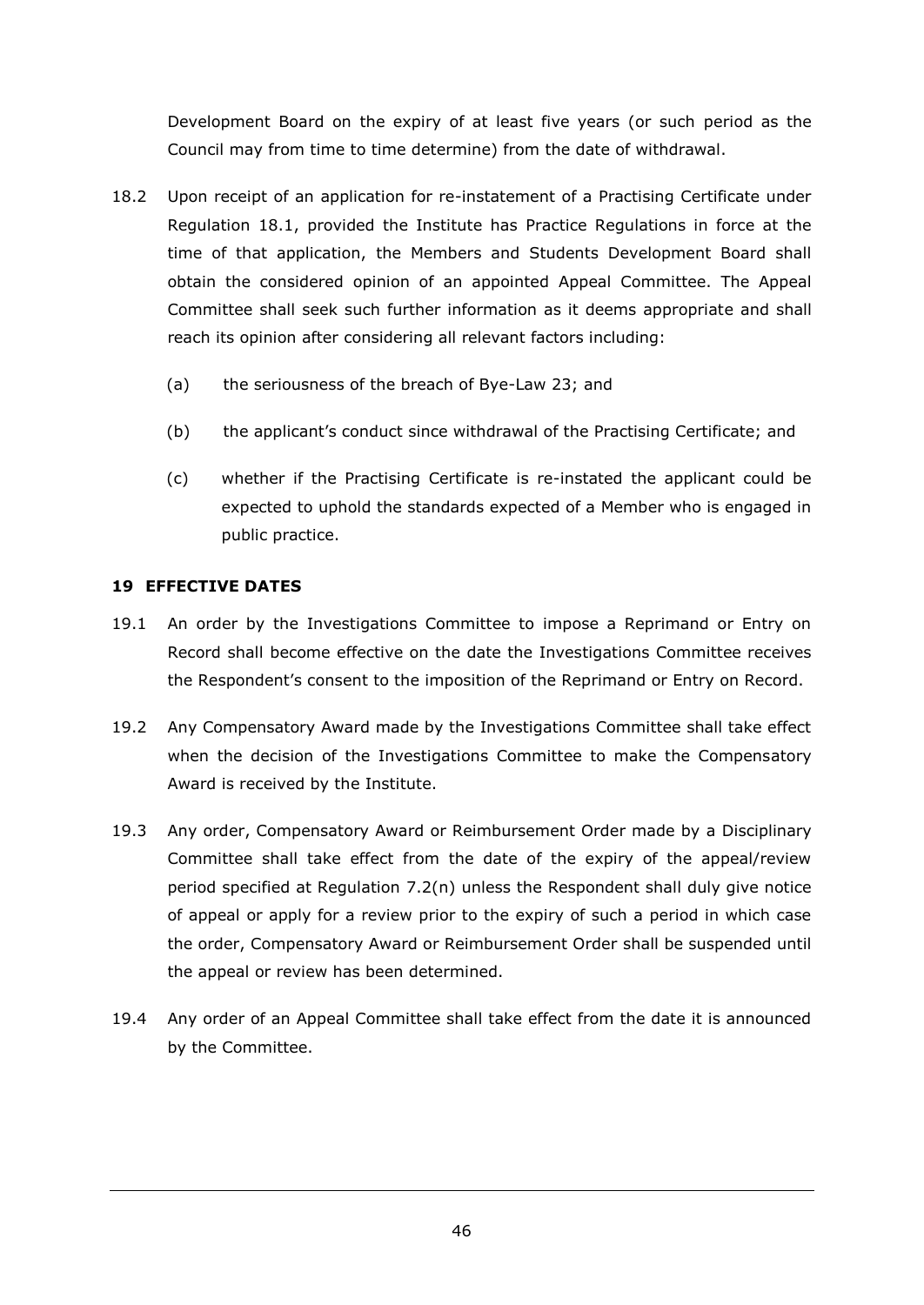#### <span id="page-50-0"></span>**20 PAYMENT**

20.1 Any Cost Order, Compensatory Award or Reimbursement Order or fine imposed by a Committee shall be payable within 28 days from the date the order becomes effective unless the Institute agrees otherwise.

#### <span id="page-50-1"></span>**21 NOTICES**

21.1 Subject to express provisions within these Regulations, notices shall be given and shall be deemed to have been received in accordance with the Bye-Laws of the Institute.

#### **22. TRANSITIONAL PROVISIONS**

- 22.1 For the purposes of this Regulation 22:
	- (a) "Relevant Date" means the date on which this Regulation comes into force;
	- (b) "Current Member" means a member of the Disciplinary Committee or the Appeal Committee on the Relevant Date; and
	- (c) "Current Chair" means the Chair of the Disciplinary Committee or the Chair of the Appeal Committee (as the case may be) on the Relevant Date.
- 22.2 From the Relevant Date, each Current Member will become a member of the Regulatory Panel for the remainder of the period of their current appointment subject to the provisions of these Regulations.
- 22.3 Any Current Member who, on the Relevant Date is eligible to be reappointed to the Disciplinary Committee or Appeal Committee at the end of their current term of office, may be reappointed at that time to the Regulatory Panel.
- 22.4 Each current Chair shall continue to undertake the duties of their current Chair role for the remainder of the period of their current appointment to the Disciplinary or Appeal Committee as one of two Joint Chairs of the Regulatory Panel provided always that they are otherwise remain eligible to sit (subject always to Regulations 15.4, 15.5, 15.6, 15.7 and 15.8 as applicable).